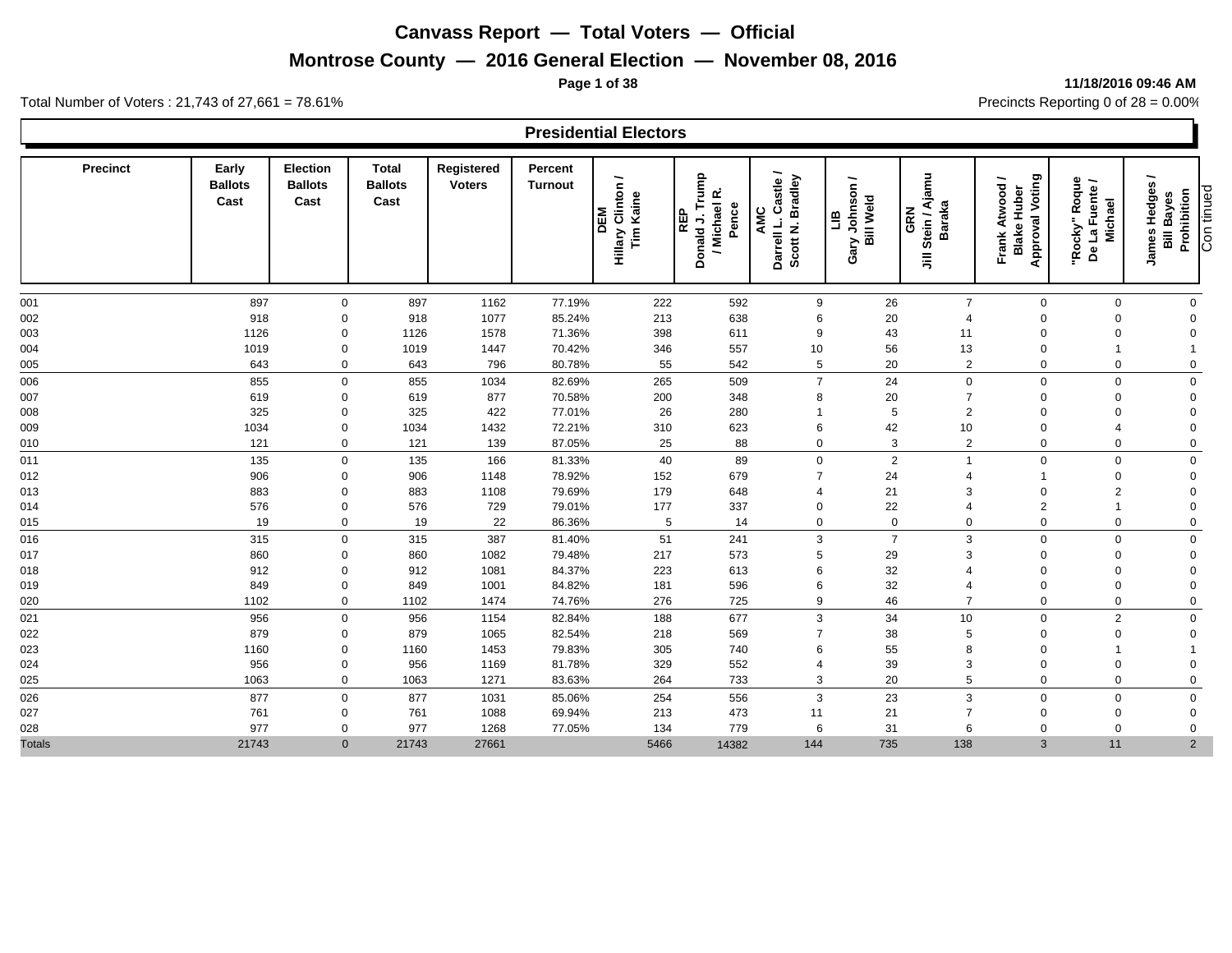## **Montrose County — 2016 General Election — November 08, 2016**

#### **Page 2 of 38 11/18/2016 09:46 AM**

|                 |                                 |                                    |                                        |                             |                           | <b>Presidential Electors</b>                 |                                                         |                                               |                                                |                                         |                                                                                        |                                                           |                                                         |
|-----------------|---------------------------------|------------------------------------|----------------------------------------|-----------------------------|---------------------------|----------------------------------------------|---------------------------------------------------------|-----------------------------------------------|------------------------------------------------|-----------------------------------------|----------------------------------------------------------------------------------------|-----------------------------------------------------------|---------------------------------------------------------|
| <b>Precinct</b> | Early<br><b>Ballots</b><br>Cast | Election<br><b>Ballots</b><br>Cast | <b>Total</b><br><b>Ballots</b><br>Cast | Registered<br><b>Voters</b> | Percent<br><b>Turnout</b> | Tom Hoefling /<br>Steve Schulin<br>America's | Deacon Taylor<br><b>Chris Keniston</b><br>৳<br>Veterans | Alyson Kennedy<br>/ Osborne Hart<br>Socialist | Kopitke / Nathan<br>R. Sorenson<br>Kyle Kenley | Edward Leame<br>Laurence<br>Kotlikoff / | ئ<br>$\overline{\phantom{a}}$<br>Riva / Dennis<br>Gloria Estela<br><b>Banks</b><br>SOC | -<br>Hannah Walsh<br><b>Bradford Lyttle</b><br>Nonviolent | Joseph Allen<br>Maldonado /<br>Con tinued<br>Douglas K. |
| 001             | 897                             | $\mathbf 0$                        | 897                                    | 1162                        | 77.19%                    | $\mathbf 0$                                  | $\overline{1}$                                          | $\overline{2}$                                | $\overline{1}$                                 | $\mathbf 0$                             | $\Omega$                                                                               | $\mathbf 0$                                               | $\mathbf 0$                                             |
| 002             | 918                             | $\mathbf 0$                        | 918                                    | 1077                        | 85.24%                    | $\mathbf 0$                                  | $\overline{\mathbf{1}}$                                 |                                               | $\mathbf 0$                                    | $\mathbf 0$                             | $\Omega$                                                                               | $\Omega$                                                  | $\Omega$                                                |
| 003             | 1126                            | $\mathbf 0$                        | 1126                                   | 1578                        | 71.36%                    | $\mathbf 0$                                  | 3                                                       |                                               | $\mathbf 0$                                    | -1                                      |                                                                                        | 0                                                         | $\mathbf 0$                                             |
| 004             | 1019                            | $\mathbf 0$                        | 1019                                   | 1447                        | 70.42%                    | $\mathbf 0$                                  | $\overline{2}$                                          | $\mathbf 0$                                   | $\mathbf 0$                                    | $\mathbf 0$                             |                                                                                        | $\Omega$                                                  | $\mathbf 0$                                             |
| 005             | 643                             | $\mathbf 0$                        | 643                                    | 796                         | 80.78%                    | $\mathbf 0$                                  | $\mathbf{1}$                                            | $\mathbf 0$                                   | $\mathbf 0$                                    | $\mathbf 0$                             | $\Omega$                                                                               | $\mathbf 0$                                               | $\mathbf 0$                                             |
| 006             | 855                             | $\mathbf 0$                        | 855                                    | 1034                        | 82.69%                    |                                              | $\overline{2}$                                          | $\overline{1}$                                | $\mathbf 0$                                    | $\mathbf 0$                             | $\mathbf 0$                                                                            | 1                                                         | $\mathbf{1}$                                            |
| 007             | 619                             | $\mathbf 0$                        | 619                                    | 877                         | 70.58%                    | $\mathbf 0$                                  | $\mathbf 0$                                             | $\Omega$                                      | $\mathbf 0$                                    | $\mathbf 0$                             | $\Omega$                                                                               | $\mathbf{0}$                                              | $\mathbf 0$                                             |
| 008             | 325                             | $\mathbf 0$                        | 325                                    | 422                         | 77.01%                    | $\mathbf 0$                                  | $\overline{1}$                                          | $\overline{1}$                                | $\mathbf 0$                                    | $\mathbf 0$                             | $\Omega$                                                                               | $\overline{2}$                                            |                                                         |
| 009             | 1034                            | $\mathbf 0$                        | 1034                                   | 1432                        | 72.21%                    | $\mathbf 0$                                  | $\overline{2}$                                          |                                               | $\mathbf 0$                                    | $\mathbf 0$                             |                                                                                        | $\Omega$                                                  |                                                         |
| 010             | 121                             | $\mathbf 0$                        | 121                                    | 139                         | 87.05%                    | $\mathbf 0$                                  | $\overline{1}$                                          | $\mathbf 0$                                   | $\mathbf 0$                                    | $\mathbf 0$                             | $\mathbf 0$                                                                            | $\mathbf 0$                                               | $\mathbf 0$                                             |
| 011             | 135                             | $\mathbf 0$                        | 135                                    | 166                         | 81.33%                    | $\mathbf 0$                                  | $\boldsymbol{0}$                                        | $\mathbf 0$                                   | $\mathbf 0$                                    | $\mathbf 0$                             | $\mathbf 0$                                                                            | $\mathbf 0$                                               | $\mathbf 0$                                             |
| 012             | 906                             | $\mathbf 0$                        | 906                                    | 1148                        | 78.92%                    | $\mathbf 0$                                  | $\overline{2}$                                          | $\overline{1}$                                | $\mathbf 0$                                    | $\mathbf 0$                             | $\Omega$                                                                               | $\Omega$                                                  | $\overline{0}$                                          |
| 013             | 883                             | $\mathbf 0$                        | 883                                    | 1108                        | 79.69%                    | 0                                            | $\overline{4}$                                          | $\Omega$                                      | $\mathbf 0$                                    | $\mathbf 0$                             |                                                                                        | 0                                                         | $\mathbf 0$                                             |
| 014             | 576                             | $\mathbf 0$                        | 576                                    | 729                         | 79.01%                    | $\mathbf 0$                                  | $\overline{1}$                                          | $\mathbf 0$                                   | $\mathbf 0$                                    | $\mathbf 0$                             | $\Omega$                                                                               | $\Omega$                                                  | $\overline{\mathbf{1}}$                                 |
| 015             | 19                              | $\mathbf 0$                        | 19                                     | 22                          | 86.36%                    | $\mathbf 0$                                  | $\mathbf 0$                                             | $\mathbf 0$                                   | $\mathbf 0$                                    | $\mathbf 0$                             | $\mathbf 0$                                                                            | $\mathbf 0$                                               | $\mathbf 0$                                             |
| 016             | 315                             | $\mathbf 0$                        | 315                                    | 387                         | 81.40%                    | $\mathbf 0$                                  | $\mathbf 0$                                             | $\mathbf 0$                                   | $\mathbf 0$                                    | $\mathbf 0$                             | $\Omega$                                                                               | $\mathbf 0$                                               | $\mathbf 0$                                             |
| 017             | 860                             | $\mathbf 0$                        | 860                                    | 1082                        | 79.48%                    | $\mathbf 0$                                  | $\mathbf 0$                                             | $\overline{1}$                                | $\mathbf{1}$                                   | -1                                      | $\Omega$                                                                               | $\Omega$                                                  | $\Omega$                                                |
| 018             | 912                             | $\Omega$                           | 912                                    | 1081                        | 84.37%                    | $\mathbf 0$                                  | $\mathbf 0$                                             | $\mathbf 0$                                   | $\mathbf 0$                                    | $\mathbf 0$                             | $\Omega$                                                                               | $\Omega$                                                  | $\Omega$                                                |
| 019             | 849                             | $\mathbf 0$                        | 849                                    | 1001                        | 84.82%                    |                                              | 3                                                       | $\overline{1}$                                | $\mathbf 0$                                    | $\mathbf 0$                             | $\Omega$                                                                               | 0                                                         | $\mathbf 0$                                             |
| 020             | 1102                            | $\mathbf 0$                        | 1102                                   | 1474                        | 74.76%                    | $\mathbf 0$                                  | $\mathbf{1}$                                            | $\mathbf 0$                                   | $\mathbf{1}$                                   | $\mathbf 0$                             | $\mathbf 0$                                                                            | $\mathbf 0$                                               | $\overline{\mathbf{1}}$                                 |
| 021             | 956                             | $\mathbf 0$                        | 956                                    | 1154                        | 82.84%                    | $\mathbf 0$                                  | $\overline{1}$                                          | $\overline{1}$                                | $\mathbf 0$                                    | $\overline{1}$                          | $\Omega$                                                                               | $\mathbf 0$                                               | $\mathbf 0$                                             |
| 022             | 879                             | $\mathbf 0$                        | 879                                    | 1065                        | 82.54%                    | $\mathbf 0$                                  | $\mathbf 0$                                             | $\mathbf 0$                                   | $\mathbf 0$                                    | $\mathbf 0$                             | $\Omega$                                                                               | $\Omega$                                                  | $\mathbf 0$                                             |
| 023             | 1160                            | $\mathbf 0$                        | 1160                                   | 1453                        | 79.83%                    | $\mathbf 0$                                  | 3                                                       | $\Omega$                                      | $\mathbf 0$                                    | $\mathbf 0$                             | $\Omega$                                                                               | $\Omega$                                                  | $\overline{0}$                                          |
| 024             | 956                             | $\mathbf 0$                        | 956                                    | 1169                        | 81.78%                    | 0                                            | $\overline{1}$                                          | $\mathbf{1}$                                  | $\mathbf 0$                                    | $\mathbf 0$                             |                                                                                        | $\Omega$                                                  | $\mathbf 0$                                             |
| 025             | 1063                            | $\mathbf 0$                        | 1063                                   | 1271                        | 83.63%                    | $\mathbf 0$                                  | $\overline{1}$                                          | $\mathbf 0$                                   | $\mathbf 0$                                    | $\overline{1}$                          |                                                                                        | $\Omega$                                                  | $\mathbf 0$                                             |
| 026             | 877                             | $\mathbf 0$                        | 877                                    | 1031                        | 85.06%                    | 1                                            | $\mathbf 0$                                             | $\overline{1}$                                | $\mathbf{1}$                                   | $\mathbf 0$                             | $\Omega$                                                                               | $\mathbf 0$                                               | $\mathbf 0$                                             |
| 027             | 761                             | $\mathbf 0$                        | 761                                    | 1088                        | 69.94%                    | 0                                            | $\overline{1}$                                          | -1                                            | $\mathbf 0$                                    | $\mathbf 0$                             | $\Omega$                                                                               | $\Omega$                                                  | $\mathbf{1}$                                            |
| 028             | 977                             | $\mathbf 0$                        | 977                                    | 1268                        | 77.05%                    | $\mathbf 0$                                  | $\mathbf 1$                                             | $\mathbf{1}$                                  | $\mathbf 0$                                    | $\mathbf 0$                             | $\Omega$                                                                               | $\Omega$                                                  | $\mathbf 0$                                             |
| <b>Totals</b>   | 21743                           | $\mathbf{0}$                       | 21743                                  | 27661                       |                           | $\mathbf{3}$                                 | 33                                                      | 15                                            | $\overline{4}$                                 | $\overline{4}$                          | 3                                                                                      | $\mathbf{3}$                                              | $6\phantom{1}$                                          |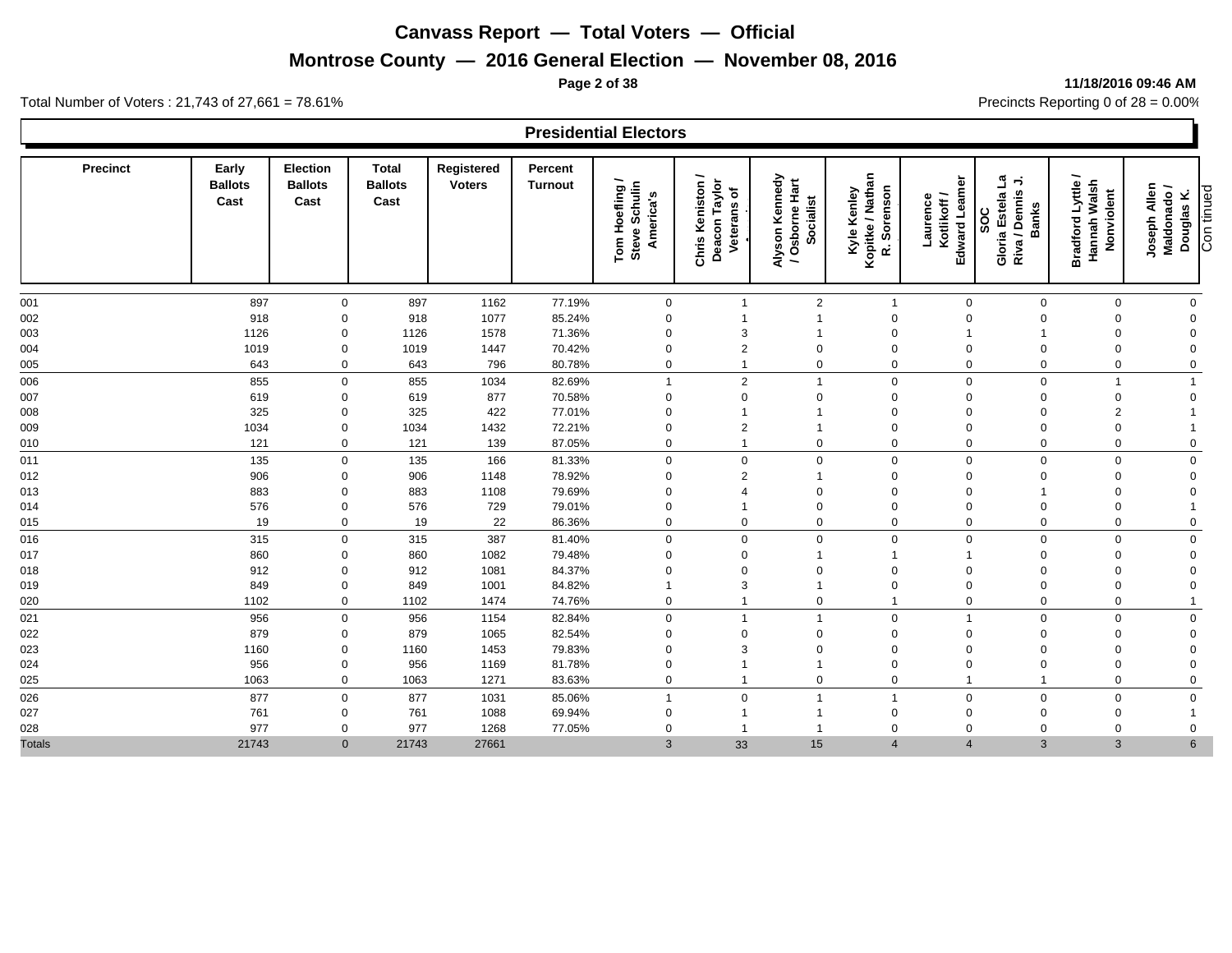## **Montrose County — 2016 General Election — November 08, 2016**

#### **Page 3 of 38 11/18/2016 09:46 AM**

Ъ

Total Number of Voters : 21,743 of 27,661 = 78.61% Precincts Reporting 0 of 28 = 0.00%

Г

|               |                                 |                                           |                                        |                             |                           | <b>Presidential Electors</b>                                      |                                        |                                                           |                                              |                                   |                                                                  |                                  |                                                       |
|---------------|---------------------------------|-------------------------------------------|----------------------------------------|-----------------------------|---------------------------|-------------------------------------------------------------------|----------------------------------------|-----------------------------------------------------------|----------------------------------------------|-----------------------------------|------------------------------------------------------------------|----------------------------------|-------------------------------------------------------|
| Precinct      | Early<br><b>Ballots</b><br>Cast | <b>Election</b><br><b>Ballots</b><br>Cast | <b>Total</b><br><b>Ballots</b><br>Cast | Registered<br><b>Voters</b> | Percent<br><b>Turnout</b> | American<br>Maturen / Juan<br>Solidaritv<br>∢<br>Michael<br>Munoz | Evan McMullin /<br>Nathan Johnson<br>š | Ryan Alan Scott /<br><b>Bruce Kendall</b><br>Barnard<br>š | Rod Silva /<br>Richard C. Silva<br>Nutrition | Daniel White<br>Mike Smith /<br>š | Emidio Soltysik /<br><b>Socialist</b><br>Angela Nicole<br>Walker | Bruce<br>Lohmiller/J.R.<br>Smith | Nieman/Bernie<br>Con tinued<br>⇒<br>Jackson<br>Thomas |
| 001           | 897                             | $\mathbf 0$                               | 897                                    | 1162                        | 77.19%                    | $\mathbf 0$                                                       | 13                                     | $\mathbf 0$                                               | $\mathbf 0$                                  | $\mathbf 0$                       | $\mathbf 0$                                                      | $\mathbf 0$                      | $\pmb{0}$                                             |
| 002           | 918                             | $\mathbf 0$                               | 918                                    | 1077                        | 85.24%                    | $\mathbf 0$                                                       | 9                                      | $\Omega$                                                  | $\mathbf 0$                                  | $\mathbf 0$                       | $\mathbf 0$                                                      | $\mathbf 0$                      | $\mathbf 0$                                           |
| 003           | 1126                            | $\mathbf 0$                               | 1126                                   | 1578                        | 71.36%                    | $\overline{1}$                                                    | 11                                     |                                                           |                                              | $\overline{2}$                    | $\Omega$                                                         | $\Omega$                         | $\mathbf 0$                                           |
| 004           | 1019                            | $\mathbf 0$                               | 1019                                   | 1447                        | 70.42%                    | $\mathbf 0$                                                       | 9                                      |                                                           | $\mathbf 0$                                  |                                   | $\mathbf 0$                                                      | $\mathbf 0$                      | $\boldsymbol{0}$                                      |
| 005           | 643                             | $\mathbf 0$                               | 643                                    | 796                         | 80.78%                    | $\mathbf{0}$                                                      | $\overline{4}$                         |                                                           | $\overline{0}$                               | 0                                 | $\mathbf 0$                                                      | $\mathbf 0$                      | $\pmb{0}$                                             |
| 006           | 855                             | $\mathbf 0$                               | 855                                    | 1034                        | 82.69%                    | $\mathbf 0$                                                       | 10                                     |                                                           | $\mathsf 0$                                  |                                   | $\mathbf 0$                                                      | $\mathbf 0$                      | $\mathbf 0$                                           |
| 007           | 619                             | $\mathbf 0$                               | 619                                    | 877                         | 70.58%                    | $\mathbf 0$                                                       | 8                                      | $\Omega$                                                  | $\mathbf 0$                                  | $\mathbf 0$                       | $\mathbf 0$                                                      | $\Omega$                         | $\boldsymbol{0}$                                      |
| 008           | 325                             | $\mathbf 0$                               | 325                                    | 422                         | 77.01%                    | $\mathbf 0$                                                       |                                        | $\Omega$                                                  | $\mathbf 0$                                  | $\mathbf 0$                       | $\mathbf 0$                                                      | $\Omega$                         | $\boldsymbol{0}$                                      |
| 009           | 1034                            | $\mathbf 0$                               | 1034                                   | 1432                        | 72.21%                    | $\mathbf 0$                                                       | $\overline{7}$                         | $\Omega$                                                  | $\mathbf 0$                                  |                                   | $\mathbf 0$                                                      | $\mathbf 0$                      | $\mathbf 0$                                           |
| 010           | 121                             | $\mathbf 0$                               | 121                                    | 139                         | 87.05%                    | $\mathbf 0$                                                       |                                        | $\Omega$                                                  | $\mathbf 0$                                  | $\mathbf 0$                       | $\mathbf 0$                                                      | $\mathbf 0$                      | $\mathbf 0$                                           |
| 011           | 135                             | $\mathbf 0$                               | 135                                    | 166                         | 81.33%                    | $\mathbf{0}$                                                      | $\mathbf 0$                            | $\mathbf 0$                                               | $\mathbf 0$                                  | $\Omega$                          | $\mathbf 0$                                                      | $\mathbf 0$                      | $\mathbf 0$                                           |
| 012           | 906                             | $\mathbf 0$                               | 906                                    | 1148                        | 78.92%                    | $\mathbf 0$                                                       | 11                                     | $\mathbf 0$                                               |                                              |                                   | $\overline{1}$                                                   | $\mathbf 0$                      | $\mathbf 0$                                           |
| 013           | 883                             | $\mathbf 0$                               | 883                                    | 1108                        | 79.69%                    | $\mathbf 0$                                                       | $\overline{7}$                         | $\mathbf 0$                                               | $\mathbf 0$                                  | $\mathbf 0$                       | $\mathbf 0$                                                      | 0                                | $\pmb{0}$                                             |
| 014           | 576                             | $\mathbf 0$                               | 576                                    | 729                         | 79.01%                    | $\mathbf 0$                                                       | 8                                      | $\Omega$                                                  | $\overline{0}$                               | $\overline{2}$                    | $\mathbf 0$                                                      | 0                                | $\mathbf 0$                                           |
| 015           | 19                              | $\mathbf 0$                               | 19                                     | 22                          | 86.36%                    | $\mathbf 0$                                                       | $\mathbf 0$                            | $\mathbf 0$                                               | $\mathsf 0$                                  | $\mathbf 0$                       | $\mathbf 0$                                                      | $\mathbf 0$                      | $\mathbf 0$                                           |
| 016           | 315                             | $\mathbf 0$                               | 315                                    | 387                         | 81.40%                    | $\mathbf{0}$                                                      | $\Omega$                               | $\Omega$                                                  | $\mathbf 0$                                  | $\mathbf 0$                       | $\mathbf 0$                                                      | $\mathbf 0$                      | $\pmb{0}$                                             |
| 017           | 860                             | $\mathbf{0}$                              | 860                                    | 1082                        | 79.48%                    | $\Omega$                                                          | $\overline{4}$                         | $\Omega$                                                  | $\mathbf 0$                                  | $\mathbf 0$                       | $\overline{1}$                                                   | $\Omega$                         | $\mathbf 0$                                           |
| 018           | 912                             | $\mathbf{0}$                              | 912                                    | 1081                        | 84.37%                    | $\Omega$                                                          | 15                                     | $\Omega$                                                  | $\mathbf 0$                                  | $\Omega$                          | $\mathbf 0$                                                      | $\Omega$                         | $\mathbf 0$                                           |
| 019           | 849                             | $\mathbf 0$                               | 849                                    | 1001                        | 84.82%                    | $\Omega$                                                          | 6                                      | $\Omega$                                                  | $\mathbf 0$                                  | $\mathbf 0$                       | $\mathbf 0$                                                      | $\mathbf 0$                      | $\mathbf 0$                                           |
| 020           | 1102                            | $\mathbf 0$                               | 1102                                   | 1474                        | 74.76%                    | $\mathbf{0}$                                                      | $\overline{7}$                         | $\Omega$                                                  | $\mathbf 0$                                  | 0                                 | $\mathbf 0$                                                      | $\mathbf 0$                      | $\pmb{0}$                                             |
| 021           | 956                             | $\mathbf 0$                               | 956                                    | 1154                        | 82.84%                    | $\mathbf 0$                                                       | 8                                      | $\mathbf 0$                                               | $\mathbf 0$                                  | $\mathbf{1}$                      | $\mathbf 0$                                                      | $\mathbf 0$                      | $\pmb{0}$                                             |
| 022           | 879                             | $\mathbf 0$                               | 879                                    | 1065                        | 82.54%                    | $\mathbf 0$                                                       | 16                                     | $\Omega$                                                  | $\overline{1}$                               | $\mathbf 0$                       | $\Omega$                                                         | $\Omega$                         | $\mathbf 0$                                           |
| 023           | 1160                            | $\mathbf 0$                               | 1160                                   | 1453                        | 79.83%                    | $\Omega$                                                          | 9                                      | $\Omega$                                                  | $\mathbf 0$                                  | $\Omega$                          | $\Omega$                                                         | $\Omega$                         | $\mathbf 0$                                           |
| 024           | 956                             | $\mathbf 0$                               | 956                                    | 1169                        | 81.78%                    | $\mathbf 0$                                                       | 5                                      | $\Omega$                                                  | $\mathbf 0$                                  |                                   | $\Omega$                                                         | $\Omega$                         | $\mathbf 0$                                           |
| 025           | 1063                            | $\mathbf 0$                               | 1063                                   | 1271                        | 83.63%                    | $\mathbf{0}$                                                      | 13                                     | $\Omega$                                                  | $\mathbf 0$                                  |                                   | $\mathbf 0$                                                      | $\mathbf 0$                      | $\mathbf 0$                                           |
| 026           | 877                             | $\mathbf 0$                               | 877                                    | 1031                        | 85.06%                    | $\mathbf 0$                                                       | 14                                     | $\mathbf 0$                                               | $\mathbf 0$                                  | $\mathbf 0$                       | $\mathbf 0$                                                      | $\mathbf 0$                      | $\mathbf 0$                                           |
| 027           | 761                             | $\mathbf 0$                               | 761                                    | 1088                        | 69.94%                    | $\Omega$                                                          | 10                                     |                                                           | $\mathbf 0$                                  | $\mathbf 0$                       | $\mathbf 0$                                                      | 0                                | $\mathbf 0$                                           |
| 028           | 977                             | 0                                         | 977                                    | 1268                        | 77.05%                    |                                                                   | 5                                      | $\Omega$                                                  | $\mathbf 0$                                  | $\Omega$                          | $\Omega$                                                         | $\Omega$                         | $\mathbf 0$                                           |
| <b>Totals</b> | 21743                           | $\mathbf 0$                               | 21743                                  | 27661                       |                           | $\overline{2}$                                                    | 211                                    | $5\overline{5}$                                           | $\mathbf{3}$                                 | 11                                | $\overline{2}$                                                   | $\mathbf{0}$                     | $\mathbf 0$                                           |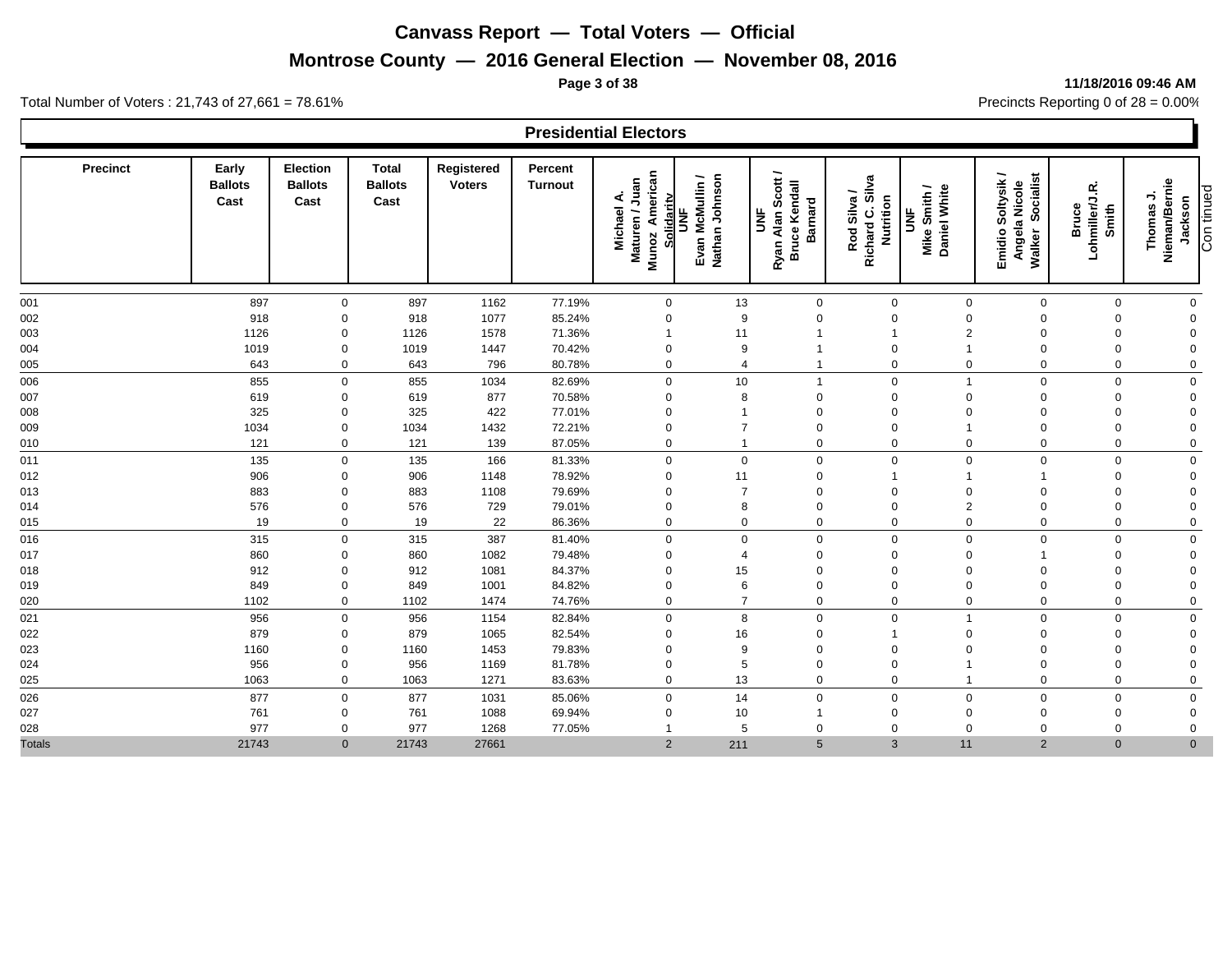# **Montrose County — 2016 General Election — November 08, 2016**

**Page 4 of 38 11/18/2016 09:46 AM**

Total Number of Voters : 21,743 of 27,661 = 78.61% Precincts Reporting 0 of 28 = 0.00%

#### **Presidential Electors**

| <b>Precinct</b> | Early<br><b>Ballots</b><br>Cast | Election<br><b>Ballots</b><br>Cast | Total<br><b>Ballots</b><br>Cast | Registered<br><b>Voters</b> | Percent<br><b>Turnout</b> | Sterner/Jeff Ryan<br>Corey | David Perry/Eric<br>Seiley<br>"Rick" | <b>Brian Anthony</b><br><b>Perry/Michael</b><br><b>Byron Nelson</b> | Cherunda<br>Fox/Roger<br>Kushner | Unresolved<br>Write-Ins | <b>Totals</b> |  |
|-----------------|---------------------------------|------------------------------------|---------------------------------|-----------------------------|---------------------------|----------------------------|--------------------------------------|---------------------------------------------------------------------|----------------------------------|-------------------------|---------------|--|
| 001             | 897                             | 0                                  | 897                             | 1162                        | 77.19%                    | $\mathbf 0$                | $\mathbf 0$                          | $\mathbf 0$                                                         | $\mathbf 0$                      | 9                       | 882           |  |
| 002             | 918                             | 0                                  | 918                             | 1077                        | 85.24%                    | $\mathbf 0$                | 0                                    | $\Omega$                                                            | $\mathbf 0$                      | 12                      | 904           |  |
| 003             | 1126                            | $\mathsf{O}\xspace$                | 1126                            | 1578                        | 71.36%                    | $\mathbf 0$                | 0                                    | $\Omega$                                                            | $\Omega$                         | 21                      | 1115          |  |
| 004             | 1019                            | $\mathbf 0$                        | 1019                            | 1447                        | 70.42%                    | $\mathbf 0$                | 0                                    | $\mathbf 0$                                                         | $\mathbf 0$                      | $5\phantom{.0}$         | 1002          |  |
| 005             | 643                             | $\mathbf 0$                        | 643                             | 796                         | 80.78%                    | $\mathbf 0$                | 0                                    | $\mathbf 0$                                                         | $\mathbf 0$                      | 3                       | 633           |  |
| 006             | 855                             | $\pmb{0}$                          | 855                             | 1034                        | 82.69%                    | $\mathbf 0$                | $\mathsf{O}\xspace$                  | $\mathbf 0$                                                         | $\mathbf 0$                      | 21                      | 844           |  |
| 007             | 619                             | 0                                  | 619                             | 877                         | 70.58%                    | $\mathbf 0$                | 0                                    | $\mathbf 0$                                                         | $\mathbf 0$                      | 18                      | 609           |  |
| 008             | 325                             | 0                                  | 325                             | 422                         | 77.01%                    | $\mathbf 0$                | 0                                    | $\Omega$                                                            | 0                                | $\overline{2}$          | 322           |  |
| 009             | 1034                            | 0                                  | 1034                            | 1432                        | 72.21%                    | 0                          | 0                                    | $\Omega$                                                            | $\Omega$                         | 14                      | 1021          |  |
| 010             | 121                             | 0                                  | 121                             | 139                         | 87.05%                    | 0                          | 0                                    | $\mathbf 0$                                                         | $\mathbf 0$                      | $\mathbf 0$             | 120           |  |
| 011             | 135                             | $\mathbf 0$                        | 135                             | 166                         | 81.33%                    | $\mathbf 0$                | $\mathbf 0$                          | $\mathbf 0$                                                         | $\mathbf 0$                      | $\overline{2}$          | 134           |  |
| 012             | 906                             | 0                                  | 906                             | 1148                        | 78.92%                    | $\mathbf 0$                | 0                                    | $\mathbf 0$                                                         | $\mathbf 0$                      | 11                      | 895           |  |
| 013             | 883                             | 0                                  | 883                             | 1108                        | 79.69%                    | $\mathbf 0$                | 0                                    | $\mathbf 0$                                                         | $\mathbf 0$                      | $\overline{4}$          | 873           |  |
| 014             | 576                             | $\mathbf 0$                        | 576                             | 729                         | 79.01%                    | $\mathbf 0$                | 0                                    | $\mathbf 0$                                                         | $\mathbf 0$                      | 10                      | 565           |  |
| 015             | 19                              | $\mathbf 0$                        | 19                              | 22                          | 86.36%                    | $\mathbf 0$                | $\mathbf 0$                          | $\mathbf 0$                                                         | $\mathbf 0$                      | $\mathbf 0$             | 19            |  |
| 016             | 315                             | $\mathbf 0$                        | 315                             | 387                         | 81.40%                    | $\mathbf 0$                | $\mathbf 0$                          | $\mathbf 0$                                                         | $\mathbf 0$                      | 3                       | 308           |  |
| 017             | 860                             | 0                                  | 860                             | 1082                        | 79.48%                    | $\Omega$                   | 0                                    | $\Omega$                                                            | $\Omega$                         | 9                       | 844           |  |
| 018             | 912                             | 0                                  | 912                             | 1081                        | 84.37%                    | $\mathbf 0$                | 0                                    | $\Omega$                                                            | $\mathbf 0$                      | 9                       | 902           |  |
| 019             | 849                             | 0                                  | 849                             | 1001                        | 84.82%                    | $\mathbf{0}$               | 0                                    | $\Omega$                                                            | 0                                | $\overline{4}$          | 834           |  |
| 020             | 1102                            | 0                                  | 1102                            | 1474                        | 74.76%                    | $\mathbf 0$                | 0                                    | $\mathbf 0$                                                         | $\mathbf 0$                      | 20                      | 1093          |  |
| 021             | 956                             | $\mathbf 0$                        | 956                             | 1154                        | 82.84%                    | $\mathbf 0$                | $\mathbf 0$                          | $\mathbf 0$                                                         | $\mathbf 0$                      | 13                      | 939           |  |
| 022             | 879                             | 0                                  | 879                             | 1065                        | 82.54%                    | $\mathbf{0}$               | 0                                    | $\mathbf 0$                                                         | $\mathbf 0$                      | 16                      | 870           |  |
| 023             | 1160                            | 0                                  | 1160                            | 1453                        | 79.83%                    | $\mathbf 0$                | 0                                    | $\mathbf 0$                                                         | $\Omega$                         | 22                      | 1150          |  |
| 024             | 956                             | 0                                  | 956                             | 1169                        | 81.78%                    | $\mathbf 0$                | 0                                    | $\mathbf 0$                                                         | $\mathbf 0$                      | 13                      | 948           |  |
| 025             | 1063                            | $\mathbf 0$                        | 1063                            | 1271                        | 83.63%                    | $\mathbf 0$                | $\mathbf 0$                          | $\mathbf 0$                                                         | $\mathbf 0$                      | 5                       | 1047          |  |
| 026             | 877                             | $\mathbf 0$                        | 877                             | 1031                        | 85.06%                    | $\mathbf 0$                | $\mathbf 0$                          | $\mathbf 0$                                                         | $\mathbf 0$                      | $5\phantom{.0}$         | 861           |  |
| 027             | 761                             | 0                                  | 761                             | 1088                        | 69.94%                    | 0                          | 0                                    | $\mathbf 0$                                                         | $\mathbf 0$                      | 11                      | 750           |  |
| 028             | 977                             | $\mathbf 0$                        | 977                             | 1268                        | 77.05%                    | $\mathbf 0$                | 0                                    | $\Omega$                                                            | $\Omega$                         | $\overline{2}$          | 966           |  |
| <b>Totals</b>   | 21743                           | $\mathbf{0}$                       | 21743                           | 27661                       |                           | $\mathbf{0}$               | $\mathbf{0}$                         | $\mathbf{0}$                                                        | $\mathbf{0}$                     | 264                     | 21450         |  |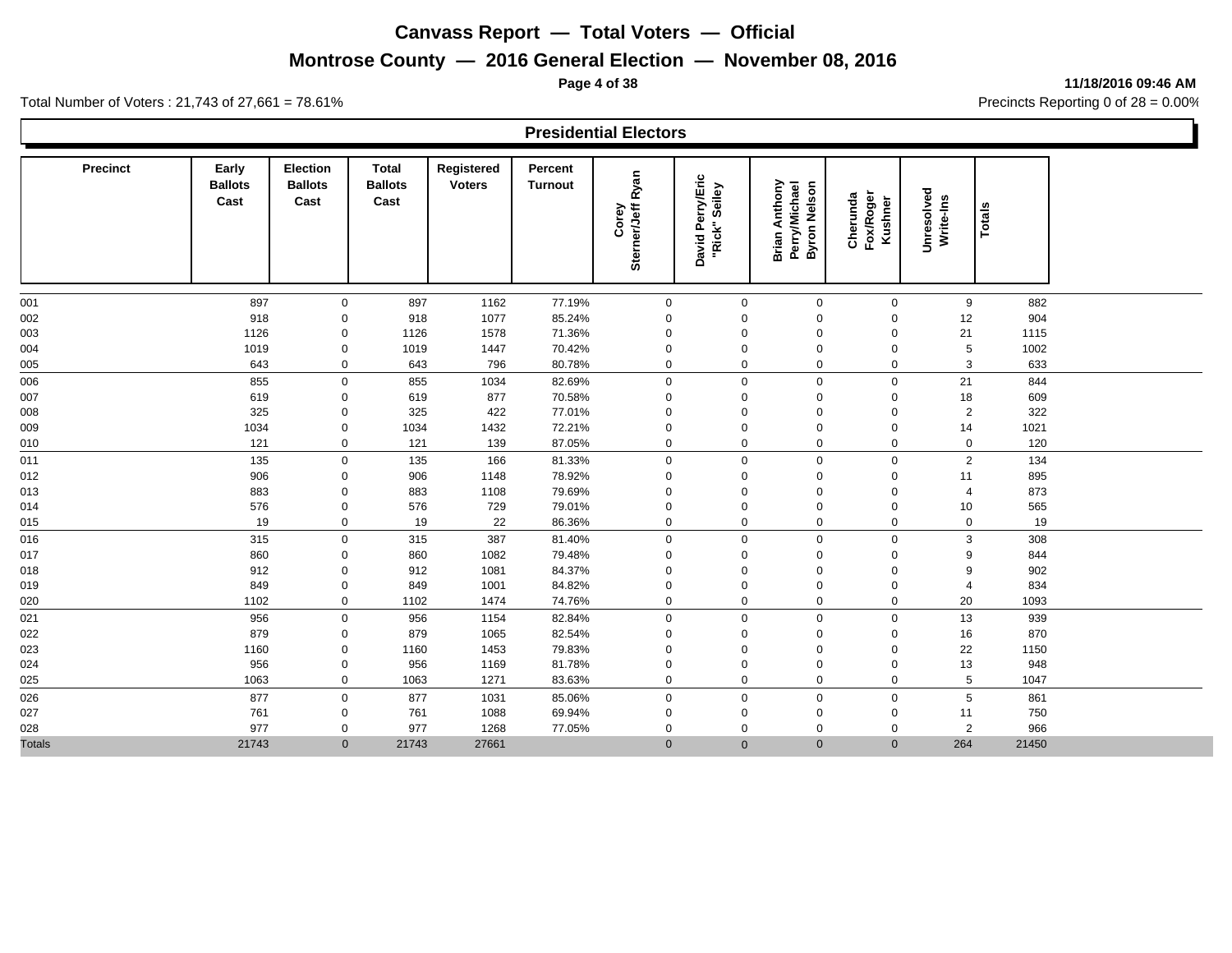## **Montrose County — 2016 General Election — November 08, 2016**

#### **Page 5 of 38 11/18/2016 09:46 AM**

Total Number of Voters : 21,743 of 27,661 = 78.61% Precincts Reporting 0 of 28 = 0.00%

| <b>United States Senator</b> |  |
|------------------------------|--|
|------------------------------|--|

| <b>Precinct</b> | Early<br><b>Ballots</b><br>Cast | <b>Election</b><br><b>Ballots</b><br>Cast | Total<br><b>Ballots</b><br>Cast | Registered<br><b>Voters</b> | Percent<br><b>Turnout</b> | <b>Bennet</b><br>DEM<br>Michael | Darryl Glenn<br><b>REP</b> | Lily Tang<br>Williams<br>Ξ | Arn Menconi<br>GRN | <b>Bill Hammons</b><br>š<br><b>UNF</b> | Dan Chapin     | Paul Noel Fiorino<br>$\overline{5}$ | Don Willoughby<br>Con tinued |
|-----------------|---------------------------------|-------------------------------------------|---------------------------------|-----------------------------|---------------------------|---------------------------------|----------------------------|----------------------------|--------------------|----------------------------------------|----------------|-------------------------------------|------------------------------|
| 001             | 897                             | 0                                         | 897                             | 1162                        | 77.19%                    | 249                             | 564                        | 23                         | 8                  | 6                                      | 3              | $\mathbf 0$                         | $\mathbf 0$                  |
| 002             | 918                             | $\mathbf 0$                               | 918                             | 1077                        | 85.24%                    | 235                             | 636                        | 23                         | $\overline{2}$     | $\overline{2}$                         | 0              |                                     | $\Omega$                     |
| 003             | 1126                            | $\mathbf 0$                               | 1126                            | 1578                        | 71.36%                    | 441                             | 577                        | 48                         | 6                  | 9                                      | $\overline{7}$ | $\mathbf 0$                         | $\mathbf 0$                  |
| 004             | 1019                            | $\mathbf 0$                               | 1019                            | 1447                        | 70.42%                    | 366                             | 534                        | 41                         | 14                 |                                        | 6              | $\mathsf 3$                         | $\Omega$                     |
| 005             | 643                             | $\mathbf 0$                               | 643                             | 796                         | 80.78%                    | 90                              | 494                        | 22                         | $\overline{4}$     | 5                                      | $\overline{7}$ |                                     | $\mathbf 0$                  |
| 006             | 855                             | 0                                         | 855                             | 1034                        | 82.69%                    | 271                             | 532                        | 17                         | $\overline{1}$     | 6                                      | $\overline{4}$ | $\mathbf{1}$                        | $\mathbf 0$                  |
| 007             | 619                             | $\mathbf 0$                               | 619                             | 877                         | 70.58%                    | 213                             | 331                        | 32                         | $\overline{7}$     | 3                                      | $\overline{2}$ | 1                                   | $\mathbf 0$                  |
| 008             | 325                             | $\mathbf 0$                               | 325                             | 422                         | 77.01%                    | 42                              | 254                        | 9                          | 3                  | $\Omega$                               | $\overline{2}$ | $\mathbf 0$                         | $\Omega$                     |
| 009             | 1034                            | $\mathbf 0$                               | 1034                            | 1432                        | 72.21%                    | 351                             | 585                        | 49                         | 5                  | 3                                      | 3              | $\overline{c}$                      | $\mathbf 0$                  |
| 010             | 121                             | 0                                         | 121                             | 139                         | 87.05%                    | 30                              | 71                         | $\overline{4}$             | $\overline{4}$     |                                        |                | $\mathbf 0$                         | $\mathbf 0$                  |
| 011             | 135                             | 0                                         | 135                             | 166                         | 81.33%                    | 41                              | 86                         | 5                          | $\mathbf 0$        | $\Omega$                               | $\mathbf 0$    | $\mathbf 0$                         | $\mathbf 0$                  |
| 012             | 906                             | $\Omega$                                  | 906                             | 1148                        | 78.92%                    | 195                             | 661                        | 16                         | $\overline{2}$     | $\overline{2}$                         | 5              | 1                                   | $\mathbf 0$                  |
| 013             | 883                             | $\mathbf 0$                               | 883                             | 1108                        | 79.69%                    | 211                             | 605                        | 22                         | $\overline{1}$     | 4                                      | 10             | $\overline{2}$                      | $\Omega$                     |
| 014             | 576                             | $\mathbf 0$                               | 576                             | 729                         | 79.01%                    | 193                             | 339                        | 19                         | 3                  |                                        | $\overline{2}$ | $\mathbf 0$                         | $\Omega$                     |
| 015             | 19                              | $\mathbf 0$                               | 19                              | 22                          | 86.36%                    | $\overline{4}$                  | 15                         | $\mathbf 0$                | $\mathbf 0$        | $\mathbf 0$                            | $\mathbf 0$    | $\mathbf 0$                         | $\mathbf 0$                  |
| 016             | 315                             | 0                                         | 315                             | 387                         | 81.40%                    | 61                              | 229                        | 5                          | 3                  | $\overline{2}$                         |                | $\mathbf 0$                         | $\mathbf 0$                  |
| 017             | 860                             | $\mathbf 0$                               | 860                             | 1082                        | 79.48%                    | 227                             | 557                        | 23                         | $\overline{4}$     | 6                                      |                | $\mathbf 0$                         | $\mathbf 0$                  |
| 018             | 912                             | $\mathbf 0$                               | 912                             | 1081                        | 84.37%                    | 219                             | 633                        | 33                         | 3                  | $\overline{2}$                         |                | $\mathbf 0$                         | $\mathbf 0$                  |
| 019             | 849                             | $\mathbf 0$                               | 849                             | 1001                        | 84.82%                    | 215                             | 573                        | 26                         | 3                  | $\Omega$                               |                | 1                                   | $\Omega$                     |
| 020             | 1102                            | 0                                         | 1102                            | 1474                        | 74.76%                    | 326                             | 683                        | 42                         | 10                 | 3                                      | $\overline{2}$ | 3                                   | $\mathbf 0$                  |
| 021             | 956                             | 0                                         | 956                             | 1154                        | 82.84%                    | 222                             | 660                        | 34                         | $\overline{4}$     | 3                                      | 2              | $\overline{\mathbf{1}}$             | $\mathbf 0$                  |
| 022             | 879                             | $\Omega$                                  | 879                             | 1065                        | 82.54%                    | 228                             | 590                        | 19                         | $\overline{4}$     |                                        | $\overline{2}$ | 1                                   | $\mathbf 0$                  |
| 023             | 1160                            | $\Omega$                                  | 1160                            | 1453                        | 79.83%                    | 312                             | 757                        | 32                         | 6                  |                                        | $\overline{7}$ | $\mathbf 0$                         | $\mathbf 0$                  |
| 024             | 956                             | $\mathbf 0$                               | 956                             | 1169                        | 81.78%                    | 352                             | 533                        | 30                         | $\overline{7}$     | $\Omega$                               | $\overline{2}$ | 0                                   | $\Omega$                     |
| 025             | 1063                            | 0                                         | 1063                            | 1271                        | 83.63%                    | 284                             | 725                        | 19                         | 3                  | $\overline{2}$                         | 6              | $\mathbf 0$                         | $\mathbf 0$                  |
| 026             | 877                             | 0                                         | 877                             | 1031                        | 85.06%                    | 271                             | 549                        | 24                         | 3                  | 3                                      | $\overline{2}$ | $\overline{\mathbf{1}}$             | $\mathbf 0$                  |
| 027             | 761                             | $\mathbf 0$                               | 761                             | 1088                        | 69.94%                    | 242                             | 434                        | 35                         | 6                  |                                        | $\overline{7}$ | 1                                   | $\mathbf 0$                  |
| 028             | 977                             | $\Omega$                                  | 977                             | 1268                        | 77.05%                    | 164                             | 739                        | 27                         | 5                  |                                        |                |                                     | $\mathbf 0$                  |
| <b>Totals</b>   | 21743                           | $\overline{0}$                            | 21743                           | 27661                       |                           | 6055                            | 13946                      | 679                        | 121                | 77                                     | 87             | 21                                  | $\mathbf{0}$                 |

Con tinued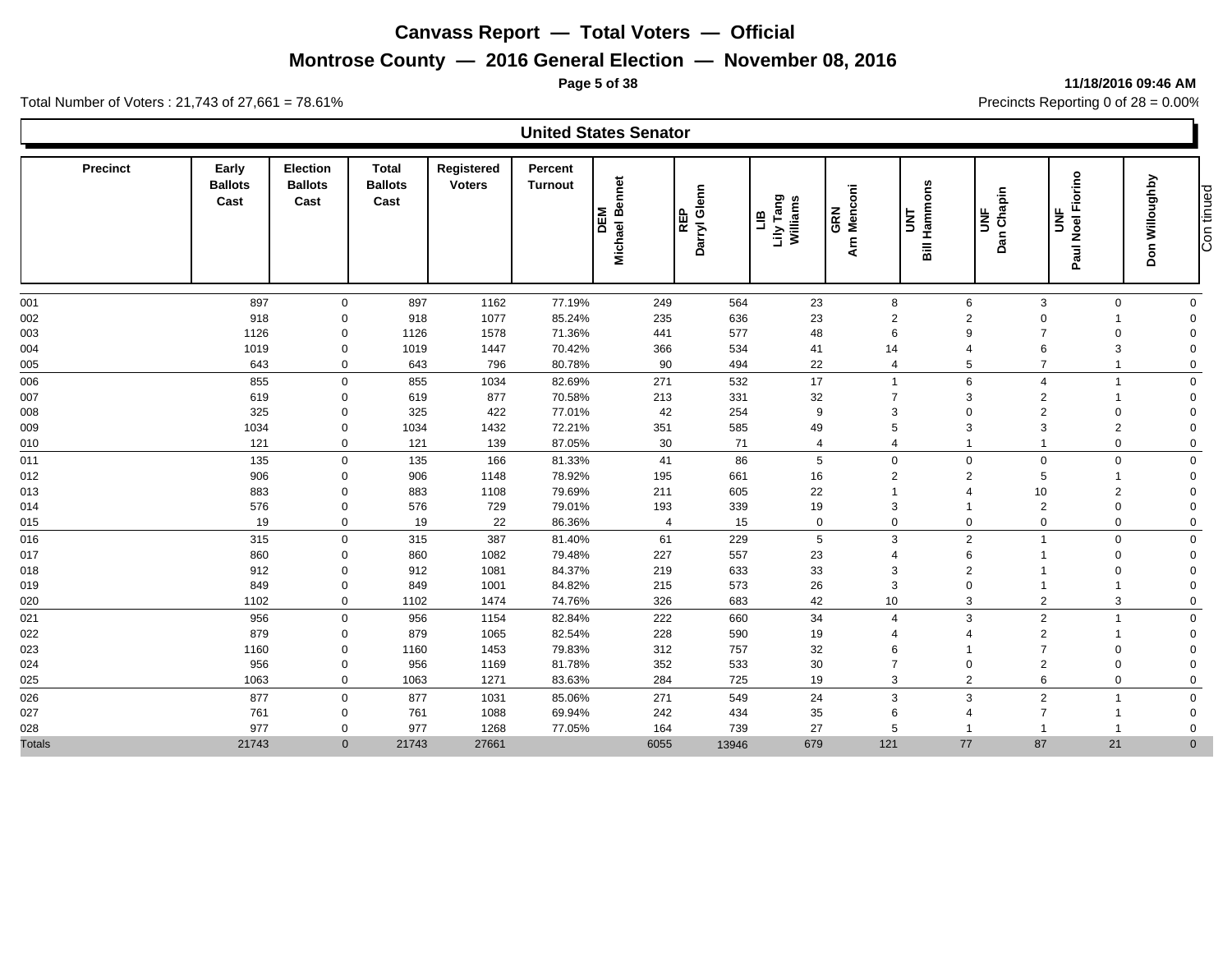# **Montrose County — 2016 General Election — November 08, 2016**

**Page 6 of 38 11/18/2016 09:46 AM**

| Total Number of Voters: 21,743 of 27,661 = $78.61\%$ |                                         |                                                   |                                         |                             |                    |                              | Precincts Reporting 0 of 28 = 0.00% |
|------------------------------------------------------|-----------------------------------------|---------------------------------------------------|-----------------------------------------|-----------------------------|--------------------|------------------------------|-------------------------------------|
|                                                      |                                         |                                                   |                                         |                             |                    | <b>United States Senator</b> |                                     |
| <b>Precinct</b>                                      | Early<br><b>Ballots</b><br>$\mathbf{r}$ | <b>Election</b><br><b>Ballots</b><br>$\mathbf{r}$ | Total<br><b>Ballots</b><br>$\mathbf{r}$ | Registered<br><b>Voters</b> | Percent<br>Turnout |                              |                                     |

|               | <b>Ballots</b><br>Cast | <b>Ballots</b><br>Cast | <b>Ballots</b><br>Cast | <b>Voters</b> | <b>Turnout</b> | Unresolved<br>Write-Ins | Totals |       |
|---------------|------------------------|------------------------|------------------------|---------------|----------------|-------------------------|--------|-------|
| 001           | 897                    | $\mathbf 0$            | 897                    | 1162          | 77.19%         | $\overline{2}$          |        | 855   |
| 002           | 918                    | 0                      | 918                    | 1077          | 85.24%         | -1                      |        | 900   |
| 003           | 1126                   | $\mathbf 0$            | 1126                   | 1578          | 71.36%         | $\overline{1}$          |        | 1089  |
| 004           | 1019                   | $\mathbf 0$            | 1019                   | 1447          | 70.42%         | 3                       |        | 971   |
| 005           | 643                    | $\mathbf 0$            | 643                    | 796           | 80.78%         | $\mathbf{1}$            |        | 624   |
| 006           | 855                    | $\mathbf 0$            | 855                    | 1034          | 82.69%         | $\overline{2}$          |        | 834   |
| 007           | 619                    | $\mathbf 0$            | 619                    | 877           | 70.58%         | $\mathbf{1}$            |        | 590   |
| 008           | 325                    | $\mathbf 0$            | 325                    | 422           | 77.01%         | $\mathbf 0$             |        | 310   |
| 009           | 1034                   | $\mathbf 0$            | 1034                   | 1432          | 72.21%         | $\mathbf{1}$            |        | 999   |
| 010           | 121                    | $\mathbf 0$            | 121                    | 139           | 87.05%         | $\mathbf 0$             |        | 111   |
| 011           | 135                    | $\mathbf 0$            | 135                    | 166           | 81.33%         | $\mathbf 0$             |        | 132   |
| 012           | 906                    | $\mathbf 0$            | 906                    | 1148          | 78.92%         | $\mathbf{1}$            |        | 883   |
| 013           | 883                    | $\mathbf 0$            | 883                    | 1108          | 79.69%         | $\mathbf 0$             |        | 855   |
| 014           | 576                    | $\mathbf 0$            | 576                    | 729           | 79.01%         | $\mathbf 0$             |        | 557   |
| 015           | 19                     | $\mathbf 0$            | 19                     | 22            | 86.36%         | $\mathbf 0$             |        | 19    |
| 016           | 315                    | $\mathbf 0$            | 315                    | 387           | 81.40%         | $\mathbf 0$             |        | 301   |
| 017           | 860                    | 0                      | 860                    | 1082          | 79.48%         | 0                       |        | 818   |
| 018           | 912                    | 0                      | 912                    | 1081          | 84.37%         | 0                       |        | 891   |
| 019           | 849                    | $\mathbf 0$            | 849                    | 1001          | 84.82%         | $\mathbf{1}$            |        | 820   |
| 020           | 1102                   | $\mathbf 0$            | 1102                   | 1474          | 74.76%         | $\mathbf 0$             |        | 1069  |
| 021           | 956                    | $\mathbf 0$            | 956                    | 1154          | 82.84%         | 3                       |        | 929   |
| 022           | 879                    | $\mathbf 0$            | 879                    | 1065          | 82.54%         | 3                       |        | 851   |
| 023           | 1160                   | $\mathbf 0$            | 1160                   | 1453          | 79.83%         | $\mathbf 0$             |        | 1115  |
| 024           | 956                    | 0                      | 956                    | 1169          | 81.78%         | $\mathbf 0$             |        | 924   |
| 025           | 1063                   | $\mathbf 0$            | 1063                   | 1271          | 83.63%         | $\mathbf 0$             |        | 1039  |
| 026           | 877                    | $\mathbf 0$            | 877                    | 1031          | 85.06%         | $\mathsf{O}\xspace$     |        | 853   |
| 027           | 761                    | $\mathbf 0$            | 761                    | 1088          | 69.94%         | $\overline{2}$          |        | 731   |
| 028           | 977                    | $\mathbf 0$            | 977                    | 1268          | 77.05%         | $\mathbf 0$             |        | 938   |
| <b>Totals</b> | 21743                  | $\overline{0}$         | 21743                  | 27661         |                | 22                      |        | 21008 |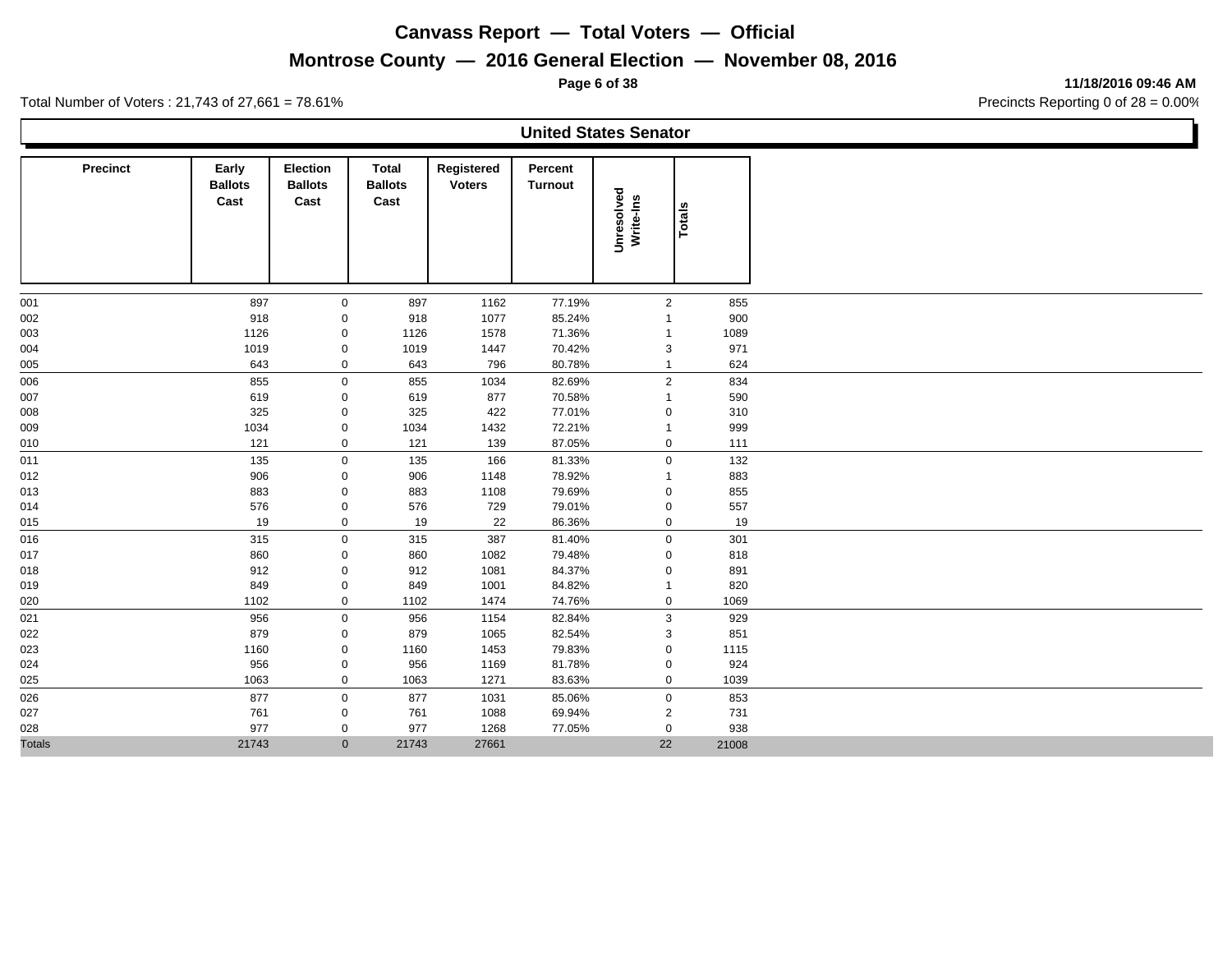## **Montrose County — 2016 General Election — November 08, 2016**

**Page 7 of 38 11/18/2016 09:46 AM**

Total Number of Voters : 21,743 of 27,661 = 78.61% Precincts Reporting 0 of 28 = 0.00%

#### **Representative to the 115th United States Congress - District 3**

| <b>Precinct</b> | Early<br><b>Ballots</b><br>Cast | <b>Election</b><br><b>Ballots</b><br>Cast | <b>Total</b><br><b>Ballots</b><br>Cast | Registered<br><b>Voters</b> | Percent<br>Turnout | REP<br>Scott R. Tipton | DEM<br>Gail Schwartz | Gaylon Kent<br>믑 | Totals |  |
|-----------------|---------------------------------|-------------------------------------------|----------------------------------------|-----------------------------|--------------------|------------------------|----------------------|------------------|--------|--|
| 001             | 897                             | $\mathbf 0$                               | 897                                    | 1162                        | 77.19%             | 598                    | 217                  | 47               | 862    |  |
| 002             | 918                             | 0                                         | 918                                    | 1077                        | 85.24%             | 652                    | 217                  | 34               | 903    |  |
| 003             | 1126                            | 0                                         | 1126                                   | 1578                        | 71.36%             | 590                    | 393                  | 97               | 1080   |  |
| 004             | 1019                            | 0                                         | 1019                                   | 1447                        | 70.42%             | 548                    | 343                  | 83               | 974    |  |
| 005             | 643                             | $\mathbf 0$                               | 643                                    | 796                         | 80.78%             | 505                    | 72                   | 41               | 618    |  |
| 006             | 855                             | $\mathbf 0$                               | 855                                    | 1034                        | 82.69%             | 554                    | 251                  | 35               | 840    |  |
| 007             | 619                             | 0                                         | 619                                    | 877                         | 70.58%             | 350                    | 205                  | 42               | 597    |  |
| 008             | 325                             | 0                                         | 325                                    | 422                         | 77.01%             | 258                    | 36                   | 18               | 312    |  |
| 009             | 1034                            | 0                                         | 1034                                   | 1432                        | 72.21%             | 636                    | 293                  | 68               | 997    |  |
| 010             | 121                             | $\mathbf 0$                               | 121                                    | 139                         | 87.05%             | 79                     | 30                   | 8                | 117    |  |
| 011             | 135                             | $\pmb{0}$                                 | 135                                    | 166                         | 81.33%             | 81                     | 48                   | $\overline{2}$   | 131    |  |
| 012             | 906                             | 0                                         | 906                                    | 1148                        | 78.92%             | 689                    | 159                  | 39               | 887    |  |
| 013             | 883                             | 0                                         | 883                                    | 1108                        | 79.69%             | 625                    | 176                  | 59               | 860    |  |
| 014             | 576                             | 0                                         | 576                                    | 729                         | 79.01%             | 359                    | 158                  | 34               | 551    |  |
| 015             | 19                              | $\mathbf 0$                               | 19                                     | 22                          | 86.36%             | 15                     | $\overline{4}$       | $\mathbf 0$      | 19     |  |
| 016             | 315                             | $\mathbf 0$                               | 315                                    | 387                         | 81.40%             | 237                    | 53                   | 13               | 303    |  |
| 017             | 860                             | 0                                         | 860                                    | 1082                        | 79.48%             | 582                    | 212                  | 38               | 832    |  |
| 018             | 912                             | 0                                         | 912                                    | 1081                        | 84.37%             | 634                    | 215                  | 40               | 889    |  |
| 019             | 849                             | 0                                         | 849                                    | 1001                        | 84.82%             | 600                    | 188                  | 36               | 824    |  |
| 020             | 1102                            | $\mathbf 0$                               | 1102                                   | 1474                        | 74.76%             | 704                    | 289                  | 72               | 1065   |  |
| 021             | 956                             | $\pmb{0}$                                 | 956                                    | 1154                        | 82.84%             | 676                    | 211                  | 49               | 936    |  |
| 022             | 879                             | $\mathbf 0$                               | 879                                    | 1065                        | 82.54%             | 577                    | 228                  | 41               | 846    |  |
| 023             | 1160                            | 0                                         | 1160                                   | 1453                        | 79.83%             | 766                    | 309                  | 50               | 1125   |  |
| 024             | 956                             | $\mathbf 0$                               | 956                                    | 1169                        | 81.78%             | 575                    | 312                  | 46               | 933    |  |
| 025             | 1063                            | 0                                         | 1063                                   | 1271                        | 83.63%             | 748                    | 257                  | 34               | 1039   |  |
| 026             | 877                             | $\mathbf 0$                               | 877                                    | 1031                        | 85.06%             | 577                    | 236                  | 43               | 856    |  |
| 027             | 761                             | 0                                         | 761                                    | 1088                        | 69.94%             | 493                    | 192                  | 47               | 732    |  |
| 028             | 977                             | 0                                         | 977                                    | 1268                        | 77.05%             | 758                    | 138                  | 55               | 951    |  |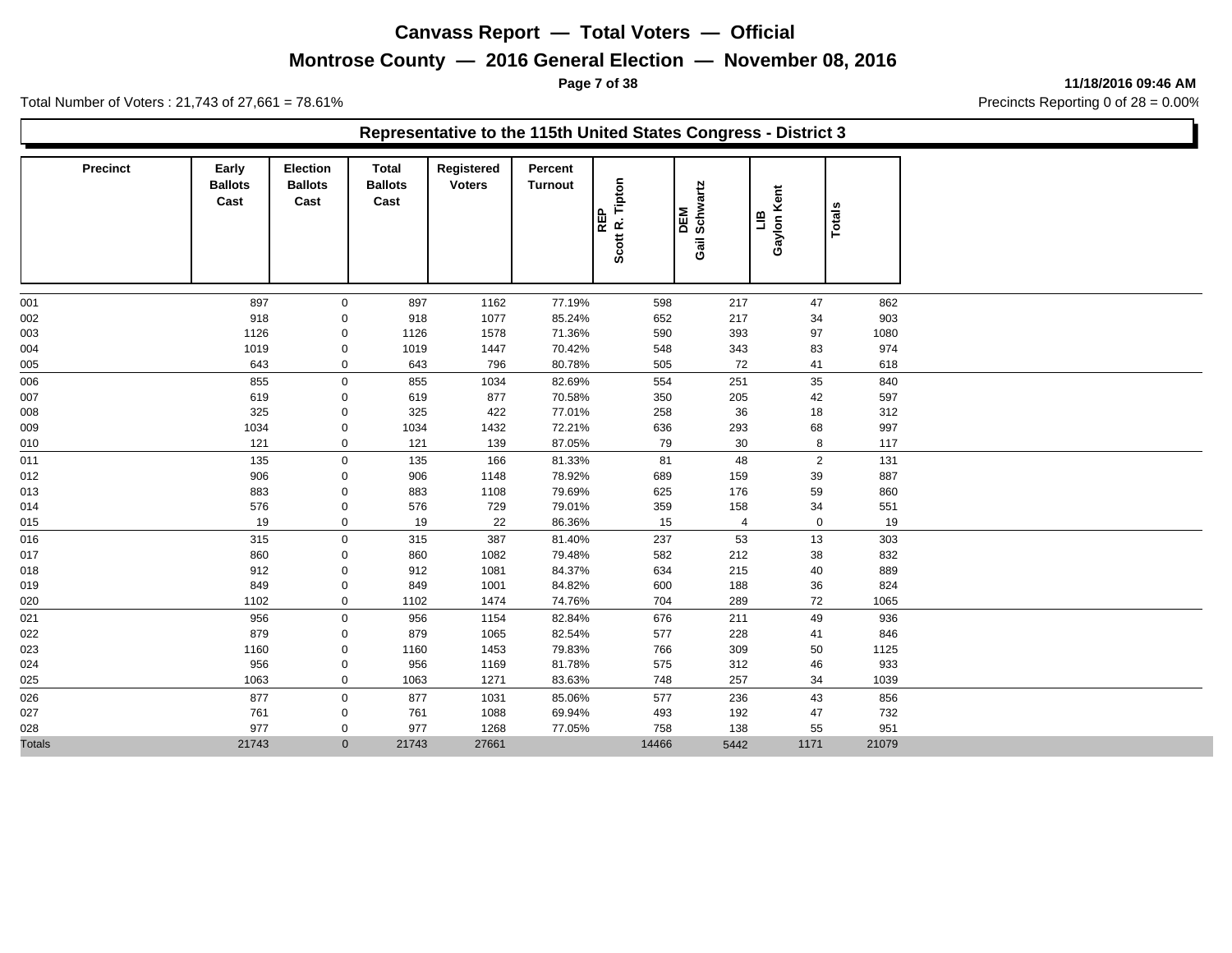## **Montrose County — 2016 General Election — November 08, 2016**

**Page 8 of 38 11/18/2016 09:46 AM**

Total Number of Voters : 21,743 of 27,661 = 78.61% Precincts Reporting 0 of 28 = 0.00%

#### **State Board of Education Member - Congressional District 3**

| <b>Precinct</b> | Early<br><b>Ballots</b><br>Cast | <b>Election</b><br><b>Ballots</b><br>Cast | <b>Total</b><br><b>Ballots</b><br>Cast | Registered<br><b>Voters</b> | Percent<br><b>Turnout</b> | Joyce Rankin<br><b>REP</b> | Pacheco-Koveles<br>Christine<br><b>DEM</b><br>z | Totals |
|-----------------|---------------------------------|-------------------------------------------|----------------------------------------|-----------------------------|---------------------------|----------------------------|-------------------------------------------------|--------|
| 001             | 897                             | $\mathbf 0$                               | 897                                    | 1162                        | 77.19%                    | 597                        | 207                                             | 804    |
| 002             | 918                             | 0                                         | 918                                    | 1077                        | 85.24%                    | 669                        | 167                                             | 836    |
| 003             | 1126                            | 0                                         | 1126                                   | 1578                        | 71.36%                    | 586                        | 422                                             | 1008   |
| 004             | 1019                            | 0                                         | 1019                                   | 1447                        | 70.42%                    | 577                        | 328                                             | 905    |
| 005             | 643                             | 0                                         | 643                                    | 796                         | 80.78%                    | 521                        | 69                                              | 590    |
| 006             | 855                             | $\mathsf{O}\xspace$                       | 855                                    | 1034                        | 82.69%                    | 549                        | 232                                             | 781    |
| 007             | 619                             | $\mathbf 0$                               | 619                                    | 877                         | 70.58%                    | 335                        | 218                                             | 553    |
| 008             | 325                             | $\mathbf 0$                               | 325                                    | 422                         | 77.01%                    | 252                        | 37                                              | 289    |
| 009             | 1034                            | 0                                         | 1034                                   | 1432                        | 72.21%                    | 624                        | 308                                             | 932    |
| 010             | 121                             | 0                                         | 121                                    | 139                         | 87.05%                    | 78                         | 28                                              | 106    |
| 011             | 135                             | $\mathbf 0$                               | 135                                    | 166                         | 81.33%                    | 87                         | 37                                              | 124    |
| 012             | 906                             | 0                                         | 906                                    | 1148                        | 78.92%                    | 670                        | 160                                             | 830    |
| 013             | 883                             | 0                                         | 883                                    | 1108                        | 79.69%                    | 628                        | 195                                             | 823    |
| 014             | 576                             | 0                                         | 576                                    | 729                         | 79.01%                    | 366                        | 149                                             | 515    |
| 015             | 19                              | 0                                         | 19                                     | 22                          | 86.36%                    | 15                         | $\overline{2}$                                  | 17     |
| 016             | 315                             | $\mathbf 0$                               | 315                                    | 387                         | 81.40%                    | 232                        | 50                                              | 282    |
| 017             | 860                             | 0                                         | 860                                    | 1082                        | 79.48%                    | 575                        | 201                                             | 776    |
| 018             | 912                             | 0                                         | 912                                    | 1081                        | 84.37%                    | 624                        | 200                                             | 824    |
| 019             | 849                             | 0                                         | 849                                    | 1001                        | 84.82%                    | 599                        | 164                                             | 763    |
| 020             | 1102                            | 0                                         | 1102                                   | 1474                        | 74.76%                    | 725                        | 278                                             | 1003   |
| 021             | 956                             | $\mathbf 0$                               | 956                                    | 1154                        | 82.84%                    | 680                        | 185                                             | 865    |
| 022             | 879                             | 0                                         | 879                                    | 1065                        | 82.54%                    | 578                        | 206                                             | 784    |
| 023             | 1160                            | 0                                         | 1160                                   | 1453                        | 79.83%                    | 764                        | 279                                             | 1043   |
| 024             | 956                             | 0                                         | 956                                    | 1169                        | 81.78%                    | 571                        | 288                                             | 859    |
| 025             | 1063                            | 0                                         | 1063                                   | 1271                        | 83.63%                    | 741                        | 219                                             | 960    |
| 026             | 877                             | $\mathbf 0$                               | 877                                    | 1031                        | 85.06%                    | 575                        | 222                                             | 797    |
| 027             | 761                             | $\mathbf{0}$                              | 761                                    | 1088                        | 69.94%                    | 483                        | 210                                             | 693    |
| 028             | 977                             | $\mathbf 0$                               | 977                                    | 1268                        | 77.05%                    | 756                        | 145                                             | 901    |
| <b>Totals</b>   | 21743                           | $\mathbf{0}$                              | 21743                                  | 27661                       |                           | 14457                      | 5206                                            | 19663  |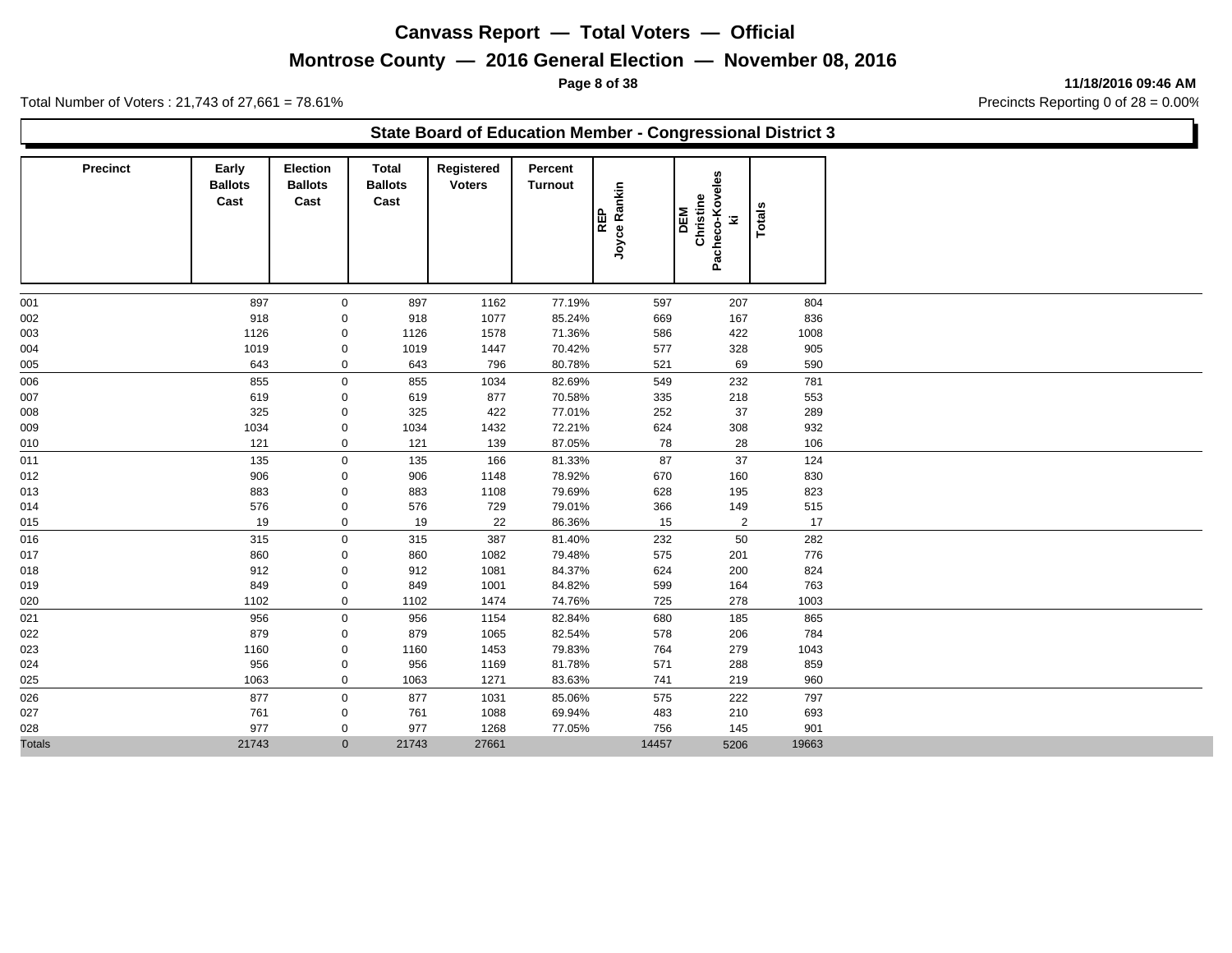## **Montrose County — 2016 General Election — November 08, 2016**

**Page 9 of 38 11/18/2016 09:46 AM**

Total Number of Voters : 21,743 of 27,661 = 78.61% Precincts Reporting 0 of 28 = 0.00%

#### **Regent of the University of Colorado - At Large**

| <b>Precinct</b> | Early<br><b>Ballots</b><br>Cast | <b>Election</b><br><b>Ballots</b><br>Cast | <b>Total</b><br><b>Ballots</b><br>Cast | Registered<br><b>Voters</b> | Percent<br><b>Turnout</b> | Alice Madden<br>DEM | Heidi Ganahl<br><b>REP</b> | Totals |
|-----------------|---------------------------------|-------------------------------------------|----------------------------------------|-----------------------------|---------------------------|---------------------|----------------------------|--------|
| 001             | 897                             | $\mathbf 0$                               | 897                                    | 1162                        | 77.19%                    | 226                 | 554                        | 780    |
| 002             | 918                             | 0                                         | 918                                    | 1077                        | 85.24%                    | 180                 | 624                        | 804    |
| 003             | 1126                            | 0                                         | 1126                                   | 1578                        | 71.36%                    | 427                 | 566                        | 993    |
| 004             | 1019                            | $\mathsf{O}\xspace$                       | 1019                                   | 1447                        | 70.42%                    | 355                 | 540                        | 895    |
| 005             | 643                             | $\mathbf 0$                               | 643                                    | 796                         | 80.78%                    | 93                  | 494                        | 587    |
| 006             | 855                             | $\mathsf{O}$                              | 855                                    | 1034                        | 82.69%                    | 253                 | 517                        | 770    |
| 007             | 619                             | 0                                         | 619                                    | 877                         | 70.58%                    | 201                 | 340                        | 541    |
| 008             | 325                             | 0                                         | 325                                    | 422                         | 77.01%                    | 38                  | 241                        | 279    |
| 009             | 1034                            | 0                                         | 1034                                   | 1432                        | 72.21%                    | 320                 | 606                        | 926    |
| 010             | 121                             | $\mathbf 0$                               | 121                                    | 139                         | 87.05%                    | 33                  | 65                         | 98     |
| 011             | 135                             | $\mathbf 0$                               | 135                                    | 166                         | 81.33%                    | 35                  | 81                         | 116    |
| 012             | 906                             | 0                                         | 906                                    | 1148                        | 78.92%                    | 175                 | 638                        | 813    |
| 013             | 883                             | 0                                         | 883                                    | 1108                        | 79.69%                    | 197                 | 605                        | 802    |
| 014             | 576                             | 0                                         | 576                                    | 729                         | 79.01%                    | 169                 | 344                        | 513    |
| 015             | 19                              | $\mathbf 0$                               | 19                                     | 22                          | 86.36%                    | $\overline{1}$      | 16                         | 17     |
| 016             | 315                             | $\mathbf 0$                               | 315                                    | 387                         | 81.40%                    | 54                  | 225                        | 279    |
| 017             | 860                             | 0                                         | 860                                    | 1082                        | 79.48%                    | 209                 | 536                        | 745    |
| 018             | 912                             | 0                                         | 912                                    | 1081                        | 84.37%                    | 197                 | 611                        | 808    |
| 019             | 849                             | 0                                         | 849                                    | 1001                        | 84.82%                    | 179                 | 581                        | 760    |
| 020             | 1102                            | $\mathbf 0$                               | 1102                                   | 1474                        | 74.76%                    | 307                 | 683                        | 990    |
| 021             | 956                             | 0                                         | 956                                    | 1154                        | 82.84%                    | 206                 | 641                        | 847    |
| 022             | 879                             | 0                                         | 879                                    | 1065                        | 82.54%                    | 214                 | 553                        | 767    |
| 023             | 1160                            | 0                                         | 1160                                   | 1453                        | 79.83%                    | 287                 | 725                        | 1012   |
| 024             | 956                             | 0                                         | 956                                    | 1169                        | 81.78%                    | 302                 | 532                        | 834    |
| 025             | 1063                            | $\mathbf 0$                               | 1063                                   | 1271                        | 83.63%                    | 243                 | 687                        | 930    |
| 026             | 877                             | $\mathbf 0$                               | 877                                    | 1031                        | 85.06%                    | 225                 | 556                        | 781    |
| 027             | 761                             | $\mathbf 0$                               | 761                                    | 1088                        | 69.94%                    | 227                 | 457                        | 684    |
| 028             | 977                             | 0                                         | 977                                    | 1268                        | 77.05%                    | 157                 | 712                        | 869    |
| <b>Totals</b>   | 21743                           | $\mathbf{0}$                              | 21743                                  | 27661                       |                           | 5510                | 13730                      | 19240  |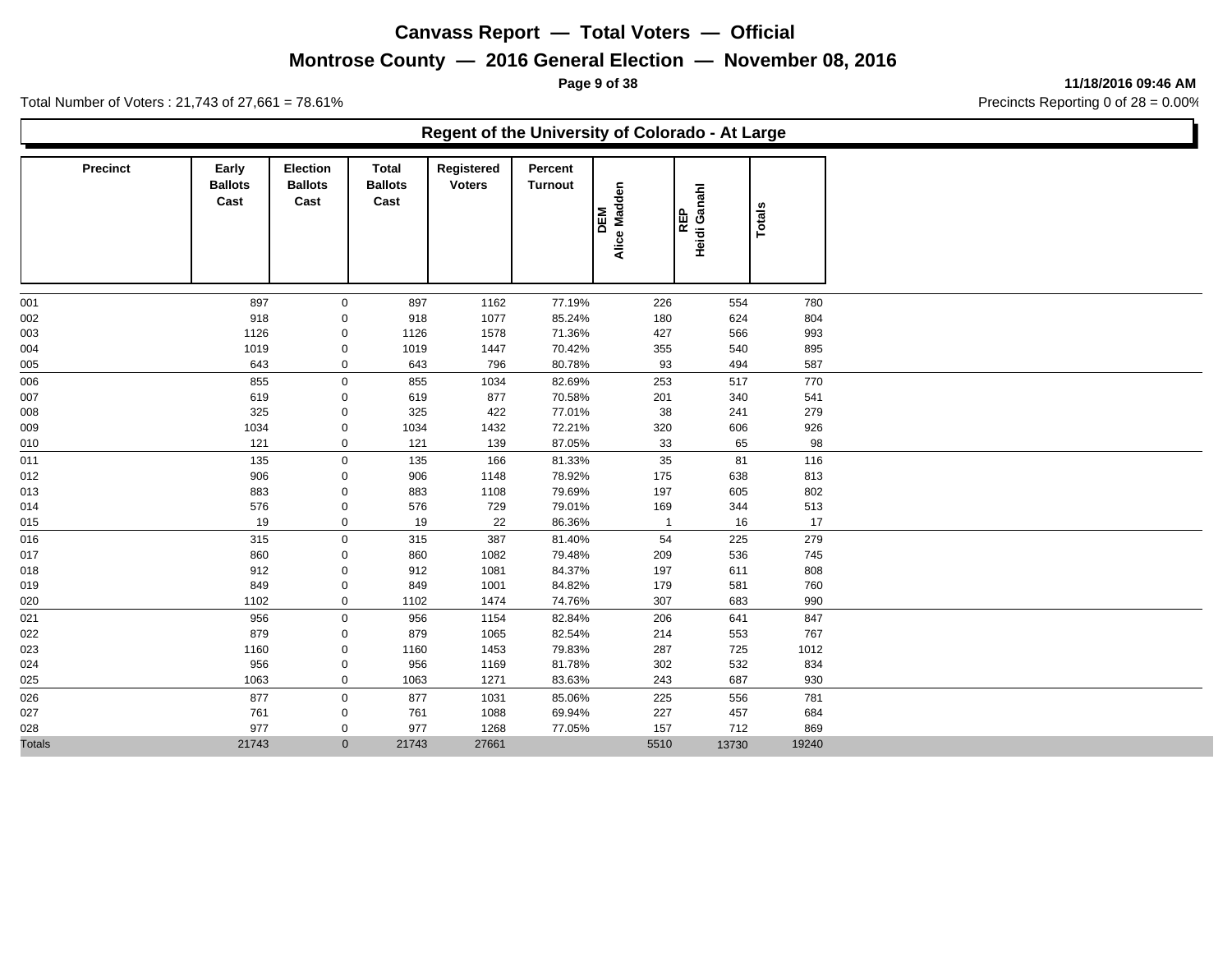# **Montrose County — 2016 General Election — November 08, 2016**

**Page 10 of 38 11/18/2016 09:46 AM**

|               |                 |                                 |                                    |                                 |                             |                           | <b>State Representative - District 58</b> |               |
|---------------|-----------------|---------------------------------|------------------------------------|---------------------------------|-----------------------------|---------------------------|-------------------------------------------|---------------|
|               | <b>Precinct</b> | Early<br><b>Ballots</b><br>Cast | Election<br><b>Ballots</b><br>Cast | Total<br><b>Ballots</b><br>Cast | Registered<br><b>Voters</b> | Percent<br><b>Turnout</b> | Don Coram<br><b>REP</b>                   | <b>Totals</b> |
| 001           |                 | 897                             | $\mathbf 0$                        | 897                             | 1162                        | 77.19%                    | 674                                       | 674           |
| 002           |                 | 918                             | 0                                  | 918                             | 1077                        | 85.24%                    | 721                                       | 721           |
| 003           |                 | 1126                            | 0                                  | 1126                            | 1578                        | 71.36%                    | 772                                       | 772           |
| 004           |                 | 1019                            | 0                                  | 1019                            | 1447                        | 70.42%                    | 710                                       | 710           |
| 005           |                 | 643                             | $\mathbf 0$                        | 643                             | 796                         | 80.78%                    | 567                                       | 567           |
| 006           |                 | 855                             | $\mathbf 0$                        | 855                             | 1034                        | 82.69%                    | 659                                       | 659           |
| 007           |                 | 619                             | 0                                  | 619                             | 877                         | 70.58%                    | 450                                       | 450           |
| 800           |                 | 325                             | 0                                  | 325                             | 422                         | 77.01%                    | 274                                       | 274           |
| 009           |                 | 1034                            | 0                                  | 1034                            | 1432                        | 72.21%                    | 764                                       | 764           |
| 010           |                 | 121                             | 0                                  | 121                             | 139                         | 87.05%                    | 86                                        | 86            |
| 011           |                 | 135                             | $\mathbf 0$                        | 135                             | 166                         | 81.33%                    | 91                                        | 91            |
| 012           |                 | 906                             | 0                                  | 906                             | 1148                        | 78.92%                    | 719                                       | 719           |
| 013           |                 | 883                             | 0                                  | 883                             | 1108                        | 79.69%                    | 687                                       | 687           |
| 014           |                 | 576                             | $\mathbf 0$                        | 576                             | 729                         | 79.01%                    | 436                                       | 436           |
| 015           |                 | 19                              | $\mathbf 0$                        | 19                              | 22                          | 86.36%                    | 16                                        | 16            |
| 016           |                 | 315                             | $\mathbf 0$                        | 315                             | 387                         | 81.40%                    | 259                                       | 259           |
| 017           |                 | 860                             | 0                                  | 860                             | 1082                        | 79.48%                    | 668                                       | 668           |
| 018           |                 | 912                             | 0                                  | 912                             | 1081                        | 84.37%                    | 698                                       | 698           |
| 019           |                 | 849                             | 0                                  | 849                             | 1001                        | 84.82%                    | 673                                       | 673           |
| 020           |                 | 1102                            | $\mathbf 0$                        | 1102                            | 1474                        | 74.76%                    | 822                                       | 822           |
| 021           |                 | 956                             | $\mathbf 0$                        | 956                             | 1154                        | 82.84%                    | 757                                       | 757           |
| 022           |                 | 879                             | 0                                  | 879                             | 1065                        | 82.54%                    | 669                                       | 669           |
| 023           |                 | 1160                            | $\mathbf 0$                        | 1160                            | 1453                        | 79.83%                    | 870                                       | 870           |
| 024           |                 | 956                             | 0                                  | 956                             | 1169                        | 81.78%                    | 705                                       | 705           |
| 025           |                 | 1063                            | $\mathbf 0$                        | 1063                            | 1271                        | 83.63%                    | 820                                       | 820           |
| 026           |                 | 877                             | $\mathbf 0$                        | 877                             | 1031                        | 85.06%                    | 660                                       | 660           |
| 027           |                 | 761                             | $\mathbf 0$                        | 761                             | 1088                        | 69.94%                    | 594                                       | 594           |
| 028           |                 | 977                             | 0                                  | 977                             | 1268                        | 77.05%                    | 802                                       | 802           |
| <b>Totals</b> |                 | 21743                           | $\overline{0}$                     | 21743                           | 27661                       |                           | 16623                                     | 16623         |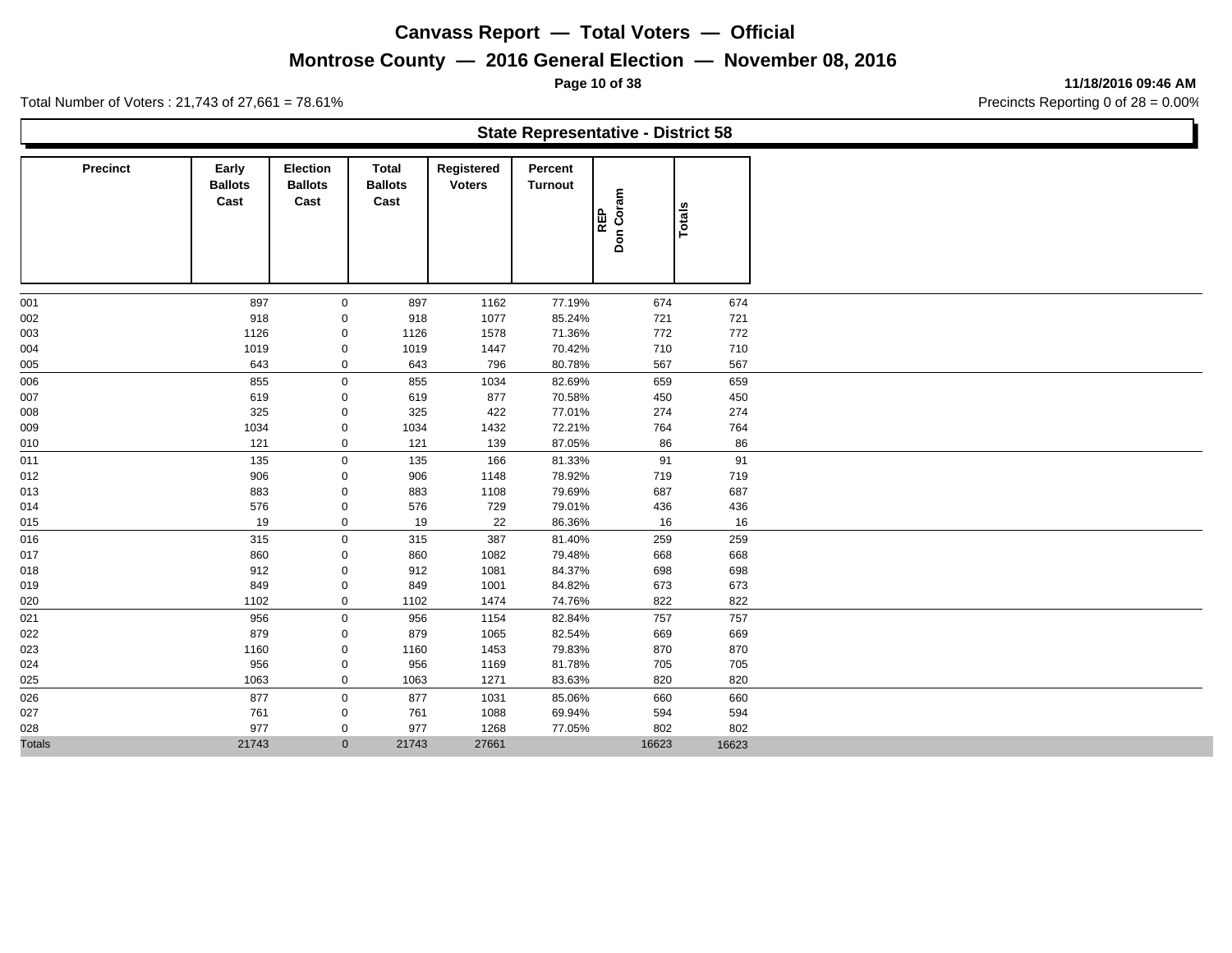# **Montrose County — 2016 General Election — November 08, 2016**

**Page 11 of 38 11/18/2016 09:46 AM**

|               |                                        |                                           |                                        |                             | <b>District Attorney - 7th Judicial District</b> |                            |        |  |
|---------------|----------------------------------------|-------------------------------------------|----------------------------------------|-----------------------------|--------------------------------------------------|----------------------------|--------|--|
| Precinct      | <b>Early</b><br><b>Ballots</b><br>Cast | <b>Election</b><br><b>Ballots</b><br>Cast | <b>Total</b><br><b>Ballots</b><br>Cast | Registered<br><b>Voters</b> | Percent<br><b>Turnout</b>                        | Hotsenpiller<br>DEM<br>Dan | Totals |  |
| 001           | 897                                    | $\mathbf{0}$                              | 897                                    | 1162                        | 77.19%                                           | 520                        | 520    |  |
| 002           | 918                                    | 0                                         | 918                                    | 1077                        | 85.24%                                           | 464                        | 464    |  |
| 003           | 1126                                   | 0                                         | 1126                                   | 1578                        | 71.36%                                           | 723                        | 723    |  |
| 004           | 1019                                   | 0                                         | 1019                                   | 1447                        | 70.42%                                           | 621                        | 621    |  |
| 005           | 643                                    | $\mathbf 0$                               | 643                                    | 796                         | 80.78%                                           | 318                        | 318    |  |
| 006           | 855                                    | $\mathbf 0$                               | 855                                    | 1034                        | 82.69%                                           | 525                        | 525    |  |
| 007           | 619                                    | 0                                         | 619                                    | 877                         | 70.58%                                           | 374                        | 374    |  |
| 008           | 325                                    | 0                                         | 325                                    | 422                         | 77.01%                                           | 129                        | 129    |  |
| 009           | 1034                                   | 0                                         | 1034                                   | 1432                        | 72.21%                                           | 602                        | 602    |  |
| 010           | 121                                    | 0                                         | 121                                    | 139                         | 87.05%                                           | 58                         | 58     |  |
| 011           | 135                                    | $\mathsf{O}$                              | 135                                    | 166                         | 81.33%                                           | 63                         | 63     |  |
| 012           | 906                                    | 0                                         | 906                                    | 1148                        | 78.92%                                           | 452                        | 452    |  |
| 013           | 883                                    | 0                                         | 883                                    | 1108                        | 79.69%                                           | 476                        | 476    |  |
| 014           | 576                                    | $\mathbf 0$                               | 576                                    | 729                         | 79.01%                                           | 318                        | 318    |  |
| 015           | 19                                     | $\mathbf 0$                               | 19                                     | 22                          | 86.36%                                           | 3                          | 3      |  |
| 016           | 315                                    | $\mathbf 0$                               | 315                                    | 387                         | 81.40%                                           | 157                        | 157    |  |
| 017           | 860                                    | $\mathbf 0$                               | 860                                    | 1082                        | 79.48%                                           | 488                        | 488    |  |
| 018           | 912                                    | $\mathbf 0$                               | 912                                    | 1081                        | 84.37%                                           | 467                        | 467    |  |
| 019           | 849                                    | 0                                         | 849                                    | 1001                        | 84.82%                                           | 430                        | 430    |  |
| 020           | 1102                                   | $\mathbf 0$                               | 1102                                   | 1474                        | 74.76%                                           | 608                        | 608    |  |
| 021           | 956                                    | $\mathbf 0$                               | 956                                    | 1154                        | 82.84%                                           | 521                        | 521    |  |
| 022           | 879                                    | 0                                         | 879                                    | 1065                        | 82.54%                                           | 462                        | 462    |  |
| 023           | 1160                                   | 0                                         | 1160                                   | 1453                        | 79.83%                                           | 625                        | 625    |  |
| 024           | 956                                    | 0                                         | 956                                    | 1169                        | 81.78%                                           | 572                        | 572    |  |
| 025           | 1063                                   | $\mathbf 0$                               | 1063                                   | 1271                        | 83.63%                                           | 553                        | 553    |  |
| 026           | 877                                    | $\mathbf 0$                               | 877                                    | 1031                        | 85.06%                                           | 479                        | 479    |  |
| 027           | 761                                    | 0                                         | 761                                    | 1088                        | 69.94%                                           | 456                        | 456    |  |
| 028           | 977                                    | $\mathbf 0$                               | 977                                    | 1268                        | 77.05%                                           | 488                        | 488    |  |
| <b>Totals</b> | 21743                                  | $\mathbf{0}$                              | 21743                                  | 27661                       |                                                  | 11952                      | 11952  |  |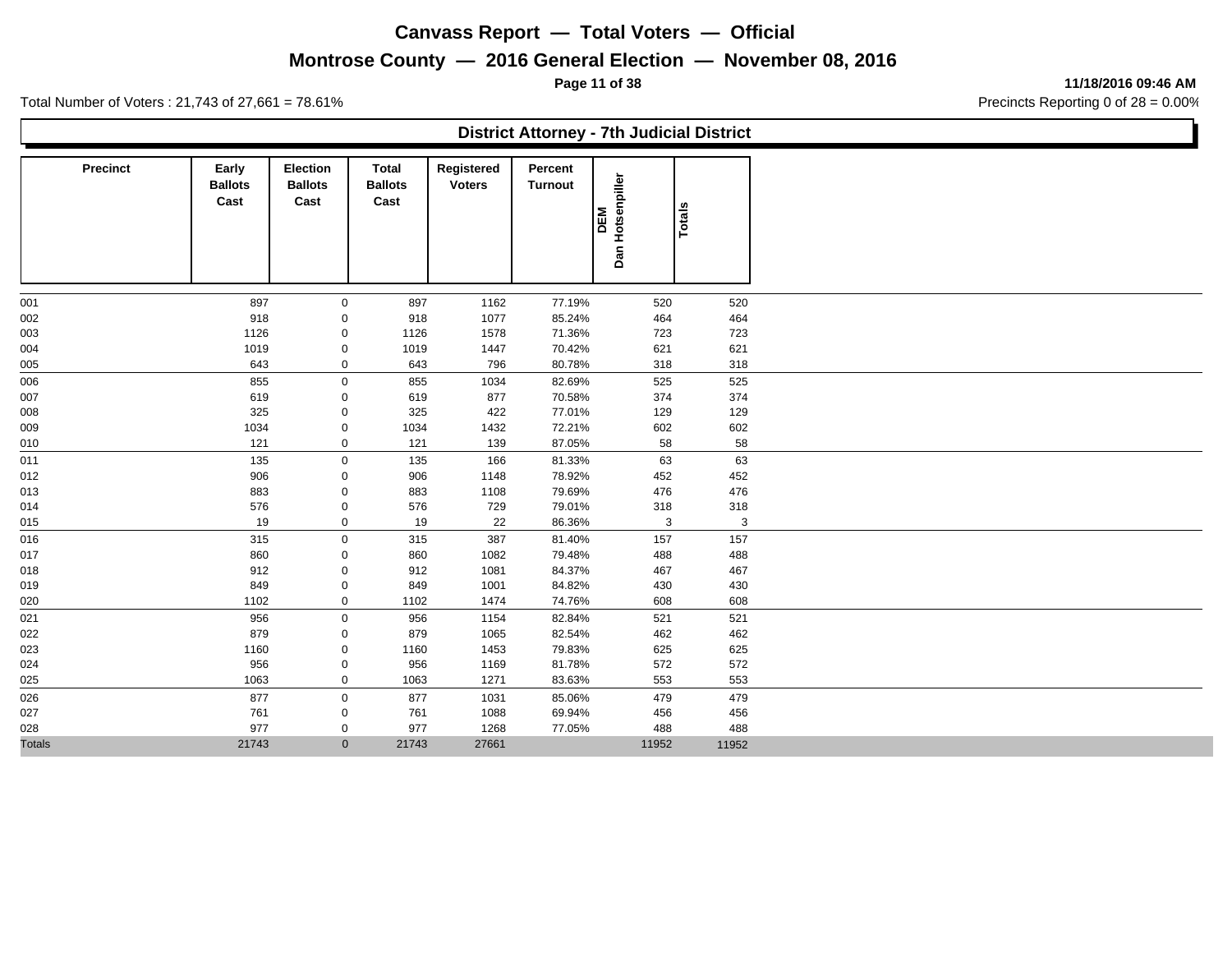#### **Montrose County — 2016 General Election — November 08, 2016**

**County Commissioner - District 1**

**Page 12 of 38 11/18/2016 09:46 AM**

Total Number of Voters : 21,743 of 27,661 = 78.61% Precincts Reporting 0 of 28 = 0.00%

| <b>Precinct</b> | Early<br><b>Ballots</b><br>Cast | <b>Election</b><br><b>Ballots</b><br>Cast | Total<br><b>Ballots</b><br>Cast | Registered<br><b>Voters</b> | Percent<br><b>Turnout</b> | Keith Caddy<br><b>REP</b> | Ferguson<br><b>M</b><br><b>Derrick</b> |            | Totals     |
|-----------------|---------------------------------|-------------------------------------------|---------------------------------|-----------------------------|---------------------------|---------------------------|----------------------------------------|------------|------------|
|                 | 897                             |                                           |                                 |                             |                           |                           |                                        |            |            |
| 001<br>002      | 918                             | 0<br>$\mathbf 0$                          | 897<br>918                      | 1162<br>1077                | 77.19%<br>85.24%          | 622<br>684                |                                        | 216<br>188 | 838<br>872 |
| 003             | 1126                            | $\mathbf 0$                               | 1126                            | 1578                        | 71.36%                    | 624                       |                                        | 417        | 1041       |
| 004             | 1019                            | 0                                         | 1019                            | 1447                        | 70.42%                    | 603                       |                                        | 330        | 933        |
| 005             | 643                             | $\mathbf 0$                               | 643                             | 796                         | 80.78%                    | 520                       |                                        | 80         | 600        |
| 006             | 855                             | 0                                         | 855                             | 1034                        | 82.69%                    | 590                       |                                        | 218        | 808        |
| 007             | 619                             | 0                                         | 619                             | 877                         | 70.58%                    | 354                       |                                        | 212        | 566        |
| 008             | 325                             | 0                                         | 325                             | 422                         | 77.01%                    | 247                       |                                        | 43         | 290        |
| 009             | 1034                            | 0                                         | 1034                            | 1432                        | 72.21%                    | 661                       |                                        | 295        | 956        |
| 010             | 121                             | 0                                         | 121                             | 139                         | 87.05%                    | 68                        |                                        | 38         | 106        |
| 011             | 135                             | 0                                         | 135                             | 166                         | 81.33%                    | 78                        |                                        | 40         | 118        |
| 012             | 906                             | 0                                         | 906                             | 1148                        | 78.92%                    | 686                       |                                        | 159        | 845        |
| 013             | 883                             | $\mathbf 0$                               | 883                             | 1108                        | 79.69%                    | 638                       |                                        | 189        | 827        |
| 014             | 576                             | 0                                         | 576                             | 729                         | 79.01%                    | 377                       |                                        | 154        | 531        |
| 015             | 19                              | $\mathbf 0$                               | 19                              | 22                          | 86.36%                    | 15                        |                                        |            | 16         |
| 016             | 315                             | 0                                         | 315                             | 387                         | 81.40%                    | 241                       |                                        | 53         | 294        |
| 017             | 860                             | 0                                         | 860                             | 1082                        | 79.48%                    | 608                       |                                        | 187        | 795        |
| 018             | 912                             | $\mathbf 0$                               | 912                             | 1081                        | 84.37%                    | 605                       |                                        | 246        | 851        |
| 019             | 849                             | 0                                         | 849                             | 1001                        | 84.82%                    | 634                       |                                        | 172        | 806        |
| 020             | 1102                            | 0                                         | 1102                            | 1474                        | 74.76%                    | 748                       |                                        | 277        | 1025       |
| 021             | 956                             | 0                                         | 956                             | 1154                        | 82.84%                    | 703                       |                                        | 198        | 901        |
| 022             | 879                             | $\mathbf 0$                               | 879                             | 1065                        | 82.54%                    | 607                       |                                        | 211        | 818        |

 1160 0 1160 1453 79.83% 785 300 1085 956 0 956 1169 81.78% 608 287 895 1063 0 1063 1271 83.63% 767 231 998 877 0 877 1031 85.06% 587 228 815 761 0 761 1088 69.94% 495 208 703 977 0 977 1268 77.05% 764 146 910

Totals 21743 0 21743 27661 14919 5324 20243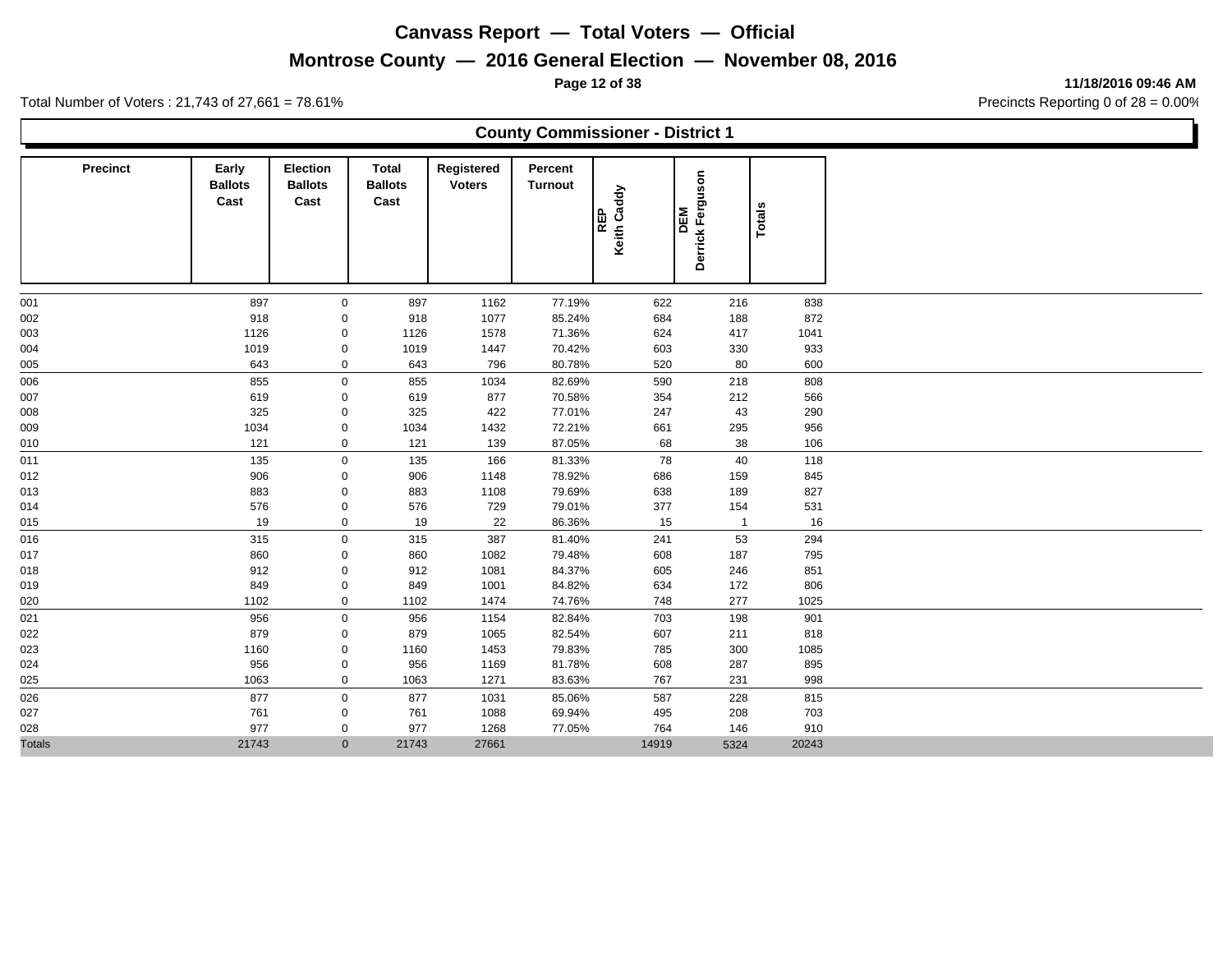## **Montrose County — 2016 General Election — November 08, 2016**

**Page 13 of 38 11/18/2016 09:46 AM**

| <b>County Commissioner - District 3</b> |  |
|-----------------------------------------|--|
|                                         |  |
|                                         |  |

| <b>Precinct</b> | Early<br><b>Ballots</b><br>Cast | Election<br><b>Ballots</b><br>Cast | Total<br><b>Ballots</b><br>Cast | Registered<br><b>Voters</b> | Percent<br>Turnout | Roger Rash<br><b>REP</b> | Beatrice Lucero<br><b>INB</b> | Totals |  |
|-----------------|---------------------------------|------------------------------------|---------------------------------|-----------------------------|--------------------|--------------------------|-------------------------------|--------|--|
| 001             | 897                             | $\mathbf 0$                        | 897                             | 1162                        | 77.19%             | 577                      | 255                           | 832    |  |
| 002             | 918                             | $\mathbf 0$                        | 918                             | 1077                        | 85.24%             | 658                      | 214                           | 872    |  |
| 003             | 1126                            | $\mathbf 0$                        | 1126                            | 1578                        | 71.36%             | 595                      | 446                           | 1041   |  |
| 004             | 1019                            | $\mathbf 0$                        | 1019                            | 1447                        | 70.42%             | 553                      | 378                           | 931    |  |
| 005             | 643                             | $\mathbf 0$                        | 643                             | 796                         | 80.78%             | 554                      | 59                            | 613    |  |
| 006             | 855                             | $\mathsf{O}\xspace$                | 855                             | 1034                        | 82.69%             | 538                      | 269                           | 807    |  |
| 007             | 619                             | $\mathbf 0$                        | 619                             | 877                         | 70.58%             | 349                      | 216                           | 565    |  |
| 008             | 325                             | $\mathbf 0$                        | 325                             | 422                         | 77.01%             | 268                      | 28                            | 296    |  |
| 009             | 1034                            | $\mathbf 0$                        | 1034                            | 1432                        | 72.21%             | 606                      | 349                           | 955    |  |
| 010             | 121                             | $\mathbf 0$                        | 121                             | 139                         | 87.05%             | 69                       | 38                            | 107    |  |
| 011             | 135                             | $\mathbf 0$                        | 135                             | 166                         | 81.33%             | 84                       | 35                            | 119    |  |
| 012             | 906                             | $\mathbf 0$                        | 906                             | 1148                        | 78.92%             | 689                      | 164                           | 853    |  |
| 013             | 883                             | $\mathbf 0$                        | 883                             | 1108                        | 79.69%             | 640                      | 195                           | 835    |  |
| 014             | 576                             | $\mathbf 0$                        | 576                             | 729                         | 79.01%             | 355                      | 177                           | 532    |  |
| 015             | 19                              | $\mathbf 0$                        | 19                              | 22                          | 86.36%             | 16                       | $\overline{2}$                | 18     |  |
| 016             | 315                             | $\mathbf 0$                        | 315                             | 387                         | 81.40%             | 241                      | 52                            | 293    |  |
| 017             | 860                             | $\mathbf 0$                        | 860                             | 1082                        | 79.48%             | 580                      | 214                           | 794    |  |
| 018             | 912                             | $\mathbf 0$                        | 912                             | 1081                        | 84.37%             | 588                      | 267                           | 855    |  |
| 019             | 849                             | $\mathbf 0$                        | 849                             | 1001                        | 84.82%             | 612                      | 188                           | 800    |  |
| 020             | 1102                            | $\mathbf 0$                        | 1102                            | 1474                        | 74.76%             | 719                      | 310                           | 1029   |  |
| 021             | 956                             | $\mathbf 0$                        | 956                             | 1154                        | 82.84%             | 690                      | 218                           | 908    |  |
| 022             | 879                             | $\mathbf 0$                        | 879                             | 1065                        | 82.54%             | 577                      | 233                           | 810    |  |
| 023             | 1160                            | $\mathbf 0$                        | 1160                            | 1453                        | 79.83%             | 769                      | 309                           | 1078   |  |
| 024             | 956                             | $\mathbf 0$                        | 956                             | 1169                        | 81.78%             | 579                      | 322                           | 901    |  |
| 025             | 1063                            | $\mathbf 0$                        | 1063                            | 1271                        | 83.63%             | 744                      | 254                           | 998    |  |
| 026             | 877                             | $\mathsf 0$                        | 877                             | 1031                        | 85.06%             | 577                      | 243                           | 820    |  |
| 027             | 761                             | $\mathbf 0$                        | 761                             | 1088                        | 69.94%             | 468                      | 237                           | 705    |  |
| 028             | 977                             | $\mathbf 0$                        | 977                             | 1268                        | 77.05%             | 750                      | 162                           | 912    |  |
| <b>Totals</b>   | 21743                           | $\mathbf{0}$                       | 21743                           | 27661                       |                    | 14445                    | 5834                          | 20279  |  |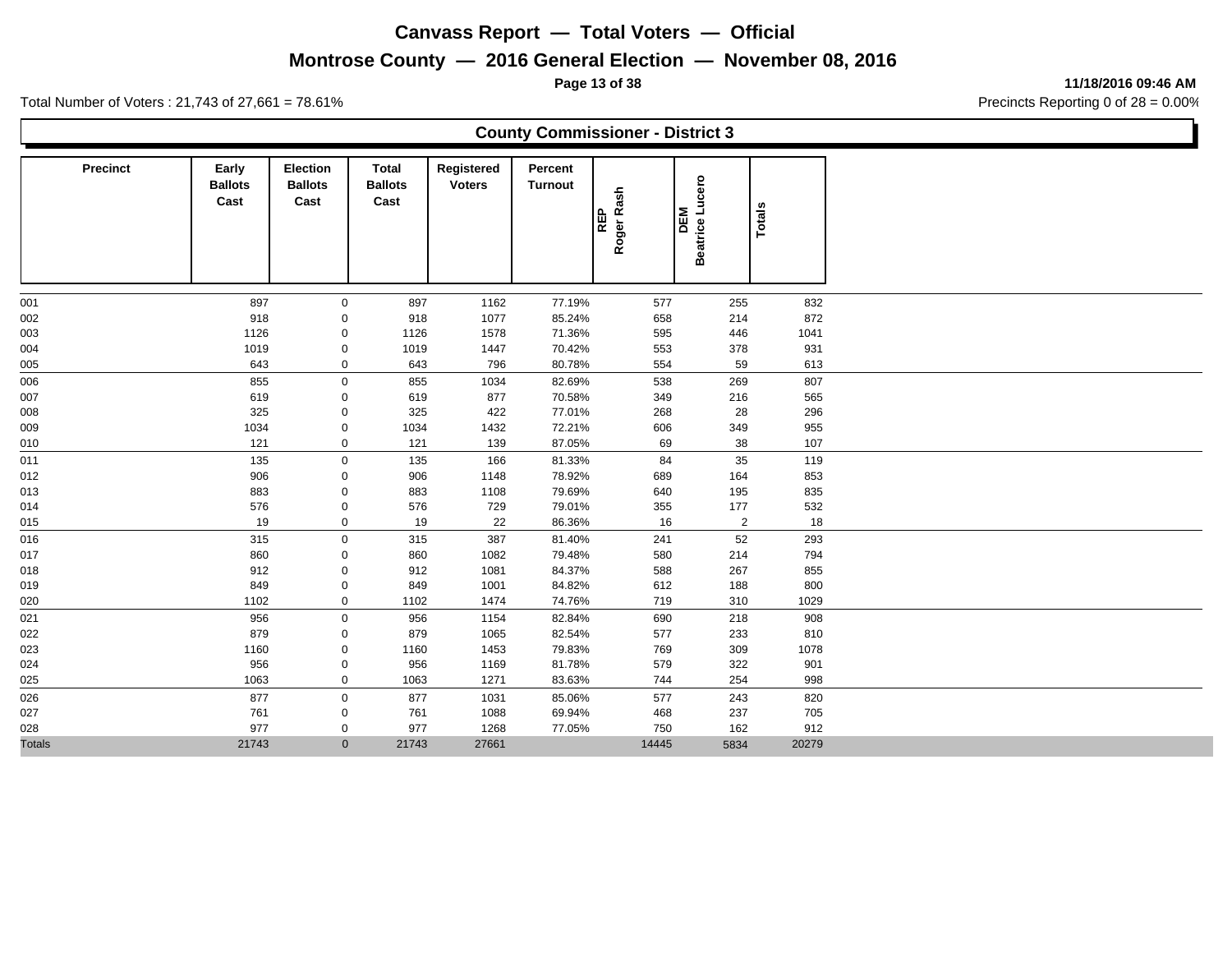# **Montrose County — 2016 General Election — November 08, 2016**

**Page 14 of 38 11/18/2016 09:46 AM**

|                 |                                 |                                    |                                 |                             |                           | <b>County Clerk &amp; Recorder</b> |               |  |
|-----------------|---------------------------------|------------------------------------|---------------------------------|-----------------------------|---------------------------|------------------------------------|---------------|--|
| <b>Precinct</b> | Early<br><b>Ballots</b><br>Cast | Election<br><b>Ballots</b><br>Cast | Total<br><b>Ballots</b><br>Cast | Registered<br><b>Voters</b> | Percent<br><b>Turnout</b> | Guynes<br><b>REP</b><br>Tressa     | <b>Totals</b> |  |
| 001             | 897                             | $\mathbf 0$                        | 897                             | 1162                        | 77.19%                    | 707                                | 707           |  |
| 002             | 918                             | 0                                  | 918                             | 1077                        | 85.24%                    | 736                                | 736           |  |
| 003             | 1126                            | 0                                  | 1126                            | 1578                        | 71.36%                    | 800                                | 800           |  |
| 004             | 1019                            | $\mathbf 0$                        | 1019                            | 1447                        | 70.42%                    | 743                                | 743           |  |
| 005             | 643                             | 0                                  | 643                             | 796                         | 80.78%                    | 571                                | 571           |  |
| 006             | 855                             | $\mathbf 0$                        | 855                             | 1034                        | 82.69%                    | 677                                | 677           |  |
| 007             | 619                             | $\mathbf 0$                        | 619                             | 877                         | 70.58%                    | 452                                | 452           |  |
| 800             | 325                             | $\mathbf 0$                        | 325                             | 422                         | 77.01%                    | 270                                | 270           |  |
| 009             | 1034                            | $\mathbf 0$                        | 1034                            | 1432                        | 72.21%                    | 783                                | 783           |  |
| 010             | 121                             | 0                                  | 121                             | 139                         | 87.05%                    | 93                                 | 93            |  |
| 011             | 135                             | $\mathbf 0$                        | 135                             | 166                         | 81.33%                    | 97                                 | 97            |  |
| 012             | 906                             | 0                                  | 906                             | 1148                        | 78.92%                    | 723                                | 723           |  |
| 013             | 883                             | $\mathbf 0$                        | 883                             | 1108                        | 79.69%                    | 711                                | 711           |  |
| 014             | 576                             | $\mathbf 0$                        | 576                             | 729                         | 79.01%                    | 434                                | 434           |  |
| 015             | 19                              | $\mathbf 0$                        | 19                              | 22                          | 86.36%                    | 16                                 | 16            |  |
| 016             | 315                             | $\mathbf 0$                        | 315                             | 387                         | 81.40%                    | 259                                | 259           |  |
| 017             | 860                             | $\mathbf 0$                        | 860                             | 1082                        | 79.48%                    | 685                                | 685           |  |
| 018             | 912                             | 0                                  | 912                             | 1081                        | 84.37%                    | 711                                | 711           |  |
| 019             | 849                             | 0                                  | 849                             | 1001                        | 84.82%                    | 690                                | 690           |  |
| 020             | 1102                            | $\mathbf 0$                        | 1102                            | 1474                        | 74.76%                    | 868                                | 868           |  |
| 021             | 956                             | 0                                  | 956                             | 1154                        | 82.84%                    | 774                                | 774           |  |
| 022             | 879                             | 0                                  | 879                             | 1065                        | 82.54%                    | 688                                | 688           |  |
| 023             | 1160                            | 0                                  | 1160                            | 1453                        | 79.83%                    | 915                                | 915           |  |
| 024             | 956                             | 0                                  | 956                             | 1169                        | 81.78%                    | 729                                | 729           |  |
| 025             | 1063                            | 0                                  | 1063                            | 1271                        | 83.63%                    | 865                                | 865           |  |
| 026             | 877                             | $\mathbf 0$                        | 877                             | 1031                        | 85.06%                    | 683                                | 683           |  |
| 027             | 761                             | 0                                  | 761                             | 1088                        | 69.94%                    | 597                                | 597           |  |
| 028             | 977                             | 0                                  | 977                             | 1268                        | 77.05%                    | 811                                | 811           |  |
| <b>Totals</b>   | 21743                           | $\overline{0}$                     | 21743                           | 27661                       |                           | 17088                              | 17088         |  |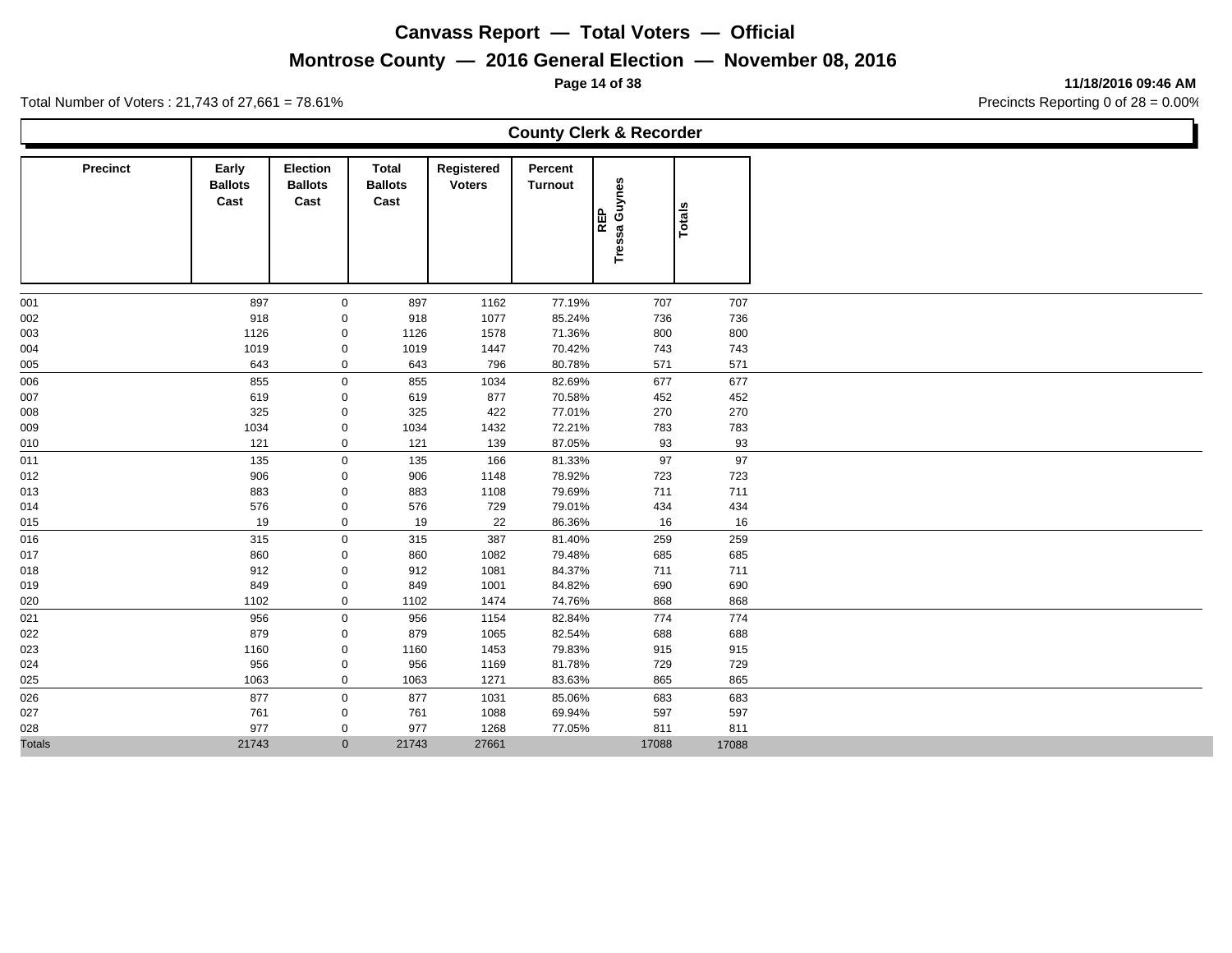# **Montrose County — 2016 General Election — November 08, 2016**

**Page 15 of 38 11/18/2016 09:46 AM**

Ъ

|               |                                 |                                           |                                        |                             | <b>Colorado Supreme Court Justice</b> |                            |              |  |
|---------------|---------------------------------|-------------------------------------------|----------------------------------------|-----------------------------|---------------------------------------|----------------------------|--------------|--|
| Precinct      | Early<br><b>Ballots</b><br>Cast | <b>Election</b><br><b>Ballots</b><br>Cast | <b>Total</b><br><b>Ballots</b><br>Cast | Registered<br><b>Voters</b> | Percent<br><b>Turnout</b>             | Candidate for<br>Race<br>ş | Totals       |  |
| 001           | $\mathbf 0$                     | $\mathbf 0$                               | $\mathbf 0$                            | 1162                        | 00.00%                                | $\mathbf 0$                | $\mathbf 0$  |  |
| 002           | $\mathbf 0$                     | $\mathbf 0$                               | $\mathbf 0$                            | 1077                        | 00.00%                                | 0                          | $\mathbf 0$  |  |
| 003           | 0                               | $\mathbf 0$                               | $\mathbf 0$                            | 1578                        | 00.00%                                | 0                          | 0            |  |
| 004           | 0                               | $\mathbf 0$                               | $\mathbf 0$                            | 1447                        | 00.00%                                | 0                          | 0            |  |
| 005           | $\mathbf 0$                     | $\mathbf 0$                               | $\mathbf 0$                            | 796                         | 00.00%                                | 0                          | 0            |  |
| 006           | $\mathbf 0$                     | $\mathbf 0$                               | $\boldsymbol{0}$                       | 1034                        | 00.00%                                | $\mathbf 0$                | $\mathbf 0$  |  |
| 007           | $\mathbf 0$                     | $\mathbf 0$                               | $\mathbf 0$                            | 877                         | 00.00%                                | 0                          | $\mathbf 0$  |  |
| 800           | $\mathbf 0$                     | $\mathbf 0$                               | $\mathbf 0$                            | 422                         | 00.00%                                | 0                          | $\mathbf 0$  |  |
| 009           | 0                               | $\mathbf 0$                               | $\mathbf 0$                            | 1432                        | 00.00%                                | 0                          | 0            |  |
| 010           | $\mathbf 0$                     | $\mathbf 0$                               | $\mathbf 0$                            | 139                         | 00.00%                                | 0                          | $\mathbf 0$  |  |
| 011           | $\mathbf 0$                     | $\mathbf 0$                               | $\mathbf 0$                            | 166                         | 00.00%                                | $\mathbf 0$                | $\mathbf 0$  |  |
| 012           | $\Omega$                        | $\mathbf 0$                               | 0                                      | 1148                        | 00.00%                                | 0                          | $\mathbf 0$  |  |
| 013           | $\mathbf 0$                     | $\mathbf 0$                               | $\mathbf 0$                            | 1108                        | 00.00%                                | 0                          | 0            |  |
| 014           | $\mathbf 0$                     | $\mathbf 0$                               | $\mathbf 0$                            | 729                         | 00.00%                                | 0                          | 0            |  |
| 015           | $\mathbf 0$                     | $\mathbf 0$                               | $\mathbf 0$                            | 22                          | 00.00%                                | 0                          | 0            |  |
| 016           | $\mathbf 0$                     | $\mathbf 0$                               | $\mathbf 0$                            | 387                         | 00.00%                                | 0                          | $\mathbf 0$  |  |
| 017           | $\Omega$                        | $\mathbf 0$                               | $\mathbf 0$                            | 1082                        | 00.00%                                | 0                          | $\mathbf 0$  |  |
| 018           | $\Omega$                        | $\mathbf 0$                               | 0                                      | 1081                        | 00.00%                                | 0                          | 0            |  |
| 019           | 0                               | $\mathbf 0$                               | $\mathbf 0$                            | 1001                        | 00.00%                                | 0                          | 0            |  |
| 020           | $\mathbf 0$                     | $\mathbf 0$                               | $\mathbf 0$                            | 1474                        | 00.00%                                | 0                          | $\mathbf 0$  |  |
| 021           | $\mathbf 0$                     | $\mathsf{O}\xspace$                       | $\mathbf 0$                            | 1154                        | 00.00%                                | 0                          | $\mathbf 0$  |  |
| 022           | $\mathbf 0$                     | $\mathbf 0$                               | $\mathbf 0$                            | 1065                        | 00.00%                                | $\Omega$                   | $\mathbf 0$  |  |
| 023           | $\mathbf 0$                     | $\mathbf 0$                               | $\mathsf 0$                            | 1453                        | 00.00%                                | 0                          | $\mathbf 0$  |  |
| 024           | $\mathbf 0$                     | $\mathbf 0$                               | $\mathbf 0$                            | 1169                        | 00.00%                                | 0                          | 0            |  |
| 025           | $\mathbf 0$                     | $\mathbf 0$                               | $\mathbf 0$                            | 1271                        | 00.00%                                | 0                          | $\mathbf 0$  |  |
| 026           | $\mathbf 0$                     | $\mathbf 0$                               | $\mathbf 0$                            | 1031                        | 00.00%                                | $\mathbf 0$                | $\mathbf 0$  |  |
| 027           | $\mathbf 0$                     | 0                                         | 0                                      | 1088                        | 00.00%                                | 0                          | 0            |  |
| 028           | 0                               | 0                                         | 0                                      | 1268                        | 00.00%                                | 0                          | 0            |  |
| <b>Totals</b> | $\mathbf{0}$                    | $\mathbf{0}$                              | $\mathbf{0}$                           | 27661                       |                                       | $\mathbf{0}$               | $\mathbf{0}$ |  |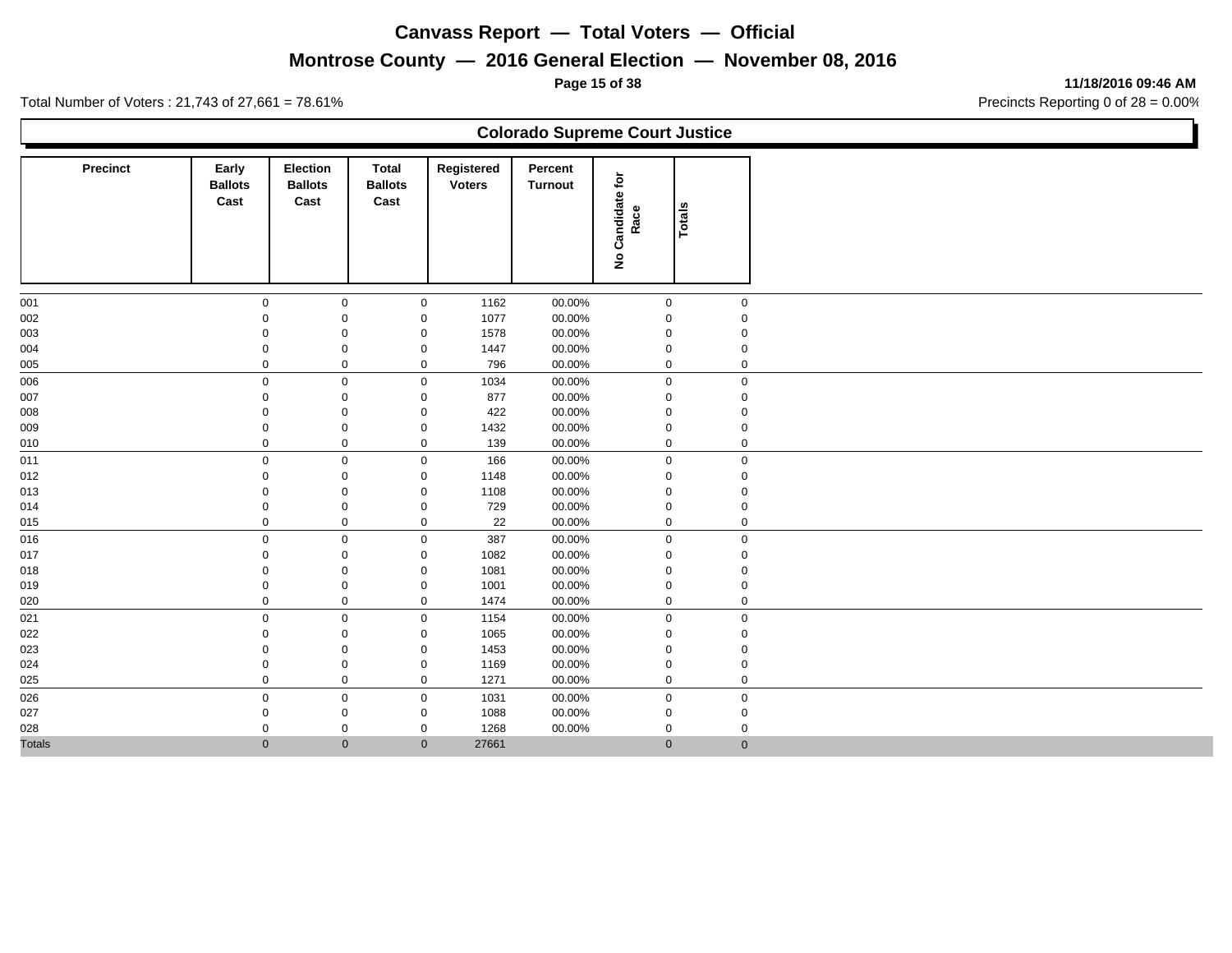## **Montrose County — 2016 General Election — November 08, 2016**

**Page 16 of 38 11/18/2016 09:46 AM**

Total Number of Voters : 21,743 of 27,661 = 78.61% Precincts Reporting 0 of 28 = 0.00%

#### **Shall Justice William Hood of the Colorado Supreme Court be retained in office?**

| <b>Precinct</b> | Early<br><b>Ballots</b><br>Cast | Election<br><b>Ballots</b><br>Cast | Total<br><b>Ballots</b><br>Cast | Registered<br><b>Voters</b> | Percent<br><b>Turnout</b> | YES   | $\overline{\mathbf{z}}$ | Totals |
|-----------------|---------------------------------|------------------------------------|---------------------------------|-----------------------------|---------------------------|-------|-------------------------|--------|
| 001             | 897                             | $\mathbf 0$                        | 897                             | 1162                        | 77.19%                    | 461   | 235                     | 696    |
| 002             | 918                             | 0                                  | 918                             | 1077                        | 85.24%                    | 434   | 280                     | 714    |
| 003             | 1126                            | 0                                  | 1126                            | 1578                        | 71.36%                    | 573   | 324                     | 897    |
| 004             | 1019                            | 0                                  | 1019                            | 1447                        | 70.42%                    | 532   | 261                     | 793    |
| 005             | 643                             | 0                                  | 643                             | 796                         | 80.78%                    | 304   | 232                     | 536    |
| 006             | 855                             | 0                                  | 855                             | 1034                        | 82.69%                    | 463   | 227                     | 690    |
| 007             | 619                             | 0                                  | 619                             | 877                         | 70.58%                    | 331   | 161                     | 492    |
| 008             | 325                             | 0                                  | 325                             | 422                         | 77.01%                    | 141   | 113                     | 254    |
| 009             | 1034                            | 0                                  | 1034                            | 1432                        | 72.21%                    | 543   | 269                     | 812    |
| 010             | 121                             | 0                                  | 121                             | 139                         | 87.05%                    | 52    | 37                      | 89     |
| 011             | 135                             | $\mathbf 0$                        | 135                             | 166                         | 81.33%                    | 66    | 32                      | 98     |
| 012             | 906                             | 0                                  | 906                             | 1148                        | 78.92%                    | 391   | 321                     | 712    |
| 013             | 883                             | 0                                  | 883                             | 1108                        | 79.69%                    | 385   | 290                     | 675    |
| 014             | 576                             | 0                                  | 576                             | 729                         | 79.01%                    | 302   | 132                     | 434    |
| 015             | 19                              | 0                                  | 19                              | 22                          | 86.36%                    | 10    | 3                       | 13     |
| 016             | 315                             | 0                                  | 315                             | 387                         | 81.40%                    | 136   | 104                     | 240    |
| 017             | 860                             | $\mathbf 0$                        | 860                             | 1082                        | 79.48%                    | 426   | 228                     | 654    |
| 018             | 912                             | 0                                  | 912                             | 1081                        | 84.37%                    | 422   | 264                     | 686    |
| 019             | 849                             | 0                                  | 849                             | 1001                        | 84.82%                    | 417   | 235                     | 652    |
| 020             | 1102                            | 0                                  | 1102                            | 1474                        | 74.76%                    | 554   | 295                     | 849    |
| 021             | 956                             | 0                                  | 956                             | 1154                        | 82.84%                    | 467   | 262                     | 729    |
| 022             | 879                             | 0                                  | 879                             | 1065                        | 82.54%                    | 399   | 234                     | 633    |
| 023             | 1160                            | 0                                  | 1160                            | 1453                        | 79.83%                    | 555   | 307                     | 862    |
| 024             | 956                             | 0                                  | 956                             | 1169                        | 81.78%                    | 491   | 230                     | 721    |
| 025             | 1063                            | 0                                  | 1063                            | 1271                        | 83.63%                    | 520   | 278                     | 798    |
| 026             | 877                             | $\mathbf{0}$                       | 877                             | 1031                        | 85.06%                    | 463   | 212                     | 675    |
| 027             | 761                             | 0                                  | 761                             | 1088                        | 69.94%                    | 386   | 241                     | 627    |
| 028             | 977                             | 0                                  | 977                             | 1268                        | 77.05%                    | 426   | 340                     | 766    |
| <b>Totals</b>   | 21743                           | $\mathbf{0}$                       | 21743                           | 27661                       |                           | 10650 | 6147                    | 16797  |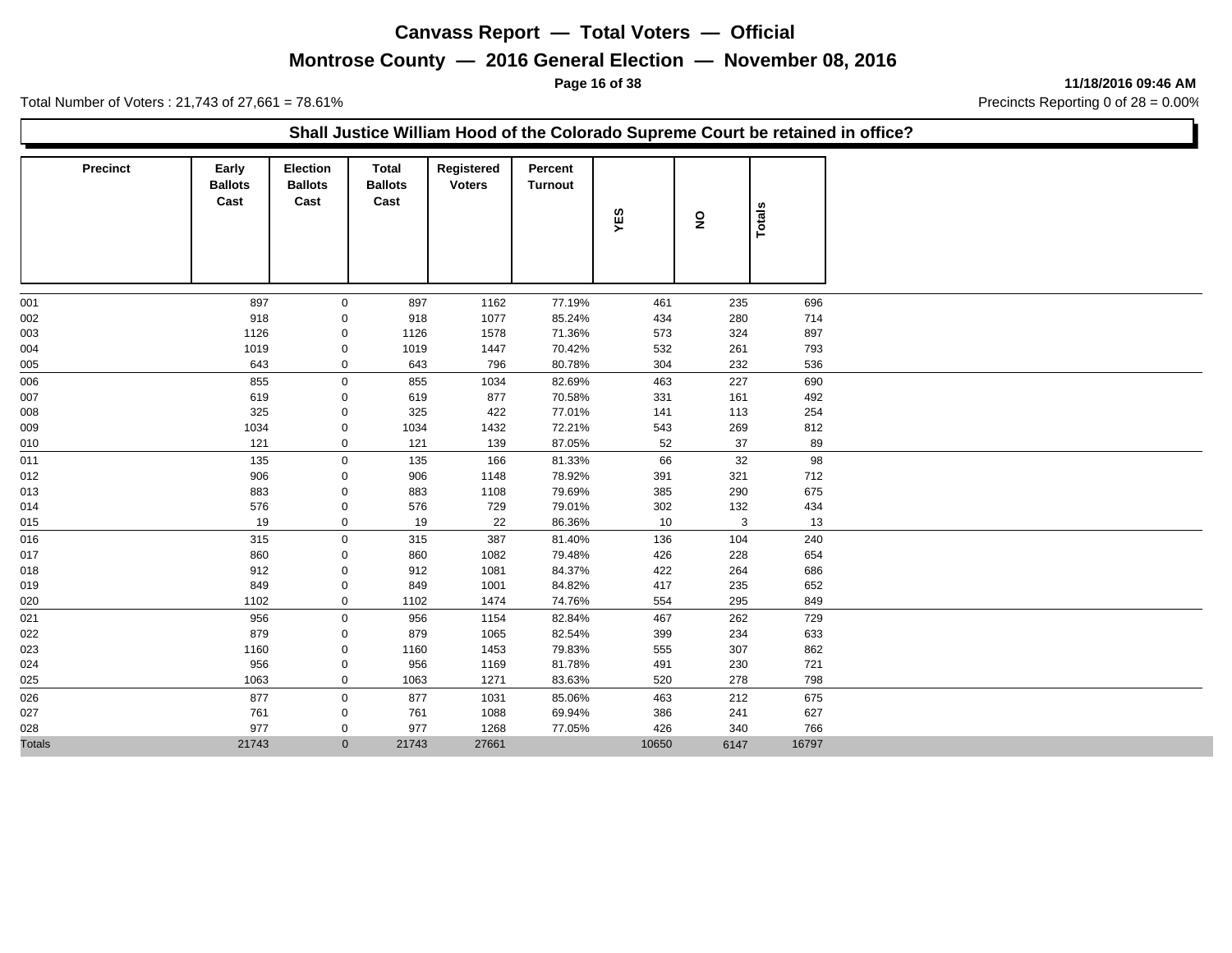## **Montrose County — 2016 General Election — November 08, 2016**

**Page 17 of 38 11/18/2016 09:46 AM**

Ъ

|                 |                                 |                                           |                                        |                             | <b>Colorado Court of Appeals Judge</b> |                                             |              |  |
|-----------------|---------------------------------|-------------------------------------------|----------------------------------------|-----------------------------|----------------------------------------|---------------------------------------------|--------------|--|
| <b>Precinct</b> | Early<br><b>Ballots</b><br>Cast | <b>Election</b><br><b>Ballots</b><br>Cast | <b>Total</b><br><b>Ballots</b><br>Cast | Registered<br><b>Voters</b> | Percent<br><b>Turnout</b>              | Candidate for<br>Race<br>$\hat{\mathbf{z}}$ | Totals       |  |
| 001             | 0                               | $\mathbf 0$                               | $\mathbf 0$                            | 1162                        | 00.00%                                 | 0                                           | $\mathbf 0$  |  |
| 002             | $\mathbf 0$                     | $\mathbf 0$                               | $\mathsf 0$                            | 1077                        | 00.00%                                 | 0                                           | $\mathbf 0$  |  |
| 003             | $\Omega$                        | $\mathbf 0$                               | $\mathbf 0$                            | 1578                        | 00.00%                                 | 0                                           | $\Omega$     |  |
| 004             | 0                               | $\mathbf 0$                               | $\mathbf 0$                            | 1447                        | 00.00%                                 | 0                                           | 0            |  |
| 005             | $\mathbf 0$                     | $\mathbf 0$                               | $\mathbf 0$                            | 796                         | 00.00%                                 | 0                                           | $\mathbf 0$  |  |
| 006             | $\mathbf 0$                     | $\mathbf 0$                               | $\mathbf 0$                            | 1034                        | 00.00%                                 | $\mathsf{O}$                                | $\mathbf 0$  |  |
| 007             | $\Omega$                        | $\mathbf 0$                               | $\mathbf 0$                            | 877                         | 00.00%                                 | 0                                           | $\mathbf 0$  |  |
| 800             | $\Omega$                        | $\mathbf 0$                               | $\mathbf 0$                            | 422                         | 00.00%                                 | 0                                           | $\mathbf 0$  |  |
| 009             | $\mathbf 0$                     | $\mathbf 0$                               | $\mathbf 0$                            | 1432                        | 00.00%                                 | 0                                           | 0            |  |
| 010             | $\mathbf 0$                     | $\mathbf 0$                               | $\mathbf 0$                            | 139                         | 00.00%                                 | 0                                           | $\mathbf 0$  |  |
| 011             | $\mathbf 0$                     | $\mathbf 0$                               | $\mathbf 0$                            | 166                         | 00.00%                                 | $\mathbf 0$                                 | 0            |  |
| 012             | $\Omega$                        | $\mathbf 0$                               | $\mathbf 0$                            | 1148                        | 00.00%                                 | 0                                           | $\mathbf 0$  |  |
| 013             | $\mathbf 0$                     | $\mathbf 0$                               | $\mathbf 0$                            | 1108                        | 00.00%                                 | 0                                           | 0            |  |
| 014             | $\Omega$                        | $\mathsf 0$                               | $\mathsf 0$                            | 729                         | 00.00%                                 | 0                                           | $\mathbf 0$  |  |
| 015             | $\mathbf 0$                     | $\mathbf 0$                               | $\mathbf 0$                            | 22                          | 00.00%                                 | 0                                           | $\mathbf{0}$ |  |
| 016             | $\mathbf 0$                     | $\mathbf 0$                               | $\mathbf 0$                            | 387                         | 00.00%                                 | $\mathsf{O}$                                | $\mathsf{O}$ |  |
| 017             | $\mathbf 0$                     | $\mathsf 0$                               | $\mathsf 0$                            | 1082                        | 00.00%                                 | $\mathbf 0$                                 | 0            |  |
| 018             | $\Omega$                        | $\mathbf 0$                               | $\mathbf 0$                            | 1081                        | 00.00%                                 | 0                                           | $\mathbf 0$  |  |
| 019             | 0                               | $\mathbf 0$                               | $\mathbf 0$                            | 1001                        | 00.00%                                 | 0                                           | 0            |  |
| 020             | $\mathbf 0$                     | $\mathsf{O}\xspace$                       | $\mathbf 0$                            | 1474                        | 00.00%                                 | 0                                           | $\mathbf 0$  |  |
| 021             | $\mathbf 0$                     | $\mathbf 0$                               | $\boldsymbol{0}$                       | 1154                        | 00.00%                                 | $\mathbf 0$                                 | $\mathbf 0$  |  |
| 022             | $\mathbf 0$                     | $\mathbf 0$                               | $\mathsf 0$                            | 1065                        | 00.00%                                 | 0                                           | $\mathbf 0$  |  |
| 023             | $\mathbf 0$                     | $\mathsf 0$                               | $\mathsf 0$                            | 1453                        | 00.00%                                 | 0                                           | $\mathbf 0$  |  |
| 024             | 0                               | $\mathbf 0$                               | $\mathbf 0$                            | 1169                        | 00.00%                                 | 0                                           | 0            |  |
| 025             | $\mathbf 0$                     | $\mathbf 0$                               | $\mathbf 0$                            | 1271                        | 00.00%                                 | 0                                           | $\mathsf{O}$ |  |
| 026             | $\mathbf 0$                     | $\mathbf 0$                               | $\mathbf 0$                            | 1031                        | 00.00%                                 | 0                                           | $\mathbf 0$  |  |
| 027             | $\mathbf 0$                     | $\mathbf 0$                               | $\mathbf 0$                            | 1088                        | 00.00%                                 | 0                                           | 0            |  |
| 028             | 0                               | $\mathbf 0$                               | $\mathbf 0$                            | 1268                        | 00.00%                                 | 0                                           | 0            |  |
| <b>Totals</b>   | $\mathbf{0}$                    | $\mathbf{0}$                              | $\mathbf{0}$                           | 27661                       |                                        | $\overline{0}$                              | $\mathbf{0}$ |  |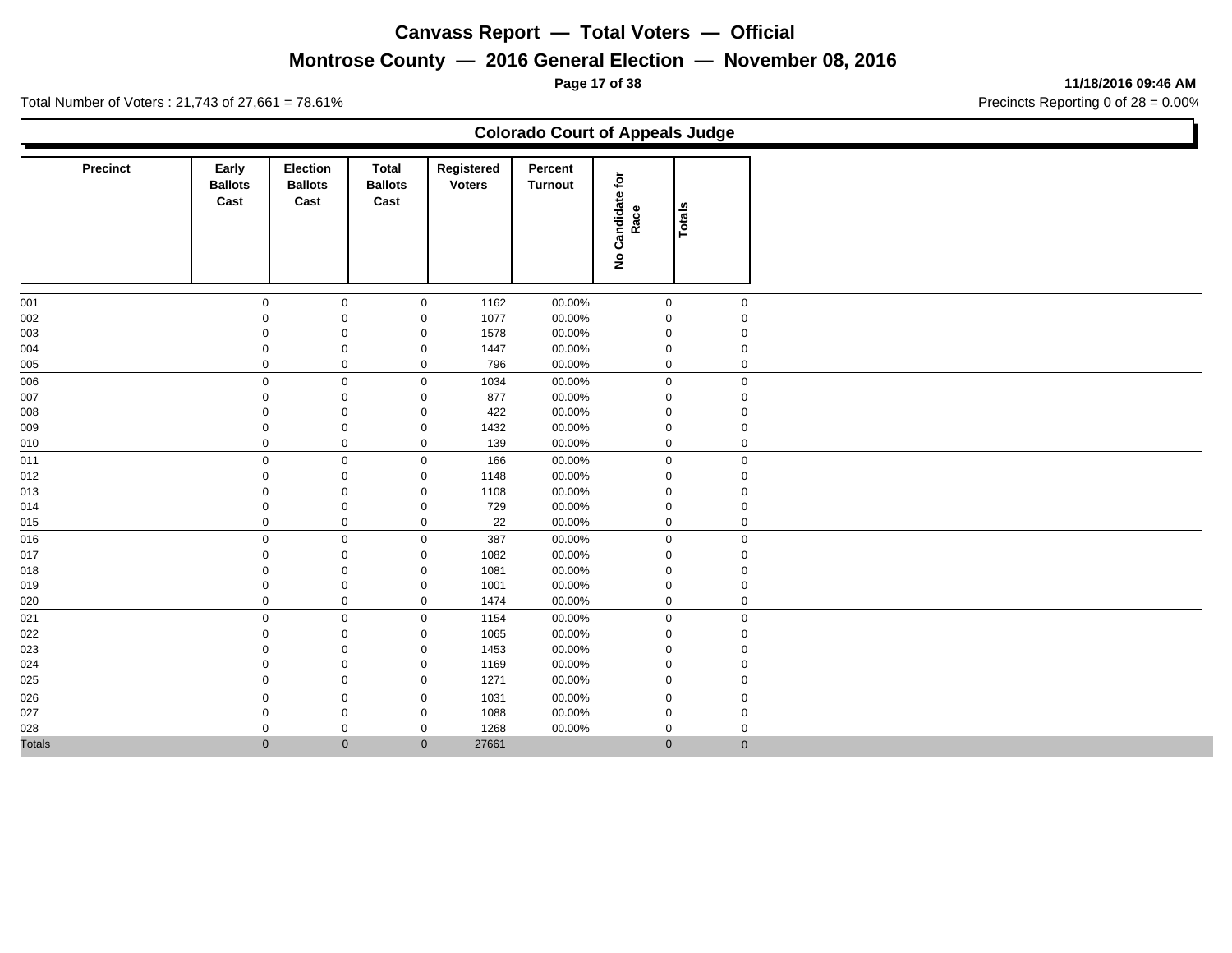## **Montrose County — 2016 General Election — November 08, 2016**

**Page 18 of 38 11/18/2016 09:46 AM**

Total Number of Voters : 21,743 of 27,661 = 78.61% Precincts Reporting 0 of 28 = 0.00%

#### **Shall Judge Karen M. Ashby of the Colorado Court of Appeals be retained in office?**

| <b>Precinct</b> | Early<br><b>Ballots</b><br>Cast | Election<br><b>Ballots</b><br>Cast | <b>Total</b><br><b>Ballots</b><br>Cast | Registered<br><b>Voters</b> | Percent<br><b>Turnout</b> | YES            | ş              | Totals |
|-----------------|---------------------------------|------------------------------------|----------------------------------------|-----------------------------|---------------------------|----------------|----------------|--------|
| 001             | 897                             | $\mathbf 0$                        | 897                                    | 1162                        | 77.19%                    | 417            | 252            | 669    |
| 002             | 918                             | 0                                  | 918                                    | 1077                        | 85.24%                    | 399            | 304            | 703    |
| 003             | 1126                            | 0                                  | 1126                                   | 1578                        | 71.36%                    | 564            | 313            | 877    |
| 004             | 1019                            | $\pmb{0}$                          | 1019                                   | 1447                        | 70.42%                    | 520            | 258            | 778    |
| 005             | 643                             | $\mathbf 0$                        | 643                                    | 796                         | 80.78%                    | 286            | 240            | 526    |
| 006             | 855                             | $\mathbf 0$                        | 855                                    | 1034                        | 82.69%                    | 416            | 251            | 667    |
| 007             | 619                             | $\mathbf 0$                        | 619                                    | 877                         | 70.58%                    | 310            | 170            | 480    |
| 008             | 325                             | 0                                  | 325                                    | 422                         | 77.01%                    | 129            | 117            | 246    |
| 009             | 1034                            | $\mathbf 0$                        | 1034                                   | 1432                        | 72.21%                    | 520            | 277            | 797    |
| 010             | 121                             | $\mathbf 0$                        | 121                                    | 139                         | 87.05%                    | 53             | 37             | 90     |
| 011             | 135                             | $\mathbf 0$                        | 135                                    | 166                         | 81.33%                    | 58             | 37             | 95     |
| 012             | 906                             | 0                                  | 906                                    | 1148                        | 78.92%                    | 360            | 334            | 694    |
| 013             | 883                             | 0                                  | 883                                    | 1108                        | 79.69%                    | 381            | 284            | 665    |
| 014             | 576                             | $\pmb{0}$                          | 576                                    | 729                         | 79.01%                    | 288            | 134            | 422    |
| 015             | 19                              | $\mathsf{O}\xspace$                | 19                                     | 22                          | 86.36%                    | $\overline{7}$ | $\overline{4}$ | 11     |
| 016             | 315                             | $\mathsf{O}\xspace$                | 315                                    | 387                         | 81.40%                    | 120            | 114            | 234    |
| 017             | 860                             | $\mathbf 0$                        | 860                                    | 1082                        | 79.48%                    | 406            | 231            | 637    |
| 018             | 912                             | 0                                  | 912                                    | 1081                        | 84.37%                    | 410            | 259            | 669    |
| 019             | 849                             | 0                                  | 849                                    | 1001                        | 84.82%                    | 360            | 270            | 630    |
| 020             | 1102                            | $\mathbf 0$                        | 1102                                   | 1474                        | 74.76%                    | 531            | 299            | 830    |
| 021             | 956                             | $\mathbf 0$                        | 956                                    | 1154                        | 82.84%                    | 449            | 260            | 709    |
| 022             | 879                             | 0                                  | 879                                    | 1065                        | 82.54%                    | 371            | 243            | 614    |
| 023             | 1160                            | $\mathbf 0$                        | 1160                                   | 1453                        | 79.83%                    | 550            | 308            | 858    |
| 024             | 956                             | 0                                  | 956                                    | 1169                        | 81.78%                    | 477            | 233            | 710    |
| 025             | 1063                            | 0                                  | 1063                                   | 1271                        | 83.63%                    | 472            | 298            | 770    |
| 026             | 877                             | $\mathbf 0$                        | 877                                    | 1031                        | 85.06%                    | 440            | 209            | 649    |
| 027             | 761                             | 0                                  | 761                                    | 1088                        | 69.94%                    | 360            | 259            | 619    |
| 028             | 977                             | $\mathbf 0$                        | 977                                    | 1268                        | 77.05%                    | 395            | 356            | 751    |
| <b>Totals</b>   | 21743                           | $\mathbf{0}$                       | 21743                                  | 27661                       |                           | 10049          | 6351           | 16400  |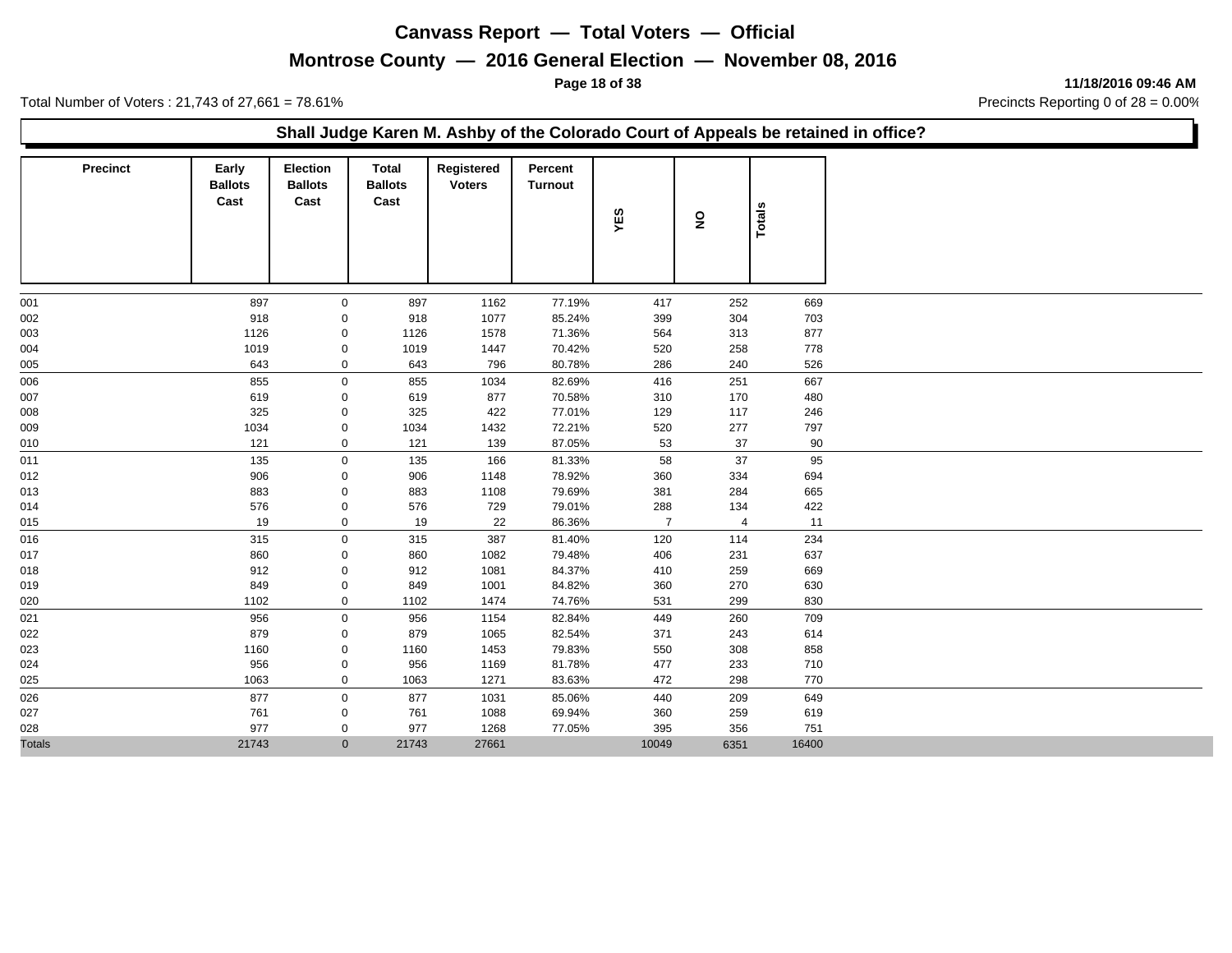## **Montrose County — 2016 General Election — November 08, 2016**

**Page 19 of 38 11/18/2016 09:46 AM**

Total Number of Voters : 21,743 of 27,661 = 78.61% Precincts Reporting 0 of 28 = 0.00%

#### **Shall Judge Michael H. Berger of the Colorado Court of Appeals be retained in office?**

| <b>Precinct</b> | Early<br><b>Ballots</b><br>Cast | <b>Election</b><br><b>Ballots</b><br>Cast | <b>Total</b><br><b>Ballots</b><br>Cast | Registered<br><b>Voters</b> | Percent<br><b>Turnout</b> | YES   | $\overline{\mathbf{z}}$ | Totals |
|-----------------|---------------------------------|-------------------------------------------|----------------------------------------|-----------------------------|---------------------------|-------|-------------------------|--------|
| 001             | 897                             | $\mathbf 0$                               | 897                                    | 1162                        | 77.19%                    | 418   | 240                     | 658    |
| 002             | 918                             | 0                                         | 918                                    | 1077                        | 85.24%                    | 406   | 291                     | 697    |
| 003             | 1126                            | $\mathbf 0$                               | 1126                                   | 1578                        | 71.36%                    | 567   | 301                     | 868    |
| 004             | 1019                            | 0                                         | 1019                                   | 1447                        | 70.42%                    | 503   | 262                     | 765    |
| 005             | 643                             | 0                                         | 643                                    | 796                         | 80.78%                    | 299   | 227                     | 526    |
| 006             | 855                             | $\mathbf 0$                               | 855                                    | 1034                        | 82.69%                    | 420   | 244                     | 664    |
| 007             | 619                             | 0                                         | 619                                    | 877                         | 70.58%                    | 308   | 165                     | 473    |
| 008             | 325                             | 0                                         | 325                                    | 422                         | 77.01%                    | 125   | 113                     | 238    |
| 009             | 1034                            | 0                                         | 1034                                   | 1432                        | 72.21%                    | 528   | 261                     | 789    |
| 010             | 121                             | 0                                         | 121                                    | 139                         | 87.05%                    | 55    | 36                      | 91     |
| 011             | 135                             | $\mathbf 0$                               | 135                                    | 166                         | 81.33%                    | 60    | 34                      | 94     |
| 012             | 906                             | $\mathbf 0$                               | 906                                    | 1148                        | 78.92%                    | 365   | 325                     | 690    |
| 013             | 883                             | 0                                         | 883                                    | 1108                        | 79.69%                    | 365   | 291                     | 656    |
| 014             | 576                             | 0                                         | 576                                    | 729                         | 79.01%                    | 284   | 129                     | 413    |
| 015             | 19                              | 0                                         | 19                                     | 22                          | 86.36%                    | 8     | 3                       | 11     |
| 016             | 315                             | $\mathbf 0$                               | 315                                    | 387                         | 81.40%                    | 126   | 105                     | 231    |
| 017             | 860                             | 0                                         | 860                                    | 1082                        | 79.48%                    | 405   | 220                     | 625    |
| 018             | 912                             | 0                                         | 912                                    | 1081                        | 84.37%                    | 394   | 268                     | 662    |
| 019             | 849                             | 0                                         | 849                                    | 1001                        | 84.82%                    | 377   | 243                     | 620    |
| 020             | 1102                            | 0                                         | 1102                                   | 1474                        | 74.76%                    | 513   | 310                     | 823    |
| 021             | 956                             | $\mathbf 0$                               | 956                                    | 1154                        | 82.84%                    | 438   | 262                     | 700    |
| 022             | 879                             | 0                                         | 879                                    | 1065                        | 82.54%                    | 378   | 234                     | 612    |
| 023             | 1160                            | 0                                         | 1160                                   | 1453                        | 79.83%                    | 532   | 314                     | 846    |
| 024             | 956                             | 0                                         | 956                                    | 1169                        | 81.78%                    | 472   | 231                     | 703    |
| 025             | 1063                            | 0                                         | 1063                                   | 1271                        | 83.63%                    | 471   | 297                     | 768    |
| 026             | 877                             | $\mathbf{0}$                              | 877                                    | 1031                        | 85.06%                    | 436   | 203                     | 639    |
| 027             | 761                             | $\mathbf 0$                               | 761                                    | 1088                        | 69.94%                    | 361   | 251                     | 612    |
| 028             | 977                             | 0                                         | 977                                    | 1268                        | 77.05%                    | 411   | 332                     | 743    |
| <b>Totals</b>   | 21743                           | $\mathbf{0}$                              | 21743                                  | 27661                       |                           | 10025 | 6192                    | 16217  |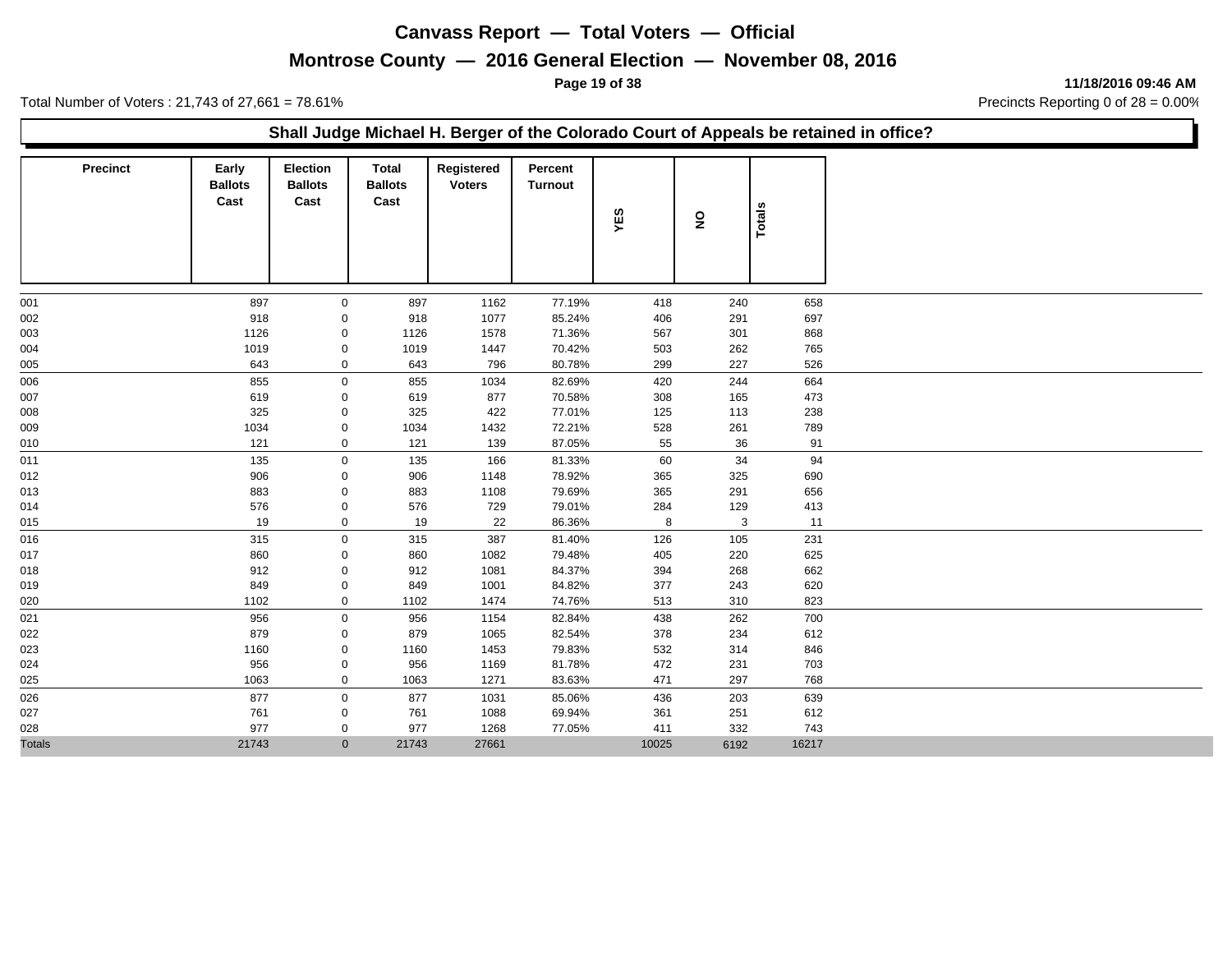## **Montrose County — 2016 General Election — November 08, 2016**

**Page 20 of 38 11/18/2016 09:46 AM**

Total Number of Voters : 21,743 of 27,661 = 78.61% Precincts Reporting 0 of 28 = 0.00%

#### **Shall Judge Steven L. Bernard of the Colorado Court of Appeals be retained in office?**

| <b>Precinct</b> | Early<br><b>Ballots</b><br>Cast | <b>Election</b><br><b>Ballots</b><br>Cast | <b>Total</b><br><b>Ballots</b><br>Cast | Registered<br><b>Voters</b> | Percent<br>Turnout | YES  | $\mathbf{S}$ | Totals |
|-----------------|---------------------------------|-------------------------------------------|----------------------------------------|-----------------------------|--------------------|------|--------------|--------|
| 001             | 897                             | $\mathbf 0$                               | 897                                    | 1162                        | 77.19%             | 398  | 257          | 655    |
| 002             | 918                             | 0                                         | 918                                    | 1077                        | 85.24%             | 370  | 327          | 697    |
| 003             | 1126                            | 0                                         | 1126                                   | 1578                        | 71.36%             | 525  | 338          | 863    |
| 004             | 1019                            | 0                                         | 1019                                   | 1447                        | 70.42%             | 471  | 295          | 766    |
| 005             | 643                             | $\mathbf 0$                               | 643                                    | 796                         | 80.78%             | 277  | 249          | 526    |
| 006             | 855                             | $\mathbf 0$                               | 855                                    | 1034                        | 82.69%             | 385  | 272          | 657    |
| 007             | 619                             | $\mathbf 0$                               | 619                                    | 877                         | 70.58%             | 290  | 184          | 474    |
| 008             | 325                             | 0                                         | 325                                    | 422                         | 77.01%             | 117  | 123          | 240    |
| 009             | 1034                            | $\mathbf 0$                               | 1034                                   | 1432                        | 72.21%             | 498  | 288          | 786    |
| 010             | 121                             | $\mathbf 0$                               | 121                                    | 139                         | 87.05%             | 45   | 45           | 90     |
| 011             | 135                             | $\mathbf 0$                               | 135                                    | 166                         | 81.33%             | 52   | 41           | 93     |
| 012             | 906                             | 0                                         | 906                                    | 1148                        | 78.92%             | 335  | 351          | 686    |
| 013             | 883                             | 0                                         | 883                                    | 1108                        | 79.69%             | 362  | 291          | 653    |
| 014             | 576                             | 0                                         | 576                                    | 729                         | 79.01%             | 275  | 141          | 416    |
| 015             | 19                              | $\mathbf 0$                               | 19                                     | 22                          | 86.36%             | 6    | 5            | 11     |
| 016             | 315                             | $\mathsf{O}\xspace$                       | 315                                    | 387                         | 81.40%             | 110  | 116          | 226    |
| 017             | 860                             | 0                                         | 860                                    | 1082                        | 79.48%             | 391  | 233          | 624    |
| 018             | 912                             | 0                                         | 912                                    | 1081                        | 84.37%             | 372  | 287          | 659    |
| 019             | 849                             | $\mathbf 0$                               | 849                                    | 1001                        | 84.82%             | 336  | 288          | 624    |
| 020             | 1102                            | $\mathbf 0$                               | 1102                                   | 1474                        | 74.76%             | 483  | 338          | 821    |
| 021             | 956                             | $\mathbf 0$                               | 956                                    | 1154                        | 82.84%             | 391  | 309          | 700    |
| 022             | 879                             | $\mathbf 0$                               | 879                                    | 1065                        | 82.54%             | 348  | 261          | 609    |
| 023             | 1160                            | 0                                         | 1160                                   | 1453                        | 79.83%             | 509  | 338          | 847    |
| 024             | 956                             | 0                                         | 956                                    | 1169                        | 81.78%             | 423  | 277          | 700    |
| 025             | 1063                            | $\mathbf 0$                               | 1063                                   | 1271                        | 83.63%             | 447  | 325          | 772    |
| 026             | 877                             | $\mathbf 0$                               | 877                                    | 1031                        | 85.06%             | 396  | 245          | 641    |
| 027             | 761                             | 0                                         | 761                                    | 1088                        | 69.94%             | 333  | 277          | 610    |
| 028             | 977                             | 0                                         | 977                                    | 1268                        | 77.05%             | 383  | 355          | 738    |
| <b>Totals</b>   | 21743                           | $\mathbf{0}$                              | 21743                                  | 27661                       |                    | 9328 | 6856         | 16184  |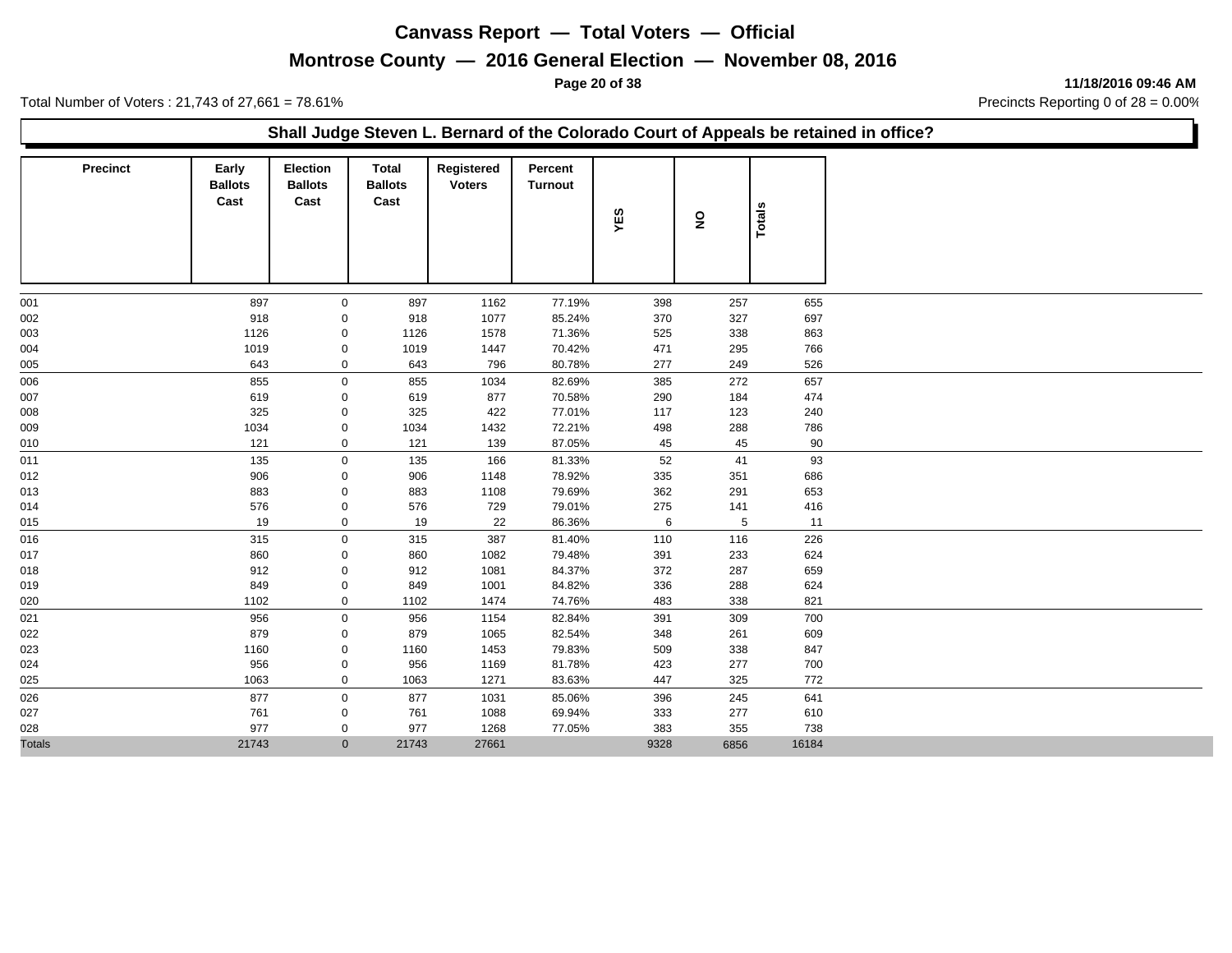## **Montrose County — 2016 General Election — November 08, 2016**

**Page 21 of 38 11/18/2016 09:46 AM**

Total Number of Voters : 21,743 of 27,661 = 78.61% Precincts Reporting 0 of 28 = 0.00%

#### **Shall Judge Stephanie E. Dunn of the Colorado Court of Appeals be retained in office?**

| <b>Precinct</b> | Early<br><b>Ballots</b><br>Cast | Election<br><b>Ballots</b><br>Cast | Total<br><b>Ballots</b><br>Cast | Registered<br><b>Voters</b> | Percent<br><b>Turnout</b> | YES            | ş              | Totals |
|-----------------|---------------------------------|------------------------------------|---------------------------------|-----------------------------|---------------------------|----------------|----------------|--------|
| 001             | 897                             | 0                                  | 897                             | 1162                        | 77.19%                    | 427            | 234            | 661    |
| 002             | 918                             | 0                                  | 918                             | 1077                        | 85.24%                    | 420            | 281            | 701    |
| 003             | 1126                            | 0                                  | 1126                            | 1578                        | 71.36%                    | 570            | 292            | 862    |
| 004             | 1019                            | $\mathbf 0$                        | 1019                            | 1447                        | 70.42%                    | 529            | 233            | 762    |
| 005             | 643                             | $\mathbf 0$                        | 643                             | 796                         | 80.78%                    | 299            | 223            | 522    |
| 006             | 855                             | $\mathbf 0$                        | 855                             | 1034                        | 82.69%                    | 440            | 217            | 657    |
| 007             | 619                             | 0                                  | 619                             | 877                         | 70.58%                    | 312            | 159            | 471    |
| 008             | 325                             | 0                                  | 325                             | 422                         | 77.01%                    | 127            | 111            | 238    |
| 009             | 1034                            | 0                                  | 1034                            | 1432                        | 72.21%                    | 528            | 261            | 789    |
| 010             | 121                             | $\mathbf 0$                        | 121                             | 139                         | 87.05%                    | 54             | 34             | 88     |
| 011             | 135                             | $\mathsf{O}$                       | 135                             | 166                         | 81.33%                    | 62             | 29             | 91     |
| 012             | 906                             | 0                                  | 906                             | 1148                        | 78.92%                    | 360            | 329            | 689    |
| 013             | 883                             | 0                                  | 883                             | 1108                        | 79.69%                    | 387            | 269            | 656    |
| 014             | 576                             | $\pmb{0}$                          | 576                             | 729                         | 79.01%                    | 302            | 116            | 418    |
| 015             | 19                              | $\mathsf 0$                        | 19                              | 22                          | 86.36%                    | $\overline{7}$ | $\overline{4}$ | 11     |
| 016             | 315                             | $\mathsf{O}$                       | 315                             | 387                         | 81.40%                    | 128            | 102            | 230    |
| 017             | 860                             | $\mathbf 0$                        | 860                             | 1082                        | 79.48%                    | 413            | 211            | 624    |
| 018             | 912                             | 0                                  | 912                             | 1081                        | 84.37%                    | 410            | 248            | 658    |
| 019             | 849                             | 0                                  | 849                             | 1001                        | 84.82%                    | 395            | 226            | 621    |
| 020             | 1102                            | $\mathbf 0$                        | 1102                            | 1474                        | 74.76%                    | 530            | 288            | 818    |
| 021             | 956                             | $\mathbf 0$                        | 956                             | 1154                        | 82.84%                    | 444            | 250            | 694    |
| 022             | 879                             | $\pmb{0}$                          | 879                             | 1065                        | 82.54%                    | 385            | 224            | 609    |
| 023             | 1160                            | $\mathbf 0$                        | 1160                            | 1453                        | 79.83%                    | 543            | 302            | 845    |
| 024             | 956                             | 0                                  | 956                             | 1169                        | 81.78%                    | 485            | 221            | 706    |
| 025             | 1063                            | $\mathbf 0$                        | 1063                            | 1271                        | 83.63%                    | 484            | 273            | 757    |
| 026             | 877                             | $\mathbf 0$                        | 877                             | 1031                        | 85.06%                    | 453            | 188            | 641    |
| 027             | 761                             | 0                                  | 761                             | 1088                        | 69.94%                    | 360            | 252            | 612    |
| 028             | 977                             | 0                                  | 977                             | 1268                        | 77.05%                    | 390            | 349            | 739    |
| <b>Totals</b>   | 21743                           | $\mathbf{0}$                       | 21743                           | 27661                       |                           | 10244          | 5926           | 16170  |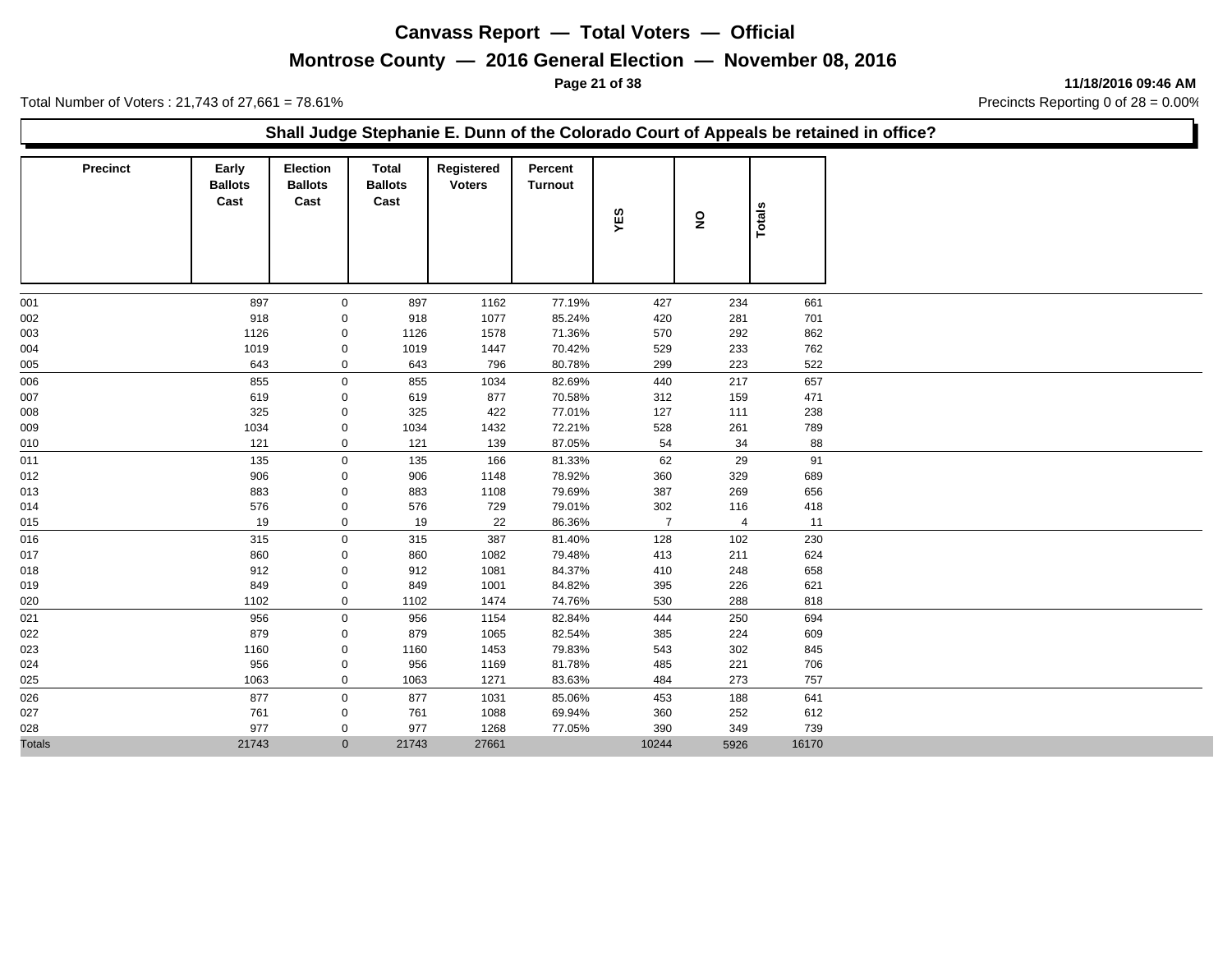## **Montrose County — 2016 General Election — November 08, 2016**

**Page 22 of 38 11/18/2016 09:46 AM**

Total Number of Voters : 21,743 of 27,661 = 78.61% Precincts Reporting 0 of 28 = 0.00%

#### **Shall Judge David Furman of the Colorado Court of Appeals be retained in office?**

| <b>Precinct</b> | Early<br><b>Ballots</b><br>Cast | <b>Election</b><br><b>Ballots</b><br>Cast | Total<br><b>Ballots</b><br>Cast | Registered<br><b>Voters</b> | Percent<br><b>Turnout</b> | YES            | $\overline{\mathbf{z}}$ | <b>Totals</b> |
|-----------------|---------------------------------|-------------------------------------------|---------------------------------|-----------------------------|---------------------------|----------------|-------------------------|---------------|
| 001             | 897                             | $\mathbf 0$                               | 897                             | 1162                        | 77.19%                    | 434            | 218                     | 652           |
| 002             | 918                             | 0                                         | 918                             | 1077                        | 85.24%                    | 440            | 257                     | 697           |
| 003             | 1126                            | 0                                         | 1126                            | 1578                        | 71.36%                    | 558            | 301                     | 859           |
| 004             | 1019                            | 0                                         | 1019                            | 1447                        | 70.42%                    | 499            | 260                     | 759           |
| 005             | 643                             | 0                                         | 643                             | 796                         | 80.78%                    | 298            | 226                     | 524           |
| 006             | 855                             | $\mathbf 0$                               | 855                             | 1034                        | 82.69%                    | 440            | 218                     | 658           |
| 007             | 619                             | 0                                         | 619                             | 877                         | 70.58%                    | 313            | 154                     | 467           |
| 008             | 325                             | 0                                         | 325                             | 422                         | 77.01%                    | 128            | 107                     | 235           |
| 009             | 1034                            | $\mathbf 0$                               | 1034                            | 1432                        | 72.21%                    | 538            | 250                     | 788           |
| 010             | 121                             | 0                                         | 121                             | 139                         | 87.05%                    | 53             | 36                      | 89            |
| 011             | 135                             | $\mathbf 0$                               | 135                             | 166                         | 81.33%                    | 65             | 28                      | 93            |
| 012             | 906                             | 0                                         | 906                             | 1148                        | 78.92%                    | 375            | 311                     | 686           |
| 013             | 883                             | 0                                         | 883                             | 1108                        | 79.69%                    | 389            | 268                     | 657           |
| 014             | 576                             | 0                                         | 576                             | 729                         | 79.01%                    | 302            | 116                     | 418           |
| 015             | 19                              | 0                                         | 19                              | 22                          | 86.36%                    | $\overline{7}$ | $\overline{5}$          | 12            |
| 016             | 315                             | $\mathbf 0$                               | 315                             | 387                         | 81.40%                    | 128            | 99                      | 227           |
| 017             | 860                             | 0                                         | 860                             | 1082                        | 79.48%                    | 423            | 197                     | 620           |
| 018             | 912                             | 0                                         | 912                             | 1081                        | 84.37%                    | 424            | 233                     | 657           |
| 019             | 849                             | 0                                         | 849                             | 1001                        | 84.82%                    | 392            | 227                     | 619           |
| 020             | 1102                            | 0                                         | 1102                            | 1474                        | 74.76%                    | 543            | 276                     | 819           |
| 021             | 956                             | $\mathsf{O}\xspace$                       | 956                             | 1154                        | 82.84%                    | 447            | 250                     | 697           |
| 022             | 879                             | 0                                         | 879                             | 1065                        | 82.54%                    | 401            | 206                     | 607           |
| 023             | 1160                            | 0                                         | 1160                            | 1453                        | 79.83%                    | 559            | 286                     | 845           |
| 024             | 956                             | 0                                         | 956                             | 1169                        | 81.78%                    | 482            | 218                     | 700           |
| 025             | 1063                            | $\mathbf 0$                               | 1063                            | 1271                        | 83.63%                    | 503            | 263                     | 766           |
| 026             | 877                             | $\mathbf 0$                               | 877                             | 1031                        | 85.06%                    | 445            | 196                     | 641           |
| 027             | 761                             | 0                                         | 761                             | 1088                        | 69.94%                    | 371            | 239                     | 610           |
| 028             | 977                             | 0                                         | 977                             | 1268                        | 77.05%                    | 409            | 324                     | 733           |
| <b>Totals</b>   | 21743                           | $\mathbf{0}$                              | 21743                           | 27661                       |                           | 10366          | 5769                    | 16135         |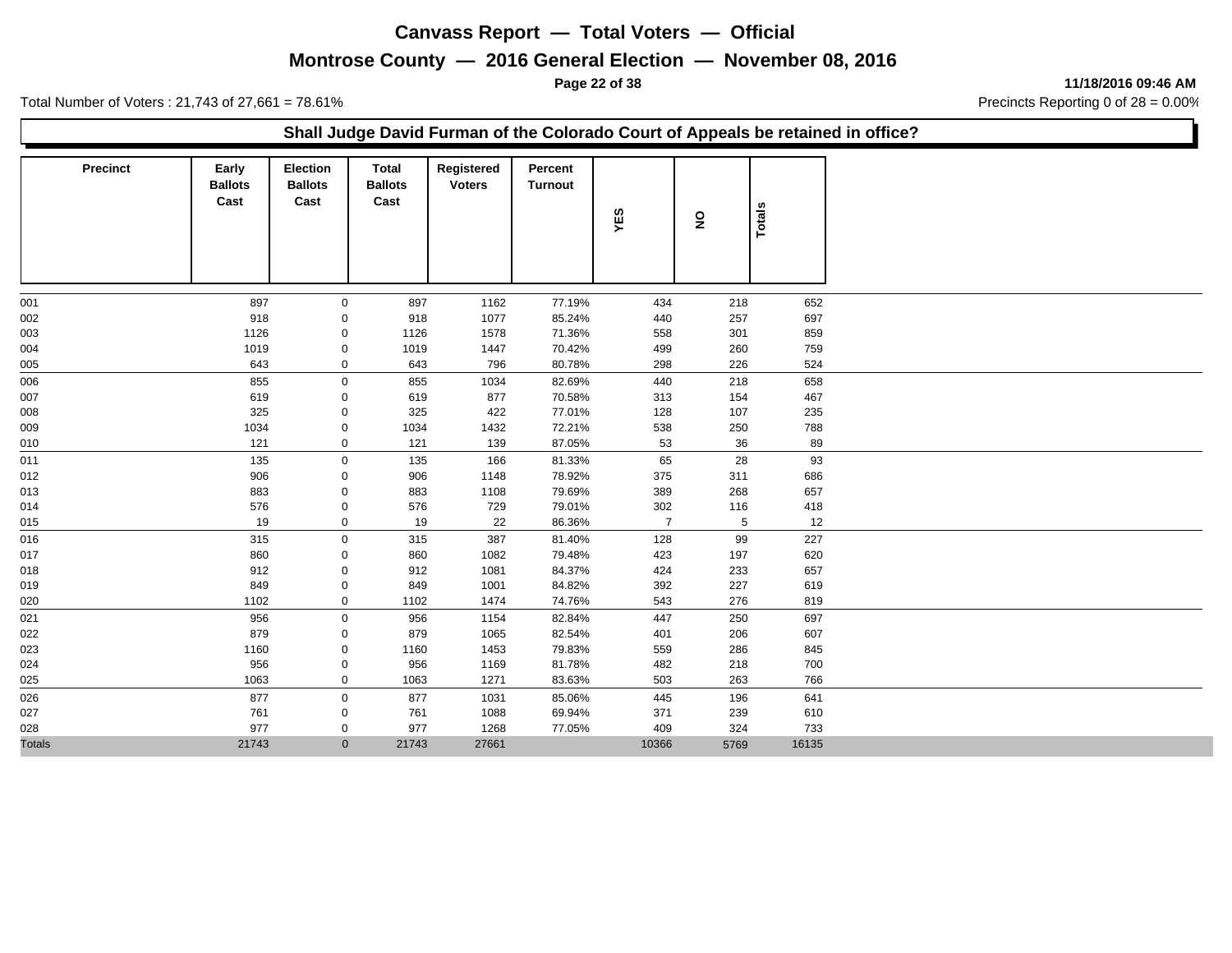## **Montrose County — 2016 General Election — November 08, 2016**

**Page 23 of 38 11/18/2016 09:46 AM**

Total Number of Voters : 21,743 of 27,661 = 78.61% Precincts Reporting 0 of 28 = 0.00%

#### **Shall Judge Robert D. Hawthorne of the Colorado Court of Appeals be retained in office?**

| <b>Precinct</b> | Early<br><b>Ballots</b><br>Cast | <b>Election</b><br><b>Ballots</b><br>Cast | Total<br><b>Ballots</b><br>Cast | Registered<br><b>Voters</b> | Percent<br>Turnout | YES   | $\overline{\mathbf{z}}$ | Totals |
|-----------------|---------------------------------|-------------------------------------------|---------------------------------|-----------------------------|--------------------|-------|-------------------------|--------|
| 001             | 897                             | $\mathbf 0$                               | 897                             | 1162                        | 77.19%             | 433   | 212                     | 645    |
| 002             | 918                             | 0                                         | 918                             | 1077                        | 85.24%             | 430   | 267                     | 697    |
| 003             | 1126                            | $\mathbf 0$                               | 1126                            | 1578                        | 71.36%             | 555   | 300                     | 855    |
| 004             | 1019                            | 0                                         | 1019                            | 1447                        | 70.42%             | 514   | 245                     | 759    |
| 005             | 643                             | $\mathbf 0$                               | 643                             | 796                         | 80.78%             | 310   | 212                     | 522    |
| 006             | 855                             | $\mathbf 0$                               | 855                             | 1034                        | 82.69%             | 448   | 206                     | 654    |
| 007             | 619                             | 0                                         | 619                             | 877                         | 70.58%             | 308   | 160                     | 468    |
| 008             | 325                             | 0                                         | 325                             | 422                         | 77.01%             | 131   | 107                     | 238    |
| 009             | 1034                            | 0                                         | 1034                            | 1432                        | 72.21%             | 538   | 250                     | 788    |
| 010             | 121                             | $\mathbf 0$                               | 121                             | 139                         | 87.05%             | 60    | 29                      | 89     |
| 011             | 135                             | $\mathbf 0$                               | 135                             | 166                         | 81.33%             | 63    | 30                      | 93     |
| 012             | 906                             | 0                                         | 906                             | 1148                        | 78.92%             | 384   | 302                     | 686    |
| 013             | 883                             | 0                                         | 883                             | 1108                        | 79.69%             | 404   | 255                     | 659    |
| 014             | 576                             | $\pmb{0}$                                 | 576                             | 729                         | 79.01%             | 303   | 109                     | 412    |
| 015             | 19                              | $\pmb{0}$                                 | 19                              | 22                          | 86.36%             | 8     | 4                       | 12     |
| 016             | 315                             | $\mathbf 0$                               | 315                             | 387                         | 81.40%             | 128   | 96                      | 224    |
| 017             | 860                             | 0                                         | 860                             | 1082                        | 79.48%             | 425   | 195                     | 620    |
| 018             | 912                             | $\mathbf 0$                               | 912                             | 1081                        | 84.37%             | 421   | 232                     | 653    |
| 019             | 849                             | 0                                         | 849                             | 1001                        | 84.82%             | 402   | 216                     | 618    |
| 020             | 1102                            | $\mathbf 0$                               | 1102                            | 1474                        | 74.76%             | 543   | 276                     | 819    |
| 021             | 956                             | $\mathbf 0$                               | 956                             | 1154                        | 82.84%             | 456   | 243                     | 699    |
| 022             | 879                             | 0                                         | 879                             | 1065                        | 82.54%             | 404   | 202                     | 606    |
| 023             | 1160                            | 0                                         | 1160                            | 1453                        | 79.83%             | 558   | 280                     | 838    |
| 024             | 956                             | 0                                         | 956                             | 1169                        | 81.78%             | 483   | 216                     | 699    |
| 025             | 1063                            | 0                                         | 1063                            | 1271                        | 83.63%             | 514   | 255                     | 769    |
| 026             | 877                             | $\mathbf 0$                               | 877                             | 1031                        | 85.06%             | 449   | 187                     | 636    |
| 027             | 761                             | 0                                         | 761                             | 1088                        | 69.94%             | 367   | 243                     | 610    |
| 028             | 977                             | $\mathbf 0$                               | 977                             | 1268                        | 77.05%             | 419   | 314                     | 733    |
| <b>Totals</b>   | 21743                           | $\mathbf{0}$                              | 21743                           | 27661                       |                    | 10458 | 5643                    | 16101  |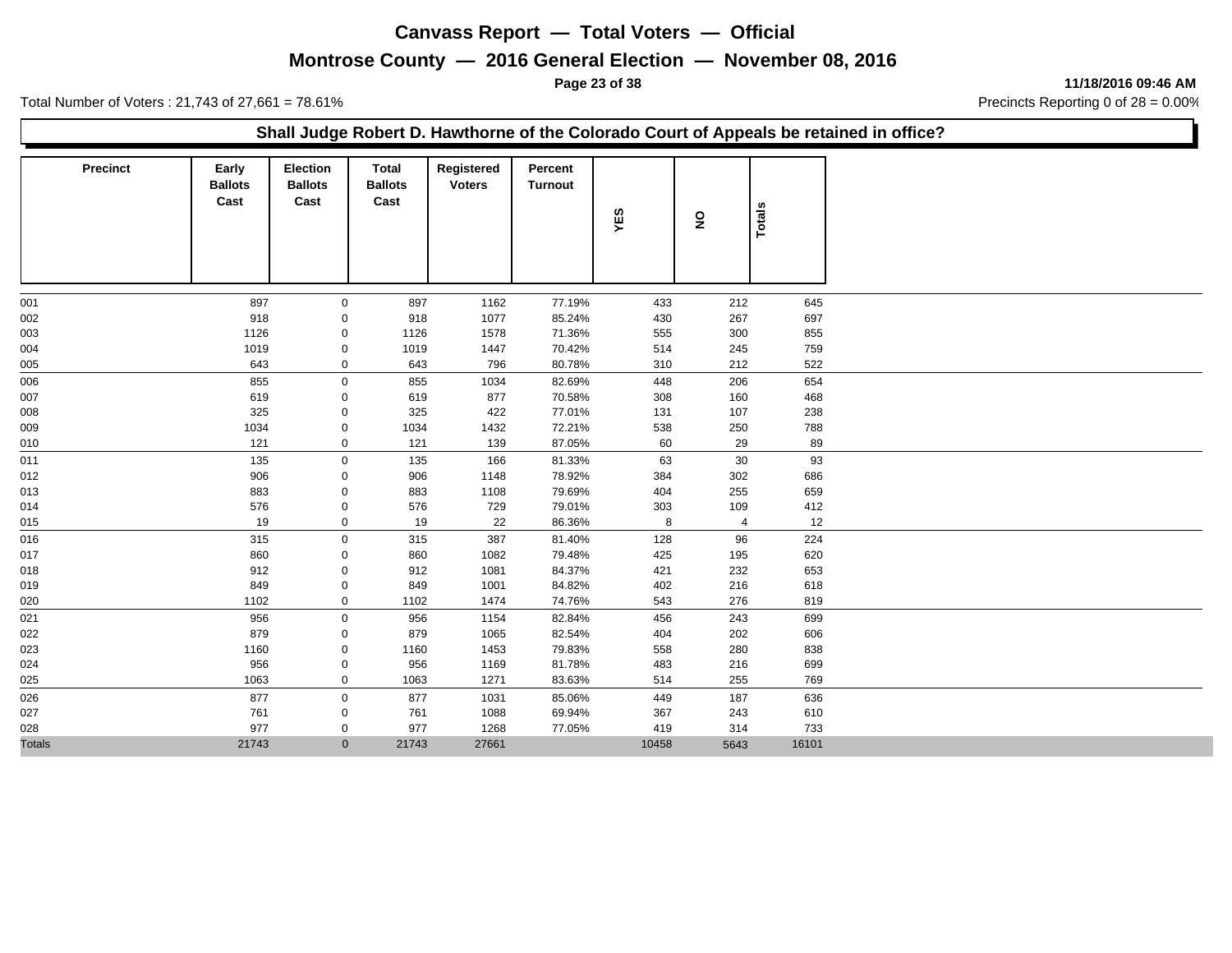## **Montrose County — 2016 General Election — November 08, 2016**

**Page 24 of 38 11/18/2016 09:46 AM**

Total Number of Voters : 21,743 of 27,661 = 78.61% Precincts Reporting 0 of 28 = 0.00%

#### **Shall Judge Jerry N. Jones of the Colorado Court of Appeals be retained in office?**

| <b>Precinct</b> | Early<br><b>Ballots</b><br>Cast | <b>Election</b><br><b>Ballots</b><br>Cast | <b>Total</b><br><b>Ballots</b><br>Cast | Registered<br><b>Voters</b> | Percent<br><b>Turnout</b> | YES            | $\overline{\mathbf{z}}$ | <b>Totals</b> |
|-----------------|---------------------------------|-------------------------------------------|----------------------------------------|-----------------------------|---------------------------|----------------|-------------------------|---------------|
| 001             | 897                             | $\mathbf 0$                               | 897                                    | 1162                        | 77.19%                    | 385            | 266                     | 651           |
| 002             | 918                             | 0                                         | 918                                    | 1077                        | 85.24%                    | 355            | 343                     | 698           |
| 003             | 1126                            | 0                                         | 1126                                   | 1578                        | 71.36%                    | 501            | 355                     | 856           |
| 004             | 1019                            | 0                                         | 1019                                   | 1447                        | 70.42%                    | 461            | 302                     | 763           |
| 005             | 643                             | $\mathbf 0$                               | 643                                    | 796                         | 80.78%                    | 272            | 257                     | 529           |
| 006             | 855                             | $\mathbf 0$                               | 855                                    | 1034                        | 82.69%                    | 362            | 293                     | 655           |
| 007             | 619                             | 0                                         | 619                                    | 877                         | 70.58%                    | 286            | 179                     | 465           |
| 008             | 325                             | 0                                         | 325                                    | 422                         | 77.01%                    | 119            | 118                     | 237           |
| 009             | 1034                            | 0                                         | 1034                                   | 1432                        | 72.21%                    | 469            | 322                     | 791           |
| 010             | 121                             | $\mathbf 0$                               | 121                                    | 139                         | 87.05%                    | 40             | 48                      | 88            |
| 011             | 135                             | $\mathbf 0$                               | 135                                    | 166                         | 81.33%                    | 50             | 43                      | 93            |
| 012             | 906                             | 0                                         | 906                                    | 1148                        | 78.92%                    | 330            | 357                     | 687           |
| 013             | 883                             | 0                                         | 883                                    | 1108                        | 79.69%                    | 353            | 305                     | 658           |
| 014             | 576                             | 0                                         | 576                                    | 729                         | 79.01%                    | 257            | 157                     | 414           |
| 015             | 19                              | $\mathbf 0$                               | 19                                     | 22                          | 86.36%                    | $\overline{7}$ | $\overline{4}$          | 11            |
| 016             | 315                             | $\mathbf 0$                               | 315                                    | 387                         | 81.40%                    | 110            | 119                     | 229           |
| 017             | 860                             | 0                                         | 860                                    | 1082                        | 79.48%                    | 388            | 234                     | 622           |
| 018             | 912                             | 0                                         | 912                                    | 1081                        | 84.37%                    | 375            | 282                     | 657           |
| 019             | 849                             | $\mathbf 0$                               | 849                                    | 1001                        | 84.82%                    | 331            | 294                     | 625           |
| 020             | 1102                            | $\pmb{0}$                                 | 1102                                   | 1474                        | 74.76%                    | 460            | 359                     | 819           |
| 021             | 956                             | $\mathbf 0$                               | 956                                    | 1154                        | 82.84%                    | 392            | 302                     | 694           |
| 022             | 879                             | 0                                         | 879                                    | 1065                        | 82.54%                    | 345            | 261                     | 606           |
| 023             | 1160                            | 0                                         | 1160                                   | 1453                        | 79.83%                    | 493            | 351                     | 844           |
| 024             | 956                             | 0                                         | 956                                    | 1169                        | 81.78%                    | 414            | 286                     | 700           |
| 025             | 1063                            | $\mathbf 0$                               | 1063                                   | 1271                        | 83.63%                    | 420            | 346                     | 766           |
| 026             | 877                             | $\mathbf 0$                               | 877                                    | 1031                        | 85.06%                    | 365            | 278                     | 643           |
| 027             | 761                             | 0                                         | 761                                    | 1088                        | 69.94%                    | 321            | 290                     | 611           |
| 028             | 977                             | $\mathbf 0$                               | 977                                    | 1268                        | 77.05%                    | 356            | 376                     | 732           |
| <b>Totals</b>   | 21743                           | $\mathbf{0}$                              | 21743                                  | 27661                       |                           | 9017           | 7127                    | 16144         |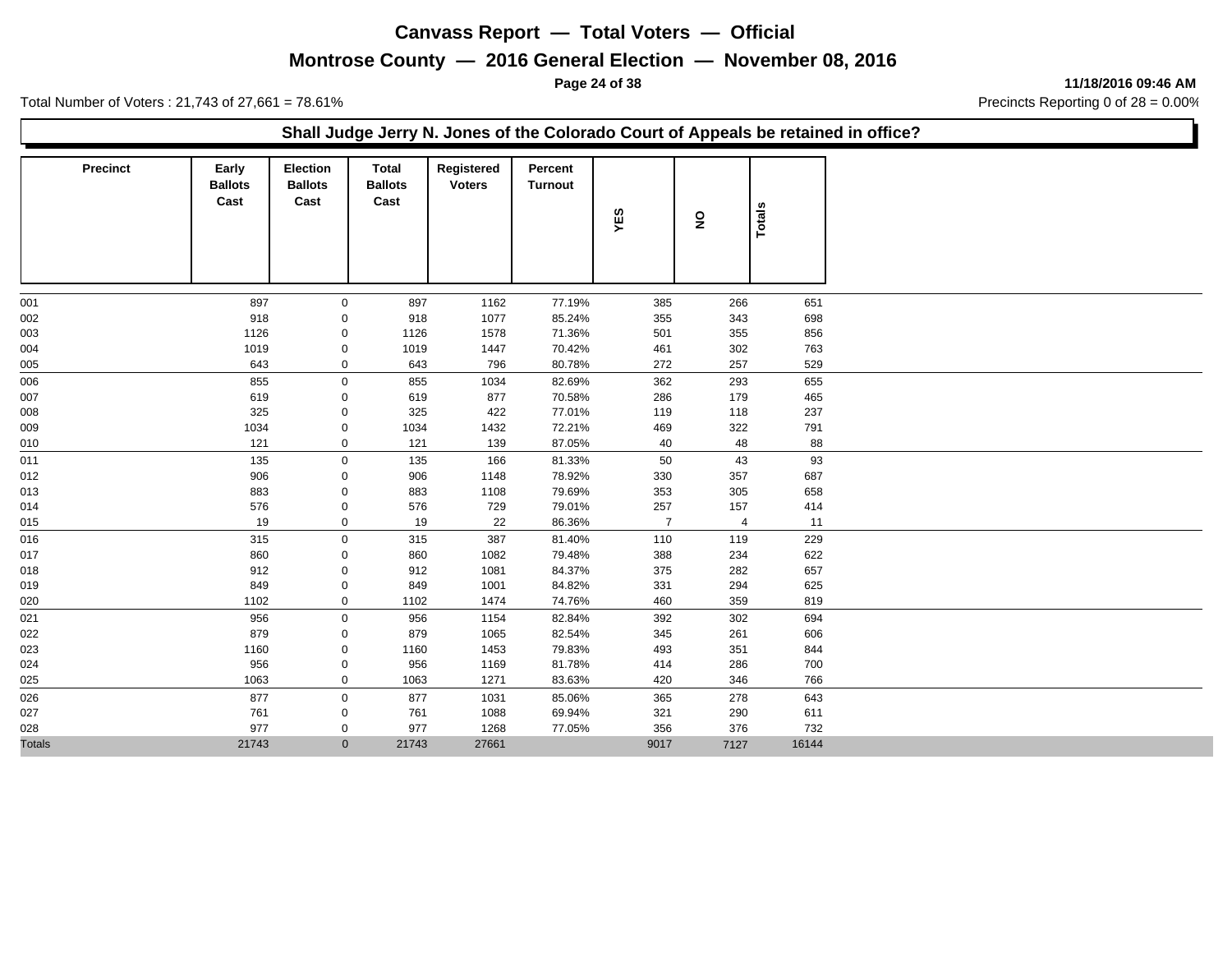## **Montrose County — 2016 General Election — November 08, 2016**

**Page 25 of 38 11/18/2016 09:46 AM**

Total Number of Voters : 21,743 of 27,661 = 78.61% Precincts Reporting 0 of 28 = 0.00%

#### **Shall Judge Anthony J. Navarro of the Colorado Court of Appeals be retained in office?**

| Precinct      | Early<br><b>Ballots</b><br>Cast | <b>Election</b><br><b>Ballots</b><br>Cast | <b>Total</b><br><b>Ballots</b><br>Cast | Registered<br><b>Voters</b> | Percent<br><b>Turnout</b> | YES      | $\overline{\mathbf{z}}$ | Totals    |
|---------------|---------------------------------|-------------------------------------------|----------------------------------------|-----------------------------|---------------------------|----------|-------------------------|-----------|
|               |                                 |                                           |                                        |                             |                           |          |                         |           |
| 001           | 897                             | $\mathbf 0$                               | 897                                    | 1162                        | 77.19%                    | 373      | 283                     | 656       |
| 002           | 918                             | 0                                         | 918                                    | 1077                        | 85.24%                    | 365      | 331                     | 696       |
| 003           | 1126                            | 0                                         | 1126                                   | 1578                        | 71.36%                    | 535      | 323                     | 858       |
| 004           | 1019                            | 0                                         | 1019                                   | 1447                        | 70.42%                    | 476      | 285                     | 761       |
| 005           | 643                             | $\mathbf 0$                               | 643                                    | 796                         | 80.78%                    | 269      | 260                     | 529       |
| 006           | 855                             | $\mathbf 0$                               | 855                                    | 1034                        | 82.69%                    | 385      | 265                     | 650       |
| 007           | 619                             | $\mathbf 0$                               | 619                                    | 877                         | 70.58%                    | 295      | 172                     | 467       |
| 008           | 325                             | 0                                         | 325                                    | 422                         | 77.01%                    | 115      | 122                     | 237       |
| 009           | 1034                            | 0                                         | 1034                                   | 1432                        | 72.21%                    | 497      | 291                     | 788       |
| 010           | 121                             | $\mathbf 0$                               | 121                                    | 139                         | 87.05%                    | 49       | 40                      | 89        |
| 011           | 135                             | $\mathbf 0$                               | 135                                    | 166                         | 81.33%                    | 49       | 45                      | 94        |
| 012           | 906                             | 0                                         | 906                                    | 1148                        | 78.92%                    | 326      | 360                     | 686       |
| 013           | 883                             | 0                                         | 883                                    | 1108                        | 79.69%                    | 365      | 292<br>142              | 657       |
| 014           | 576<br>19                       | 0<br>$\mathbf 0$                          | 576<br>19                              | 729<br>22                   | 79.01%<br>86.36%          | 272<br>6 | 6                       | 414<br>12 |
| 015           |                                 |                                           |                                        |                             |                           |          |                         |           |
| 016           | 315                             | $\mathbf 0$                               | 315                                    | 387                         | 81.40%                    | 114      | 115                     | 229       |
| 017           | 860                             | 0                                         | 860                                    | 1082                        | 79.48%                    | 374      | 248                     | 622       |
| 018           | 912                             | 0                                         | 912                                    | 1081                        | 84.37%                    | 366      | 290                     | 656       |
| 019           | 849<br>1102                     | 0                                         | 849                                    | 1001                        | 84.82%                    | 313      | 315                     | 628       |
| 020           |                                 | $\mathbf 0$                               | 1102                                   | 1474                        | 74.76%                    | 473      | 346                     | 819       |
| 021           | 956                             | $\mathbf 0$                               | 956                                    | 1154                        | 82.84%                    | 385      | 308                     | 693       |
| 022           | 879                             | $\mathbf 0$                               | 879                                    | 1065                        | 82.54%                    | 343      | 263                     | 606       |
| 023           | 1160                            | 0                                         | 1160                                   | 1453                        | 79.83%                    | 486      | 355                     | 841       |
| 024           | 956                             | 0                                         | 956                                    | 1169                        | 81.78%                    | 424      | 279                     | 703       |
| 025           | 1063                            | 0                                         | 1063                                   | 1271                        | 83.63%                    | 412      | 349                     | 761       |
| 026           | 877                             | $\mathbf 0$                               | 877                                    | 1031                        | 85.06%                    | 416      | 226                     | 642       |
| 027           | 761                             | 0                                         | 761                                    | 1088                        | 69.94%                    | 332      | 283                     | 615       |
| 028           | 977                             | $\mathbf 0$                               | 977                                    | 1268                        | 77.05%                    | 352      | 383                     | 735       |
| <b>Totals</b> | 21743                           | $\mathbf{0}$                              | 21743                                  | 27661                       |                           | 9167     | 6977                    | 16144     |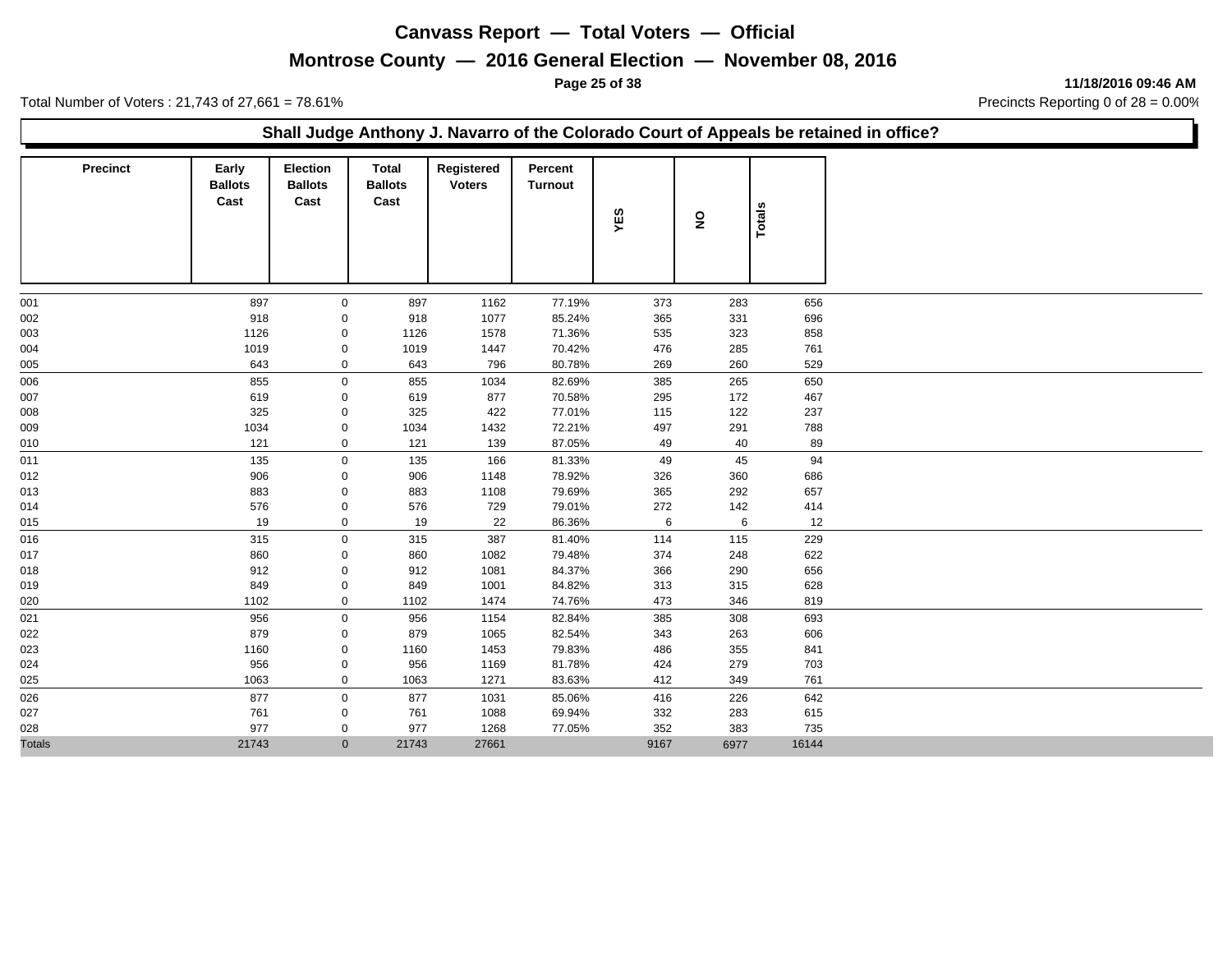## **Montrose County — 2016 General Election — November 08, 2016**

**Page 26 of 38 11/18/2016 09:46 AM**

Total Number of Voters : 21,743 of 27,661 = 78.61% Precincts Reporting 0 of 28 = 0.00%

#### **Shall Judge Gilbert M. Román of the Colorado Court of Appeals be retained in office?**

| <b>Precinct</b> | Early<br><b>Ballots</b><br>Cast | <b>Election</b><br><b>Ballots</b><br>Cast | <b>Total</b><br><b>Ballots</b><br>Cast | Registered<br><b>Voters</b> | Percent<br><b>Turnout</b> | YES   | $\mathbf{S}$   | Totals |
|-----------------|---------------------------------|-------------------------------------------|----------------------------------------|-----------------------------|---------------------------|-------|----------------|--------|
| 001             | 897                             | $\mathbf 0$                               | 897                                    | 1162                        | 77.19%                    | 437   | 214            | 651    |
| 002             | 918                             | 0                                         | 918                                    | 1077                        | 85.24%                    | 434   | 263            | 697    |
| 003             | 1126                            | 0                                         | 1126                                   | 1578                        | 71.36%                    | 576   | 284            | 860    |
| 004             | 1019                            | 0                                         | 1019                                   | 1447                        | 70.42%                    | 519   | 245            | 764    |
| 005             | 643                             | $\mathbf 0$                               | 643                                    | 796                         | 80.78%                    | 291   | 235            | 526    |
| 006             | 855                             | $\mathbf 0$                               | 855                                    | 1034                        | 82.69%                    | 448   | 201            | 649    |
| 007             | 619                             | 0                                         | 619                                    | 877                         | 70.58%                    | 316   | 146            | 462    |
| 008             | 325                             | 0                                         | 325                                    | 422                         | 77.01%                    | 125   | 110            | 235    |
| 009             | 1034                            | 0                                         | 1034                                   | 1432                        | 72.21%                    | 538   | 250            | 788    |
| 010             | 121                             | 0                                         | 121                                    | 139                         | 87.05%                    | 56    | 33             | 89     |
| 011             | 135                             | $\mathbf 0$                               | 135                                    | 166                         | 81.33%                    | 65    | 27             | 92     |
| 012             | 906                             | 0                                         | 906                                    | 1148                        | 78.92%                    | 363   | 323            | 686    |
| 013             | 883                             | 0                                         | 883                                    | 1108                        | 79.69%                    | 395   | 266            | 661    |
| 014             | 576                             | 0                                         | 576                                    | 729                         | 79.01%                    | 307   | 109            | 416    |
| 015             | 19                              | $\mathbf 0$                               | 19                                     | 22                          | 86.36%                    | 8     | $\overline{4}$ | 12     |
| 016             | 315                             | $\mathbf 0$                               | 315                                    | 387                         | 81.40%                    | 130   | 103            | 233    |
| 017             | 860                             | $\mathbf 0$                               | 860                                    | 1082                        | 79.48%                    | 423   | 195            | 618    |
| 018             | 912                             | 0                                         | 912                                    | 1081                        | 84.37%                    | 426   | 230            | 656    |
| 019             | 849                             | $\mathbf 0$                               | 849                                    | 1001                        | 84.82%                    | 413   | 214            | 627    |
| 020             | 1102                            | $\mathbf 0$                               | 1102                                   | 1474                        | 74.76%                    | 531   | 285            | 816    |
| 021             | 956                             | $\mathbf 0$                               | 956                                    | 1154                        | 82.84%                    | 444   | 249            | 693    |
| 022             | 879                             | 0                                         | 879                                    | 1065                        | 82.54%                    | 402   | 206            | 608    |
| 023             | 1160                            | $\pmb{0}$                                 | 1160                                   | 1453                        | 79.83%                    | 547   | 294            | 841    |
| 024             | 956                             | 0                                         | 956                                    | 1169                        | 81.78%                    | 490   | 210            | 700    |
| 025             | 1063                            | 0                                         | 1063                                   | 1271                        | 83.63%                    | 526   | 242            | 768    |
| 026             | 877                             | $\mathbf 0$                               | 877                                    | 1031                        | 85.06%                    | 463   | 176            | 639    |
| 027             | 761                             | 0                                         | 761                                    | 1088                        | 69.94%                    | 375   | 238            | 613    |
| 028             | 977                             | 0                                         | 977                                    | 1268                        | 77.05%                    | 411   | 319            | 730    |
| <b>Totals</b>   | 21743                           | $\mathbf{0}$                              | 21743                                  | 27661                       |                           | 10459 | 5671           | 16130  |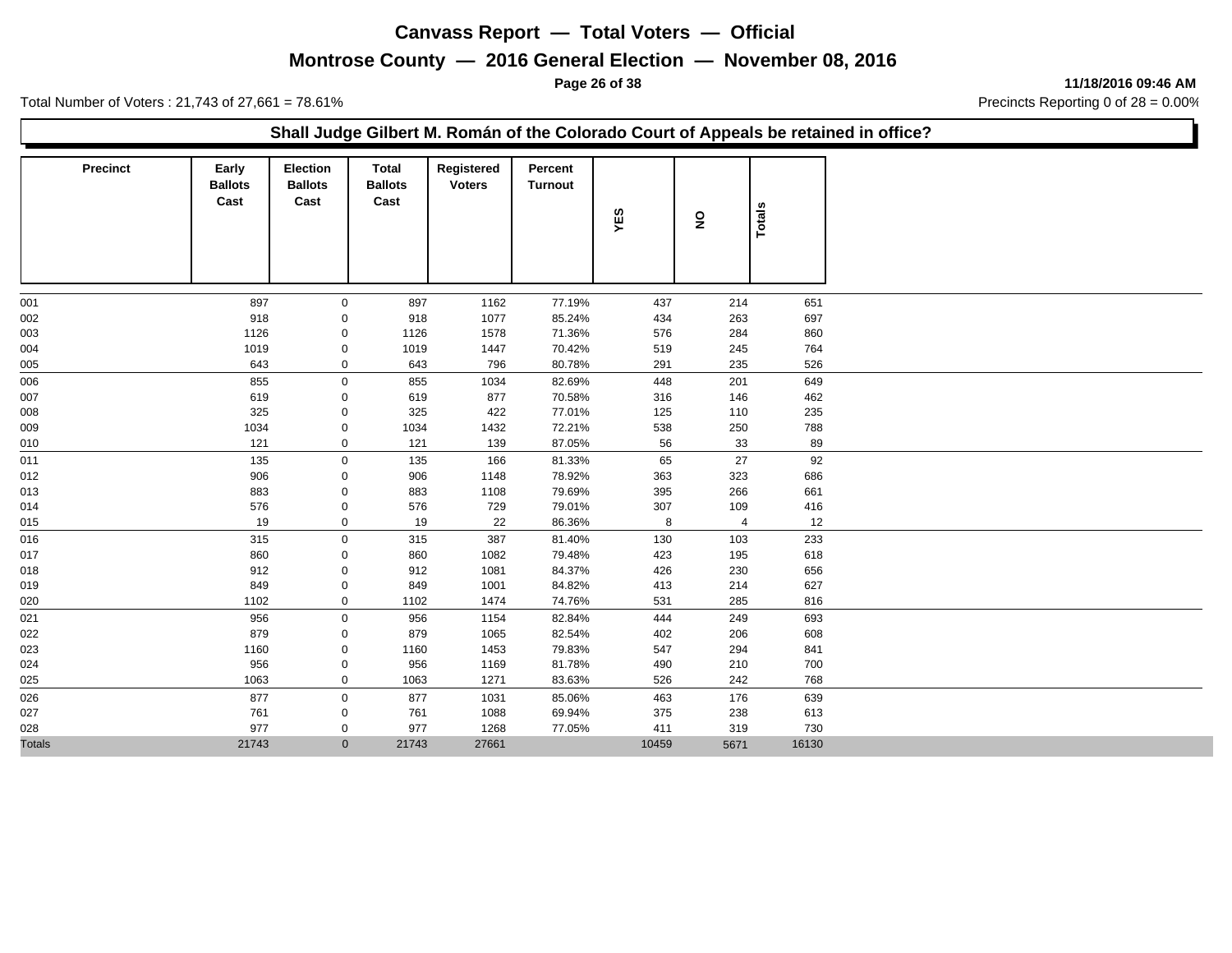## **Montrose County — 2016 General Election — November 08, 2016**

**Page 27 of 38 11/18/2016 09:46 AM**

Total Number of Voters : 21,743 of 27,661 = 78.61% Precincts Reporting 0 of 28 = 0.00%

#### **Shall Judge Diana Terry of the Colorado Court of Appeals be retained in office?**

| <b>Precinct</b> | Early<br><b>Ballots</b><br>Cast | <b>Election</b><br><b>Ballots</b><br>Cast | Total<br><b>Ballots</b><br>Cast | Registered<br><b>Voters</b> | Percent<br><b>Turnout</b> | YES  | $\overline{\mathbf{z}}$ | Totals |
|-----------------|---------------------------------|-------------------------------------------|---------------------------------|-----------------------------|---------------------------|------|-------------------------|--------|
|                 |                                 |                                           |                                 |                             |                           |      |                         |        |
| 001             | 897                             | $\mathbf 0$                               | 897                             | 1162                        | 77.19%                    | 418  | 241                     | 659    |
| 002             | 918                             | $\mathbf 0$                               | 918                             | 1077                        | 85.24%                    | 399  | 302                     | 701    |
| 003             | 1126                            | 0                                         | 1126                            | 1578                        | 71.36%                    | 557  | 306                     | 863    |
| 004             | 1019                            | 0                                         | 1019                            | 1447                        | 70.42%                    | 497  | 266                     | 763    |
| 005             | 643                             | 0                                         | 643                             | 796                         | 80.78%                    | 280  | 246                     | 526    |
| 006             | 855                             | 0                                         | 855                             | 1034                        | 82.69%                    | 410  | 243                     | 653    |
| 007             | 619                             | $\mathbf{0}$                              | 619                             | 877                         | 70.58%                    | 307  | 165                     | 472    |
| 008             | 325                             | $\mathbf{0}$                              | 325                             | 422                         | 77.01%                    | 124  | 114                     | 238    |
| 009             | 1034                            | 0                                         | 1034                            | 1432                        | 72.21%                    | 510  | 279                     | 789    |
| 010             | 121                             | 0                                         | 121                             | 139                         | 87.05%                    | 52   | 37                      | 89     |
| 011             | 135                             | $\mathbf 0$                               | 135                             | 166                         | 81.33%                    | 53   | 40                      | 93     |
| 012             | 906                             | 0                                         | 906                             | 1148                        | 78.92%                    | 352  | 338                     | 690    |
| 013             | 883                             | 0                                         | 883                             | 1108                        | 79.69%                    | 372  | 290                     | 662    |
| 014             | 576                             | 0                                         | 576                             | 729                         | 79.01%                    | 293  | 128                     | 421    |
| 015             | 19                              | 0                                         | 19                              | 22                          | 86.36%                    | 8    | 3                       | 11     |
| 016             | 315                             | $\mathbf 0$                               | 315                             | 387                         | 81.40%                    | 110  | 121                     | 231    |
| 017             | 860                             | 0                                         | 860                             | 1082                        | 79.48%                    | 411  | 215                     | 626    |
| 018             | 912                             | 0                                         | 912                             | 1081                        | 84.37%                    | 405  | 259                     | 664    |
| 019             | 849                             | 0                                         | 849                             | 1001                        | 84.82%                    | 359  | 270                     | 629    |
| 020             | 1102                            | $\mathbf{0}$                              | 1102                            | 1474                        | 74.76%                    | 502  | 317                     | 819    |
| 021             | 956                             | 0                                         | 956                             | 1154                        | 82.84%                    | 429  | 265                     | 694    |
| 022             | 879                             | 0                                         | 879                             | 1065                        | 82.54%                    | 371  | 237                     | 608    |
| 023             | 1160                            | 0                                         | 1160                            | 1453                        | 79.83%                    | 519  | 320                     | 839    |
| 024             | 956                             | 0                                         | 956                             | 1169                        | 81.78%                    | 455  | 252                     | 707    |
| 025             | 1063                            | 0                                         | 1063                            | 1271                        | 83.63%                    | 482  | 290                     | 772    |
| 026             | 877                             | $\mathbf 0$                               | 877                             | 1031                        | 85.06%                    | 419  | 224                     | 643    |
| 027             | 761                             | 0                                         | 761                             | 1088                        | 69.94%                    | 357  | 254                     | 611    |
| 028             | 977                             | 0                                         | 977                             | 1268                        | 77.05%                    | 394  | 338                     | 732    |
| <b>Totals</b>   | 21743                           | $\overline{0}$                            | 21743                           | 27661                       |                           | 9845 | 6360                    | 16205  |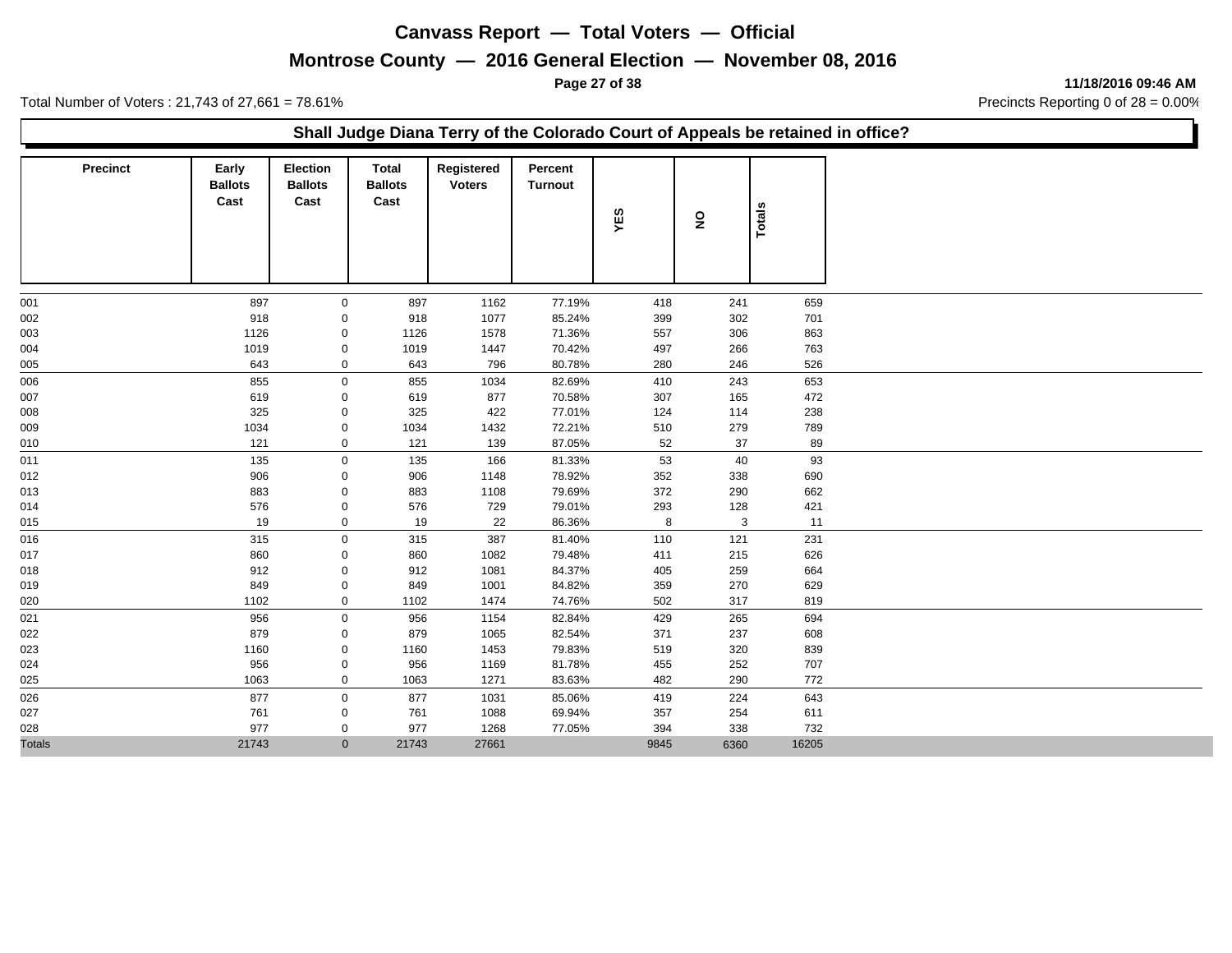# **Montrose County — 2016 General Election — November 08, 2016**

**Page 28 of 38 11/18/2016 09:46 AM**

Total Number of Voters : 21,743 of 27,661 = 78.61% Precincts Reporting 0 of 28 = 0.00%

## **Amendment T (CONSTITUTIONAL)**

| Precinct      | Early<br><b>Ballots</b><br>Cast | <b>Election</b><br><b>Ballots</b><br>Cast | Total<br><b>Ballots</b><br>Cast | Registered<br><b>Voters</b> | Percent<br><b>Turnout</b> | <b>YES/FOR</b> | <b>NO/AGAINST</b> | <b>Totals</b> |
|---------------|---------------------------------|-------------------------------------------|---------------------------------|-----------------------------|---------------------------|----------------|-------------------|---------------|
| 001           | 897                             | $\mathbf 0$                               | 897                             | 1162                        | 77.19%                    | 310            | 509               | 819           |
| 002           | 918                             | 0                                         | 918                             | 1077                        | 85.24%                    | 278            | 568               | 846           |
| 003           | 1126                            | 0                                         | 1126                            | 1578                        | 71.36%                    | 402            | 614               | 1016          |
| 004           | 1019                            | 0                                         | 1019                            | 1447                        | 70.42%                    | 376            | 548               | 924           |
| 005           | 643                             | $\mathbf 0$                               | 643                             | 796                         | 80.78%                    | 142            | 457               | 599           |
| 006           | 855                             | $\mathbf 0$                               | 855                             | 1034                        | 82.69%                    | 277            | 496               | 773           |
| 007           | 619                             | 0                                         | 619                             | 877                         | 70.58%                    | 205            | 349               | 554           |
| 008           | 325                             | 0                                         | 325                             | 422                         | 77.01%                    | 86             | 205               | 291           |
| 009           | 1034                            | 0                                         | 1034                            | 1432                        | 72.21%                    | 358            | 574               | 932           |
| 010           | 121                             | $\mathbf 0$                               | 121                             | 139                         | 87.05%                    | 38             | 73                | 111           |
| 011           | 135                             | 0                                         | 135                             | 166                         | 81.33%                    | 42             | 78                | 120           |
| 012           | 906                             | 0                                         | 906                             | 1148                        | 78.92%                    | 242            | 588               | 830           |
| 013           | 883                             | 0                                         | 883                             | 1108                        | 79.69%                    | 224            | 573               | 797           |
| 014           | 576                             | 0                                         | 576                             | 729                         | 79.01%                    | 203            | 306               | 509           |
| 015           | 19                              | $\mathbf 0$                               | 19                              | 22                          | 86.36%                    | 6              | 11                | 17            |
| 016           | 315                             | $\mathbf 0$                               | 315                             | 387                         | 81.40%                    | 82             | 194               | 276           |
| 017           | 860                             | 0                                         | 860                             | 1082                        | 79.48%                    | 265            | 490               | 755           |
| 018           | 912                             | 0                                         | 912                             | 1081                        | 84.37%                    | 291            | 549               | 840           |
| 019           | 849                             | 0                                         | 849                             | 1001                        | 84.82%                    | 224            | 557               | 781           |
| 020           | 1102                            | $\mathbf 0$                               | 1102                            | 1474                        | 74.76%                    | 334            | 661               | 995           |
| 021           | 956                             | 0                                         | 956                             | 1154                        | 82.84%                    | 289            | 577               | 866           |
| 022           | 879                             | 0                                         | 879                             | 1065                        | 82.54%                    | 252            | 537               | 789           |
| 023           | 1160                            | $\mathsf{O}\xspace$                       | 1160                            | 1453                        | 79.83%                    | 401            | 656               | 1057          |
| 024           | 956                             | $\pmb{0}$                                 | 956                             | 1169                        | 81.78%                    | 358            | 500               | 858           |
| 025           | 1063                            | $\mathbf 0$                               | 1063                            | 1271                        | 83.63%                    | 308            | 671               | 979           |
| 026           | 877                             | $\mathbf 0$                               | 877                             | 1031                        | 85.06%                    | 306            | 494               | 800           |
| 027           | 761                             | 0                                         | 761                             | 1088                        | 69.94%                    | 220            | 463               | 683           |
| 028           | 977                             | 0                                         | 977                             | 1268                        | 77.05%                    | 208            | 695               | 903           |
| <b>Totals</b> | 21743                           | $\mathbf{0}$                              | 21743                           | 27661                       |                           | 6727           | 12993             | 19720         |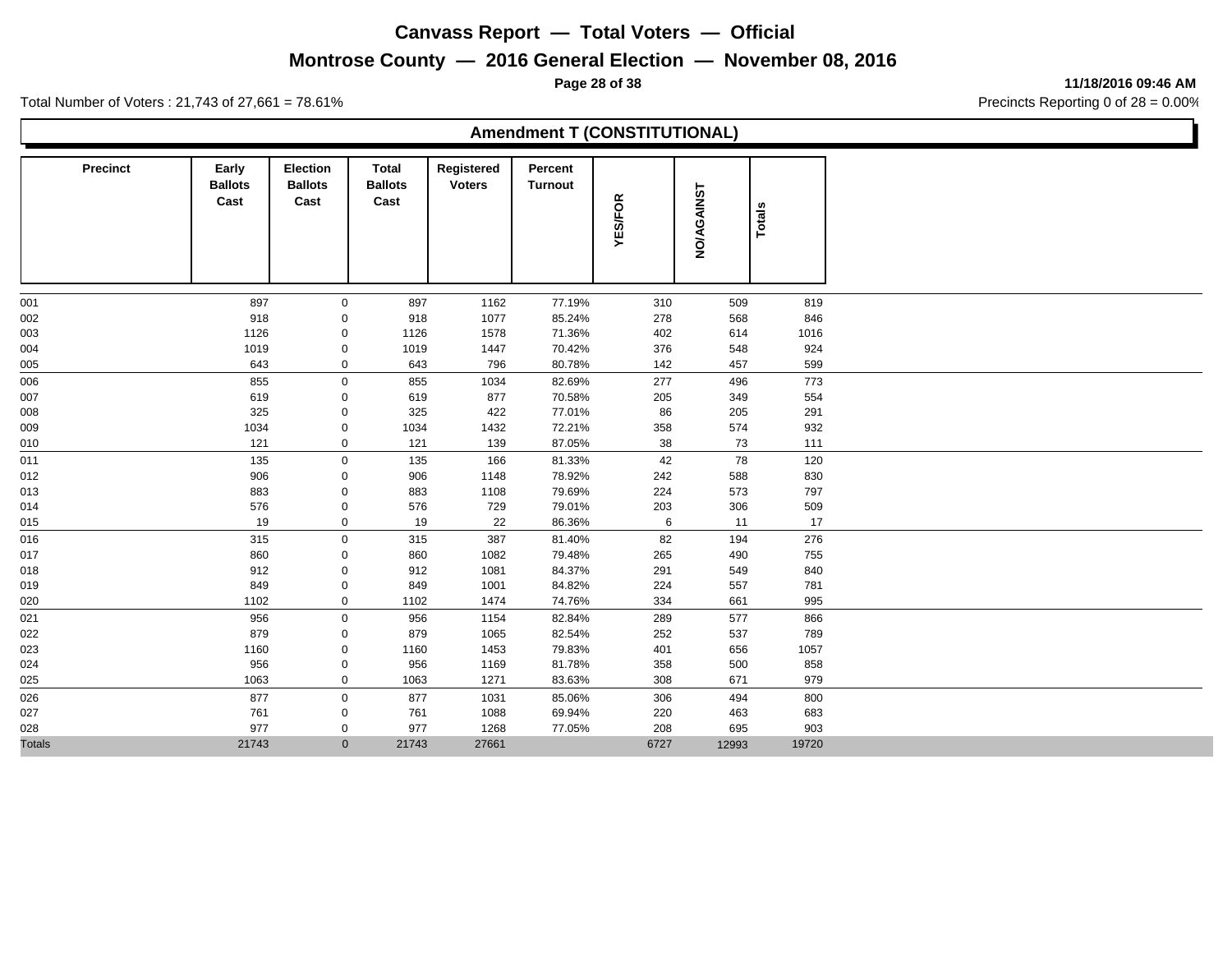# **Montrose County — 2016 General Election — November 08, 2016**

**Page 29 of 38 11/18/2016 09:46 AM**

Total Number of Voters : 21,743 of 27,661 = 78.61% Precincts Reporting 0 of 28 = 0.00%

#### **Amendment U (CONSTITUTIONAL)**

| <b>Precinct</b> | Early<br><b>Ballots</b><br>Cast | <b>Election</b><br><b>Ballots</b><br>Cast | Total<br><b>Ballots</b><br>Cast | Registered<br><b>Voters</b> | Percent<br><b>Turnout</b> | <b>YES/FOR</b> | <b>NO/AGAINST</b> | Totals |
|-----------------|---------------------------------|-------------------------------------------|---------------------------------|-----------------------------|---------------------------|----------------|-------------------|--------|
| 001             | 897                             | 0                                         | 897                             | 1162                        | 77.19%                    | 283            | 521               | 804    |
| 002             | 918                             | 0                                         | 918                             | 1077                        | 85.24%                    | 300            | 547               | 847    |
| 003             | 1126                            | 0                                         | 1126                            | 1578                        | 71.36%                    | 411            | 595               | 1006   |
| 004             | 1019                            | 0                                         | 1019                            | 1447                        | 70.42%                    | 357            | 553               | 910    |
| 005             | 643                             | $\mathbf 0$                               | 643                             | 796                         | 80.78%                    | 196            | 405               | 601    |
| 006             | 855                             | $\mathbf 0$                               | 855                             | 1034                        | 82.69%                    | 253            | 528               | 781    |
| 007             | 619                             | 0                                         | 619                             | 877                         | 70.58%                    | 215            | 348               | 563    |
| 008             | 325                             | 0                                         | 325                             | 422                         | 77.01%                    | 118            | 173               | 291    |
| 009             | 1034                            | 0                                         | 1034                            | 1432                        | 72.21%                    | 368            | 568               | 936    |
| 010             | 121                             | $\mathbf 0$                               | 121                             | 139                         | 87.05%                    | 48             | 63                | 111    |
| 011             | 135                             | $\pmb{0}$                                 | 135                             | 166                         | 81.33%                    | 53             | 78                | 131    |
| 012             | 906                             | 0                                         | 906                             | 1148                        | 78.92%                    | 286            | 554               | 840    |
| 013             | 883                             | 0                                         | 883                             | 1108                        | 79.69%                    | 303            | 509               | 812    |
| 014             | 576                             | 0                                         | 576                             | 729                         | 79.01%                    | 211            | 304               | 515    |
| 015             | 19                              | $\mathbf 0$                               | 19                              | 22                          | 86.36%                    | 6              | 10                | 16     |
| 016             | 315                             | $\mathsf{O}$                              | 315                             | 387                         | 81.40%                    | 121            | 161               | 282    |
| 017             | 860                             | 0                                         | 860                             | 1082                        | 79.48%                    | 285            | 477               | 762    |
| 018             | 912                             | 0                                         | 912                             | 1081                        | 84.37%                    | 329            | 516               | 845    |
| 019             | 849                             | 0                                         | 849                             | 1001                        | 84.82%                    | 269            | 494               | 763    |
| 020             | 1102                            | $\mathbf 0$                               | 1102                            | 1474                        | 74.76%                    | 349            | 649               | 998    |
| 021             | 956                             | 0                                         | 956                             | 1154                        | 82.84%                    | 291            | 578               | 869    |
| 022             | 879                             | 0                                         | 879                             | 1065                        | 82.54%                    | 279            | 508               | 787    |
| 023             | 1160                            | $\pmb{0}$                                 | 1160                            | 1453                        | 79.83%                    | 398            | 661               | 1059   |
| 024             | 956                             | $\pmb{0}$                                 | 956                             | 1169                        | 81.78%                    | 318            | 542               | 860    |
| 025             | 1063                            | $\mathbf 0$                               | 1063                            | 1271                        | 83.63%                    | 348            | 629               | 977    |
| 026             | 877                             | $\mathbf 0$                               | 877                             | 1031                        | 85.06%                    | 320            | 475               | 795    |
| 027             | 761                             | 0                                         | 761                             | 1088                        | 69.94%                    | 242            | 442               | 684    |
| 028             | 977                             | 0                                         | 977                             | 1268                        | 77.05%                    | 293            | 610               | 903    |
| <b>Totals</b>   | 21743                           | $\mathbf{0}$                              | 21743                           | 27661                       |                           | 7250           | 12498             | 19748  |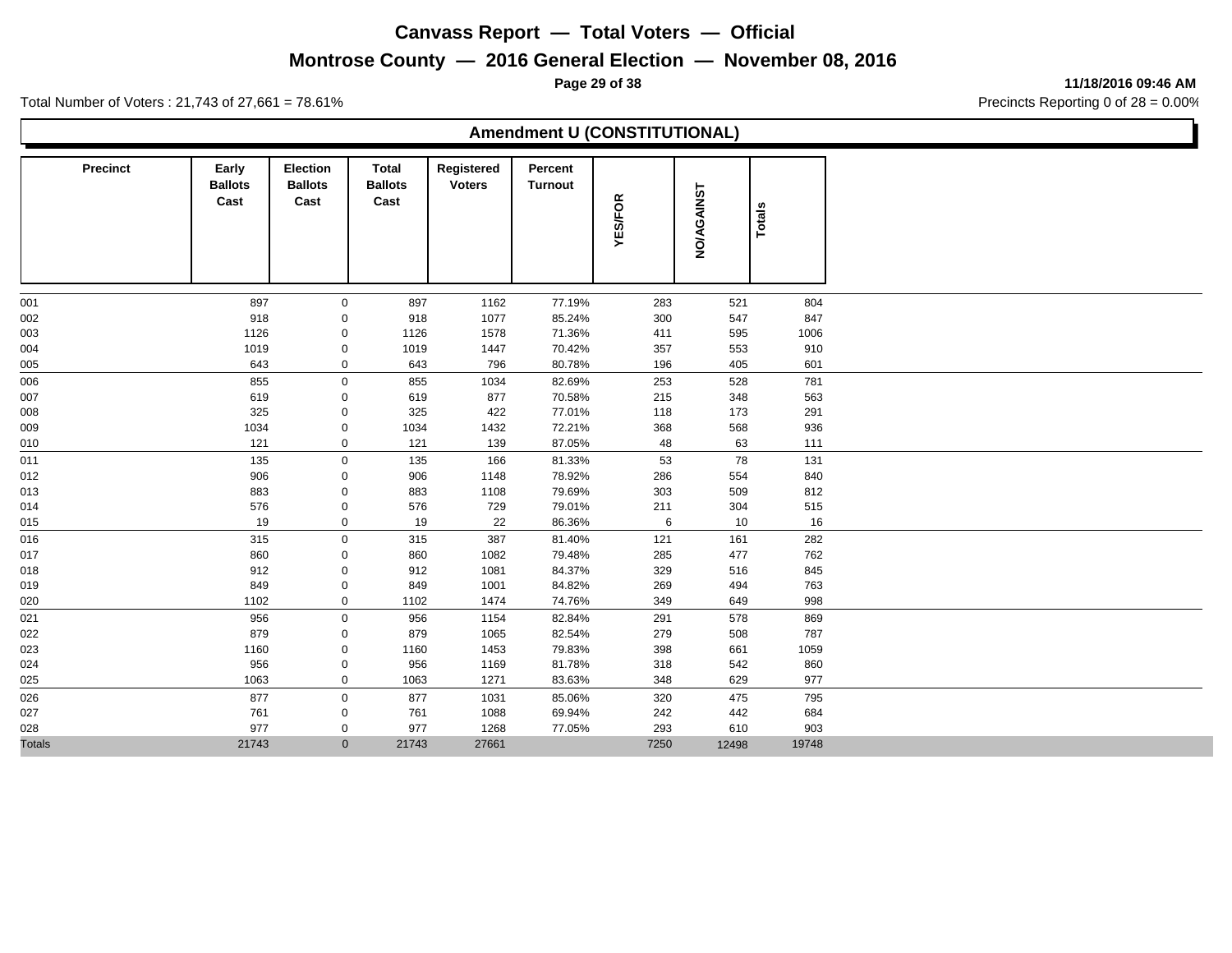# **Montrose County — 2016 General Election — November 08, 2016**

**Page 30 of 38 11/18/2016 09:46 AM**

Total Number of Voters : 21,743 of 27,661 = 78.61% Precincts Reporting 0 of 28 = 0.00%

#### **Amendment 69 (CONSTITUTIONAL)**

| Precinct      | Early<br><b>Ballots</b><br>Cast | Election<br><b>Ballots</b><br>Cast | Total<br><b>Ballots</b><br>Cast | Registered<br><b>Voters</b> | Percent<br><b>Turnout</b> | <b>YES/FOR</b> | <b>NO/AGAINST</b> | Totals |  |
|---------------|---------------------------------|------------------------------------|---------------------------------|-----------------------------|---------------------------|----------------|-------------------|--------|--|
| 001           | 897                             | 0                                  | 897                             | 1162                        | 77.19%                    | 128            | 727               | 855    |  |
| 002           | 918                             | $\mathbf 0$                        | 918                             | 1077                        | 85.24%                    | 94             | 789               | 883    |  |
| 003           | 1126                            | 0                                  | 1126                            | 1578                        | 71.36%                    | 238            | 841               | 1079   |  |
| 004           | 1019                            | 0                                  | 1019                            | 1447                        | 70.42%                    | 198            | 765               | 963    |  |
| 005           | 643                             | 0                                  | 643                             | 796                         | 80.78%                    | 75             | 542               | 617    |  |
| 006           | 855                             | $\pmb{0}$                          | 855                             | 1034                        | 82.69%                    | 126            | 703               | 829    |  |
| 007           | 619                             | 0                                  | 619                             | 877                         | 70.58%                    | 117            | 469               | 586    |  |
| 008           | 325                             | 0                                  | 325                             | 422                         | 77.01%                    | 35             | 272               | 307    |  |
| 009           | 1034                            | 0                                  | 1034                            | 1432                        | 72.21%                    | 192            | 791               | 983    |  |
| 010           | 121                             | 0                                  | 121                             | 139                         | 87.05%                    | 19             | 97                | 116    |  |
| 011           | 135                             | $\pmb{0}$                          | 135                             | 166                         | 81.33%                    | 26             | 105               | 131    |  |
| 012           | 906                             | 0                                  | 906                             | 1148                        | 78.92%                    | 68             | 799               | 867    |  |
| 013           | 883                             | 0                                  | 883                             | 1108                        | 79.69%                    | 93             | 757               | 850    |  |
| 014           | 576                             | 0                                  | 576                             | 729                         | 79.01%                    | 82             | 456               | 538    |  |
| 015           | 19                              | $\mathbf 0$                        | 19                              | 22                          | 86.36%                    | $\overline{2}$ | 16                | 18     |  |
| 016           | 315                             | $\mathbf 0$                        | 315                             | 387                         | 81.40%                    | 35             | 263               | 298    |  |
| 017           | 860                             | 0                                  | 860                             | 1082                        | 79.48%                    | 99             | 708               | 807    |  |
| 018           | 912                             | 0                                  | 912                             | 1081                        | 84.37%                    | 112            | 776               | 888    |  |
| 019           | 849                             | 0                                  | 849                             | 1001                        | 84.82%                    | 80             | 742               | 822    |  |
| 020           | 1102                            | $\mathbf 0$                        | 1102                            | 1474                        | 74.76%                    | 157            | 892               | 1049   |  |
| 021           | 956                             | $\mathsf{O}\xspace$                | 956                             | 1154                        | 82.84%                    | 109            | 812               | 921    |  |
| 022           | 879                             | 0                                  | 879                             | 1065                        | 82.54%                    | 95             | 742               | 837    |  |
| 023           | 1160                            | $\mathsf{O}\xspace$                | 1160                            | 1453                        | 79.83%                    | 155            | 964               | 1119   |  |
| 024           | 956                             | 0                                  | 956                             | 1169                        | 81.78%                    | 136            | 767               | 903    |  |
| 025           | 1063                            | $\mathbf 0$                        | 1063                            | 1271                        | 83.63%                    | 105            | 925               | 1030   |  |
| 026           | 877                             | $\mathbf 0$                        | 877                             | 1031                        | 85.06%                    | 105            | 735               | 840    |  |
| 027           | 761                             | 0                                  | 761                             | 1088                        | 69.94%                    | 108            | 610               | 718    |  |
| 028           | 977                             | 0                                  | 977                             | 1268                        | 77.05%                    | 78             | 859               | 937    |  |
| <b>Totals</b> | 21743                           | $\mathbf{0}$                       | 21743                           | 27661                       |                           | 2867           | 17924             | 20791  |  |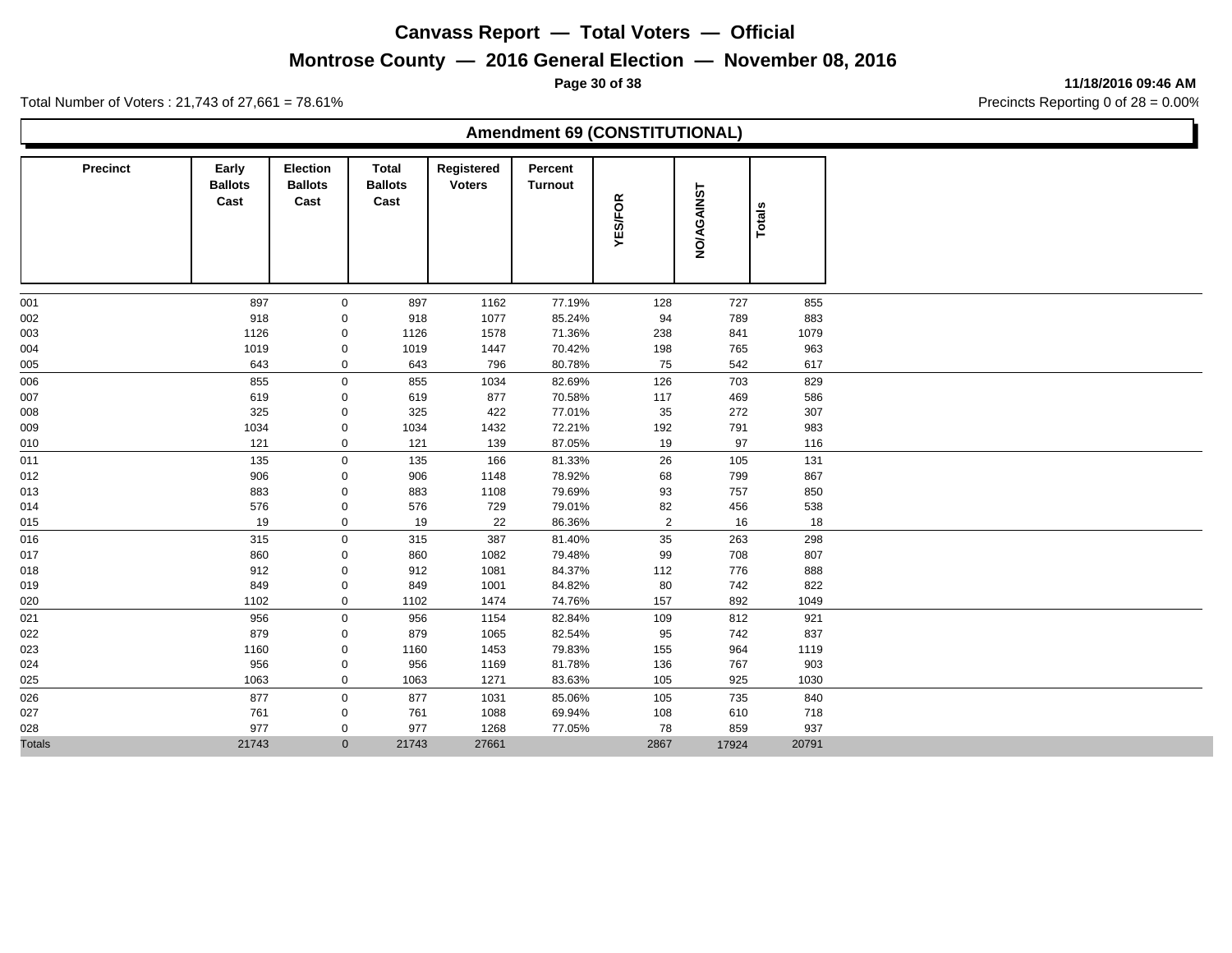# **Montrose County — 2016 General Election — November 08, 2016**

**Page 31 of 38 11/18/2016 09:46 AM**

Total Number of Voters : 21,743 of 27,661 = 78.61% Precincts Reporting 0 of 28 = 0.00%

#### **Amendment 70 (CONSTITUTIONAL)**

| <b>Precinct</b> | Early<br><b>Ballots</b><br>Cast | <b>Election</b><br><b>Ballots</b><br>Cast | Total<br><b>Ballots</b><br>Cast | Registered<br><b>Voters</b> | Percent<br><b>Turnout</b> | <b>YES/FOR</b> | <b>NO/AGAINST</b> | <b>Totals</b> |
|-----------------|---------------------------------|-------------------------------------------|---------------------------------|-----------------------------|---------------------------|----------------|-------------------|---------------|
| 001             | 897                             | 0                                         | 897                             | 1162                        | 77.19%                    | 370            | 493               | 863           |
| 002             | 918                             | 0                                         | 918                             | 1077                        | 85.24%                    | 324            | 569               | 893           |
| 003             | 1126                            | 0                                         | 1126                            | 1578                        | 71.36%                    | 639            | 455               | 1094          |
| 004             | 1019                            | $\mathsf{O}\xspace$                       | 1019                            | 1447                        | 70.42%                    | 529            | 444               | 973           |
| 005             | 643                             | $\mathbf 0$                               | 643                             | 796                         | 80.78%                    | 190            | 421               | 611           |
| 006             | 855                             | $\mathbf 0$                               | 855                             | 1034                        | 82.69%                    | 376            | 455               | 831           |
| 007             | 619                             | 0                                         | 619                             | 877                         | 70.58%                    | 309            | 280               | 589           |
| 008             | 325                             | 0                                         | 325                             | 422                         | 77.01%                    | 116            | 192               | 308           |
| 009             | 1034                            | 0                                         | 1034                            | 1432                        | 72.21%                    | 518            | 484               | 1002          |
| 010             | 121                             | $\mathbf 0$                               | 121                             | 139                         | 87.05%                    | 51             | 67                | 118           |
| 011             | 135                             | 0                                         | 135                             | 166                         | 81.33%                    | 59             | 71                | 130           |
| 012             | 906                             | 0                                         | 906                             | 1148                        | 78.92%                    | 292            | 587               | 879           |
| 013             | 883                             | 0                                         | 883                             | 1108                        | 79.69%                    | 335            | 523               | 858           |
| 014             | 576                             | 0                                         | 576                             | 729                         | 79.01%                    | 259            | 289               | 548           |
| 015             | 19                              | $\mathbf 0$                               | 19                              | 22                          | 86.36%                    | $\overline{7}$ | 8                 | 15            |
| 016             | 315                             | $\mathbf 0$                               | 315                             | 387                         | 81.40%                    | 99             | 204               | 303           |
| 017             | 860                             | 0                                         | 860                             | 1082                        | 79.48%                    | 355            | 465               | 820           |
| 018             | 912                             | 0                                         | 912                             | 1081                        | 84.37%                    | 335            | 554               | 889           |
| 019             | 849                             | 0                                         | 849                             | 1001                        | 84.82%                    | 278            | 552               | 830           |
| 020             | 1102                            | $\mathbf 0$                               | 1102                            | 1474                        | 74.76%                    | 477            | 588               | 1065          |
| 021             | 956                             | 0                                         | 956                             | 1154                        | 82.84%                    | 368            | 565               | 933           |
| 022             | 879                             | 0                                         | 879                             | 1065                        | 82.54%                    | 329            | 522               | 851           |
| 023             | 1160                            | 0                                         | 1160                            | 1453                        | 79.83%                    | 466            | 660               | 1126          |
| 024             | 956                             | 0                                         | 956                             | 1169                        | 81.78%                    | 436            | 483               | 919           |
| 025             | 1063                            | $\mathbf 0$                               | 1063                            | 1271                        | 83.63%                    | 390            | 640               | 1030          |
| 026             | 877                             | $\mathbf 0$                               | 877                             | 1031                        | 85.06%                    | 356            | 492               | 848           |
| 027             | 761                             | 0                                         | 761                             | 1088                        | 69.94%                    | 391            | 348               | 739           |
| 028             | 977                             | 0                                         | 977                             | 1268                        | 77.05%                    | 305            | 639               | 944           |
| <b>Totals</b>   | 21743                           | $\mathbf{0}$                              | 21743                           | 27661                       |                           | 8959           | 12050             | 21009         |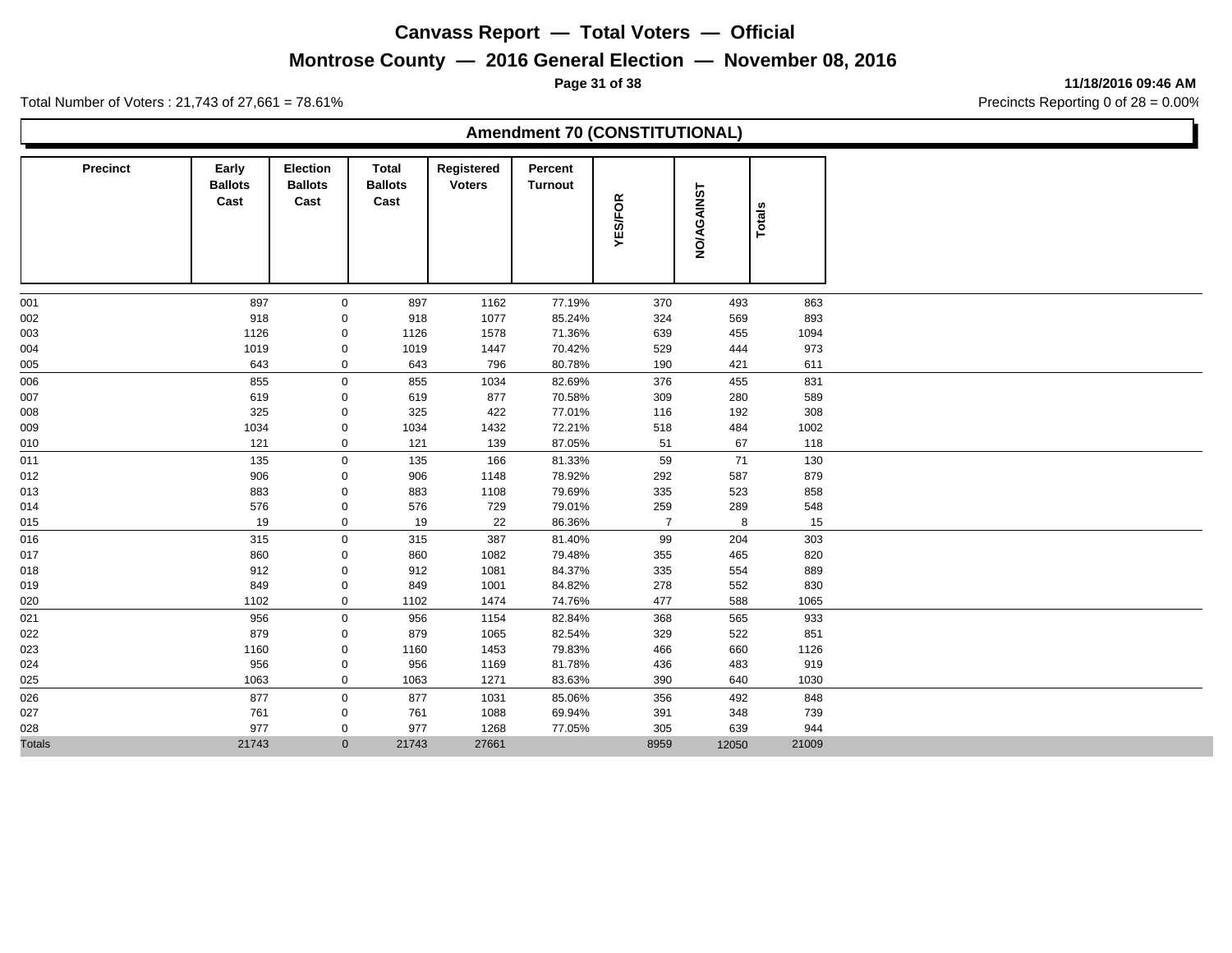# **Montrose County — 2016 General Election — November 08, 2016**

**Page 32 of 38 11/18/2016 09:46 AM**

Total Number of Voters : 21,743 of 27,661 = 78.61% Precincts Reporting 0 of 28 = 0.00%

## **Amendment 71 (CONSTITUTIONAL)**

| <b>Precinct</b> | Early<br><b>Ballots</b><br>Cast | <b>Election</b><br><b>Ballots</b><br>Cast | Total<br><b>Ballots</b><br>Cast | Registered<br><b>Voters</b> | Percent<br><b>Turnout</b> | <b>YES/FOR</b> | <b>NO/AGAINST</b> | <b>Totals</b> |
|-----------------|---------------------------------|-------------------------------------------|---------------------------------|-----------------------------|---------------------------|----------------|-------------------|---------------|
| 001             | 897                             | 0                                         | 897                             | 1162                        | 77.19%                    | 582            | 270               | 852           |
| 002             | 918                             | 0                                         | 918                             | 1077                        | 85.24%                    | 643            | 241               | 884           |
| 003             | 1126                            | $\mathsf{O}\xspace$                       | 1126                            | 1578                        | 71.36%                    | 690            | 374               | 1064          |
| 004             | 1019                            | 0                                         | 1019                            | 1447                        | 70.42%                    | 603            | 342               | 945           |
| 005             | 643                             | $\mathbf 0$                               | 643                             | 796                         | 80.78%                    | 424            | 195               | 619           |
| 006             | 855                             | $\mathbf 0$                               | 855                             | 1034                        | 82.69%                    | 605            | 218               | 823           |
| 007             | 619                             | 0                                         | 619                             | 877                         | 70.58%                    | 370            | 205               | 575           |
| 008             | 325                             | $\mathsf{O}\xspace$                       | 325                             | 422                         | 77.01%                    | 201            | 101               | 302           |
| 009             | 1034                            | 0                                         | 1034                            | 1432                        | 72.21%                    | 660            | 303               | 963           |
| 010             | 121                             | $\mathbf 0$                               | 121                             | 139                         | 87.05%                    | 86             | 31                | 117           |
| 011             | 135                             | $\mathbf 0$                               | 135                             | 166                         | 81.33%                    | 88             | 44                | 132           |
| 012             | 906                             | $\mathbf 0$                               | 906                             | 1148                        | 78.92%                    | 611            | 254               | 865           |
| 013             | 883                             | $\mathsf{O}\xspace$                       | 883                             | 1108                        | 79.69%                    | 585            | 245               | 830           |
| 014             | 576                             | 0                                         | 576                             | 729                         | 79.01%                    | 375            | 162               | 537           |
| 015             | 19                              | 0                                         | 19                              | 22                          | 86.36%                    | 14             | $\overline{2}$    | 16            |
| 016             | 315                             | $\mathbf 0$                               | 315                             | 387                         | 81.40%                    | 210            | 85                | 295           |
| 017             | 860                             | 0                                         | 860                             | 1082                        | 79.48%                    | 569            | 235               | 804           |
| 018             | 912                             | 0                                         | 912                             | 1081                        | 84.37%                    | 613            | 264               | 877           |
| 019             | 849                             | 0                                         | 849                             | 1001                        | 84.82%                    | 583            | 227               | 810           |
| 020             | 1102                            | $\mathbf 0$                               | 1102                            | 1474                        | 74.76%                    | 677            | 366               | 1043          |
| 021             | 956                             | $\mathbf 0$                               | 956                             | 1154                        | 82.84%                    | 644            | 278               | 922           |
| 022             | 879                             | 0                                         | 879                             | 1065                        | 82.54%                    | 569            | 262               | 831           |
| 023             | 1160                            | $\mathsf{O}\xspace$                       | 1160                            | 1453                        | 79.83%                    | 810            | 291               | 1101          |
| 024             | 956                             | $\mathsf{O}\xspace$                       | 956                             | 1169                        | 81.78%                    | 619            | 268               | 887           |
| 025             | 1063                            | $\mathbf 0$                               | 1063                            | 1271                        | 83.63%                    | 747            | 271               | 1018          |
| 026             | 877                             | $\mathbf 0$                               | 877                             | 1031                        | 85.06%                    | 587            | 248               | 835           |
| 027             | 761                             | 0                                         | 761                             | 1088                        | 69.94%                    | 459            | 247               | 706           |
| 028             | 977                             | 0                                         | 977                             | 1268                        | 77.05%                    | 681            | 253               | 934           |
| <b>Totals</b>   | 21743                           | $\mathbf{0}$                              | 21743                           | 27661                       |                           | 14305          | 6282              | 20587         |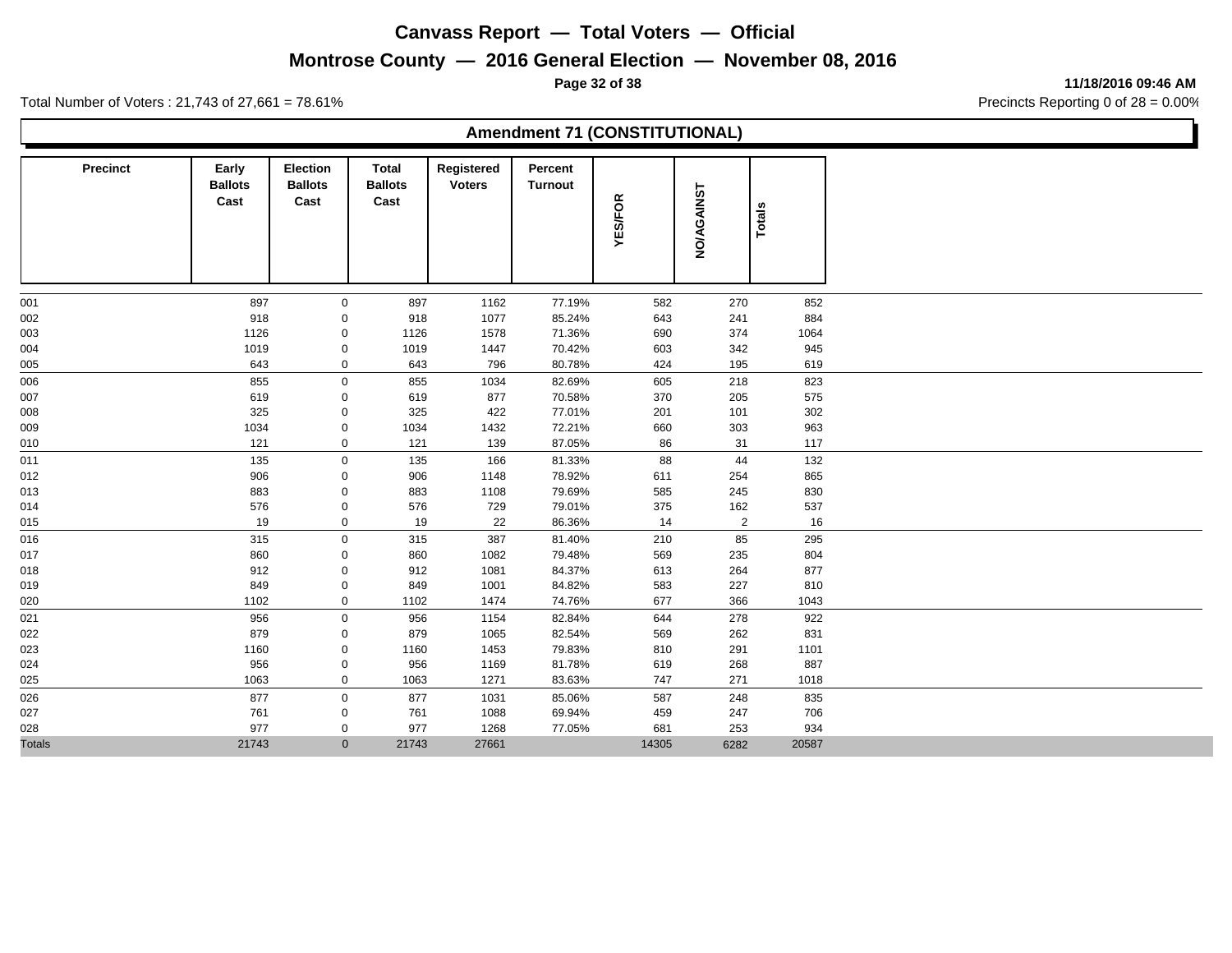# **Montrose County — 2016 General Election — November 08, 2016**

**Page 33 of 38 11/18/2016 09:46 AM**

Total Number of Voters : 21,743 of 27,661 = 78.61% Precincts Reporting 0 of 28 = 0.00%

#### **Amendment 72 (CONSTITUTIONAL)**

| Precinct      | Early<br><b>Ballots</b><br>Cast | <b>Election</b><br><b>Ballots</b><br>Cast | Total<br><b>Ballots</b><br>Cast | Registered<br><b>Voters</b> | Percent<br><b>Turnout</b> | <b>YES/FOR</b> | <b>NO/AGAINST</b> | <b>Totals</b> |
|---------------|---------------------------------|-------------------------------------------|---------------------------------|-----------------------------|---------------------------|----------------|-------------------|---------------|
| 001           | 897                             | $\mathbf 0$                               | 897                             | 1162                        | 77.19%                    | 332            | 546               | 878           |
| 002           | 918                             | 0                                         | 918                             | 1077                        | 85.24%                    | 312            | 588               | 900           |
| 003           | 1126                            | 0                                         | 1126                            | 1578                        | 71.36%                    | 377            | 715               | 1092          |
| 004           | 1019                            | 0                                         | 1019                            | 1447                        | 70.42%                    | 368            | 615               | 983           |
| 005           | 643                             | $\mathbf 0$                               | 643                             | 796                         | 80.78%                    | 129            | 499               | 628           |
| 006           | 855                             | $\mathbf 0$                               | 855                             | 1034                        | 82.69%                    | 327            | 506               | 833           |
| 007           | 619                             | 0                                         | 619                             | 877                         | 70.58%                    | 199            | 394               | 593           |
| 008           | 325                             | 0                                         | 325                             | 422                         | 77.01%                    | 64             | 247               | 311           |
| 009           | 1034                            | 0                                         | 1034                            | 1432                        | 72.21%                    | 310            | 688               | 998           |
| 010           | 121                             | $\mathbf 0$                               | 121                             | 139                         | 87.05%                    | 33             | 84                | 117           |
| 011           | 135                             | 0                                         | 135                             | 166                         | 81.33%                    | 47             | 84                | 131           |
| 012           | 906                             | 0                                         | 906                             | 1148                        | 78.92%                    | 209            | 678               | 887           |
| 013           | 883                             | 0                                         | 883                             | 1108                        | 79.69%                    | 223            | 632               | 855           |
| 014           | 576                             | 0                                         | 576                             | 729                         | 79.01%                    | 220            | 336               | 556           |
| 015           | 19                              | $\mathbf 0$                               | 19                              | 22                          | 86.36%                    | $\overline{5}$ | 13                | 18            |
| 016           | 315                             | $\mathbf 0$                               | 315                             | 387                         | 81.40%                    | 86             | 219               | 305           |
| 017           | 860                             | 0                                         | 860                             | 1082                        | 79.48%                    | 323            | 503               | 826           |
| 018           | 912                             | 0                                         | 912                             | 1081                        | 84.37%                    | 348            | 552               | 900           |
| 019           | 849                             | 0                                         | 849                             | 1001                        | 84.82%                    | 301            | 531               | 832           |
| 020           | 1102                            | $\mathbf 0$                               | 1102                            | 1474                        | 74.76%                    | 335            | 736               | 1071          |
| 021           | 956                             | 0                                         | 956                             | 1154                        | 82.84%                    | 300            | 634               | 934           |
| 022           | 879                             | 0                                         | 879                             | 1065                        | 82.54%                    | 316            | 538               | 854           |
| 023           | 1160                            | $\mathsf{O}\xspace$                       | 1160                            | 1453                        | 79.83%                    | 420            | 714               | 1134          |
| 024           | 956                             | $\mathsf{O}\xspace$                       | 956                             | 1169                        | 81.78%                    | 387            | 539               | 926           |
| 025           | 1063                            | $\mathbf 0$                               | 1063                            | 1271                        | 83.63%                    | 414            | 626               | 1040          |
| 026           | 877                             | $\mathbf 0$                               | 877                             | 1031                        | 85.06%                    | 362            | 494               | 856           |
| 027           | 761                             | 0                                         | 761                             | 1088                        | 69.94%                    | 222            | 512               | 734           |
| 028           | 977                             | 0                                         | 977                             | 1268                        | 77.05%                    | 217            | 733               | 950           |
| <b>Totals</b> | 21743                           | $\mathbf{0}$                              | 21743                           | 27661                       |                           | 7186           | 13956             | 21142         |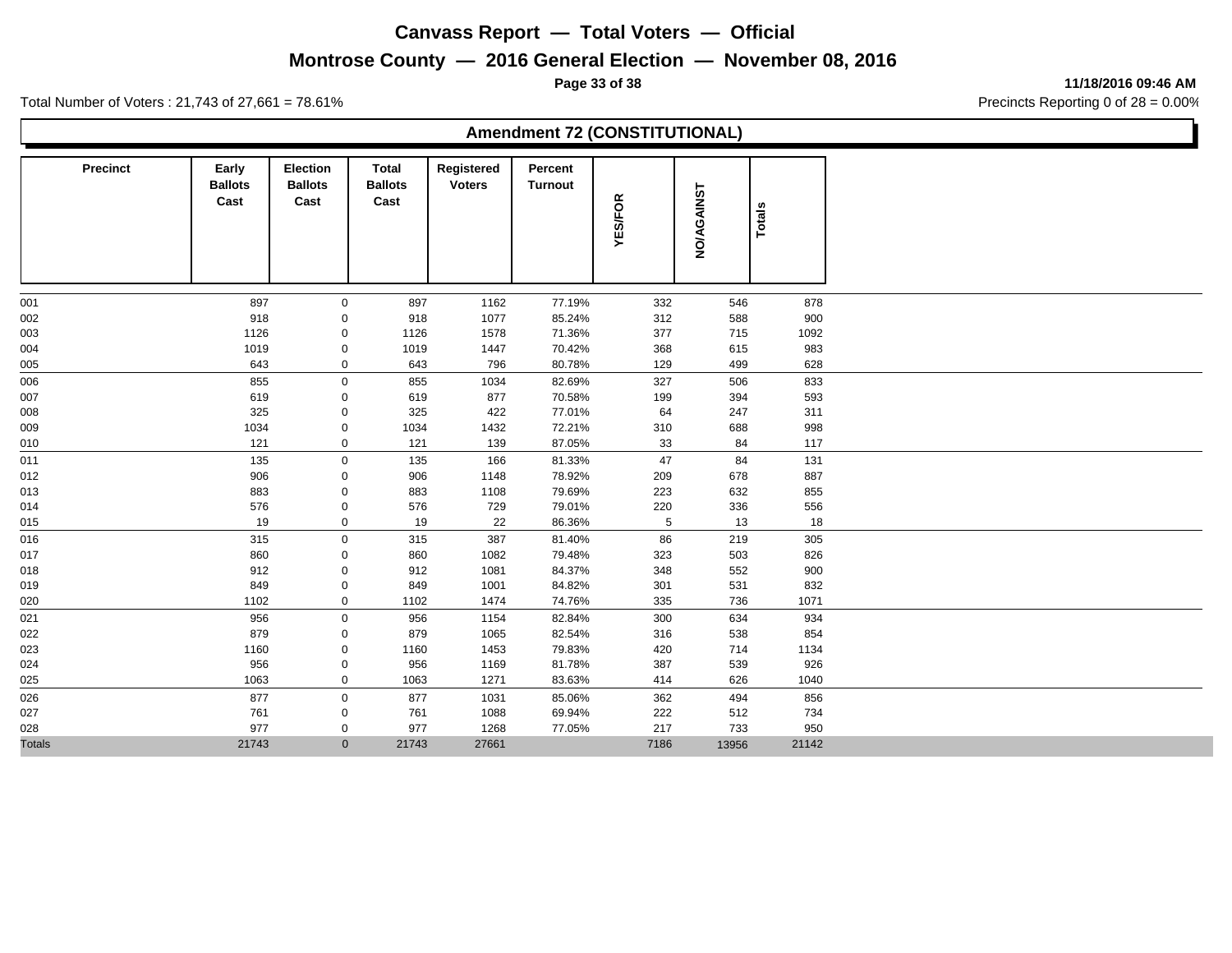# **Montrose County — 2016 General Election — November 08, 2016**

**Page 34 of 38 11/18/2016 09:46 AM**

Total Number of Voters : 21,743 of 27,661 = 78.61% Precincts Reporting 0 of 28 = 0.00%

## **Proposition 106 (STATUTORY)**

| Precinct      | Early<br><b>Ballots</b><br>Cast | <b>Election</b><br><b>Ballots</b><br>Cast | Total<br><b>Ballots</b><br>Cast | Registered<br><b>Voters</b> | Percent<br><b>Turnout</b> | <b>YES/FOR</b> | <b>NO/AGAINST</b> | Totals |
|---------------|---------------------------------|-------------------------------------------|---------------------------------|-----------------------------|---------------------------|----------------|-------------------|--------|
| 001           | 897                             | $\mathbf 0$                               | 897                             | 1162                        | 77.19%                    | 472            | 381               | 853    |
| 002           | 918                             | 0                                         | 918                             | 1077                        | 85.24%                    | 489            | 394               | 883    |
| 003           | 1126                            | 0                                         | 1126                            | 1578                        | 71.36%                    | 683            | 396               | 1079   |
| 004           | 1019                            | 0                                         | 1019                            | 1447                        | 70.42%                    | 592            | 385               | 977    |
| 005           | 643                             | 0                                         | 643                             | 796                         | 80.78%                    | 351            | 263               | 614    |
| 006           | 855                             | $\mathbf 0$                               | 855                             | 1034                        | 82.69%                    | 479            | 342               | 821    |
| 007           | 619                             | 0                                         | 619                             | 877                         | 70.58%                    | 356            | 229               | 585    |
| 008           | 325                             | 0                                         | 325                             | 422                         | 77.01%                    | 182            | 119               | 301    |
| 009           | 1034                            | 0                                         | 1034                            | 1432                        | 72.21%                    | 597            | 387               | 984    |
| 010           | 121                             | $\mathbf 0$                               | 121                             | 139                         | 87.05%                    | 61             | 53                | 114    |
| 011           | 135                             | $\mathbf 0$                               | 135                             | 166                         | 81.33%                    | 75             | 56                | 131    |
| 012           | 906                             | 0                                         | 906                             | 1148                        | 78.92%                    | 422            | 441               | 863    |
| 013           | 883                             | 0                                         | 883                             | 1108                        | 79.69%                    | 428            | 412               | 840    |
| 014           | 576                             | 0                                         | 576                             | 729                         | 79.01%                    | 311            | 230               | 541    |
| 015           | 19                              | $\mathbf 0$                               | 19                              | 22                          | 86.36%                    | 13             | 6                 | 19     |
| 016           | 315                             | $\mathbf 0$                               | 315                             | 387                         | 81.40%                    | 195            | 108               | 303    |
| 017           | 860                             | 0                                         | 860                             | 1082                        | 79.48%                    | 432            | 391               | 823    |
| 018           | 912                             | 0                                         | 912                             | 1081                        | 84.37%                    | 485            | 401               | 886    |
| 019           | 849                             | 0                                         | 849                             | 1001                        | 84.82%                    | 458            | 359               | 817    |
| 020           | 1102                            | $\mathbf 0$                               | 1102                            | 1474                        | 74.76%                    | 579            | 474               | 1053   |
| 021           | 956                             | 0                                         | 956                             | 1154                        | 82.84%                    | 524            | 397               | 921    |
| 022           | 879                             | 0                                         | 879                             | 1065                        | 82.54%                    | 483            | 362               | 845    |
| 023           | 1160                            | $\pmb{0}$                                 | 1160                            | 1453                        | 79.83%                    | 643            | 478               | 1121   |
| 024           | 956                             | $\mathsf{O}\xspace$                       | 956                             | 1169                        | 81.78%                    | 568            | 344               | 912    |
| 025           | 1063                            | $\mathbf 0$                               | 1063                            | 1271                        | 83.63%                    | 576            | 441               | 1017   |
| 026           | 877                             | $\mathbf 0$                               | 877                             | 1031                        | 85.06%                    | 506            | 339               | 845    |
| 027           | 761                             | 0                                         | 761                             | 1088                        | 69.94%                    | 423            | 297               | 720    |
| 028           | 977                             | 0                                         | 977                             | 1268                        | 77.05%                    | 491            | 449               | 940    |
| <b>Totals</b> | 21743                           | $\mathbf{0}$                              | 21743                           | 27661                       |                           | 11874          | 8934              | 20808  |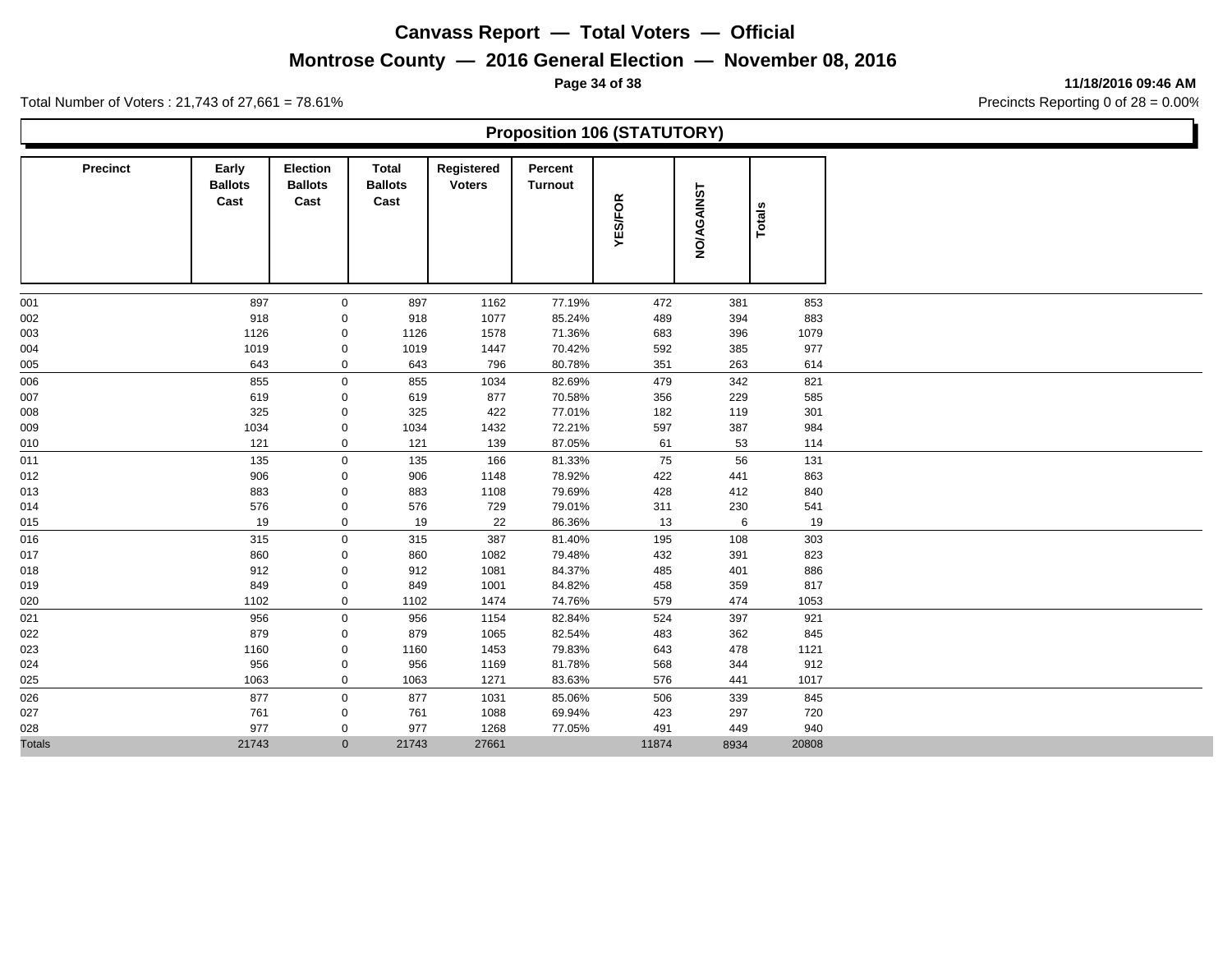# **Montrose County — 2016 General Election — November 08, 2016**

**Page 35 of 38 11/18/2016 09:46 AM**

Total Number of Voters : 21,743 of 27,661 = 78.61% Precincts Reporting 0 of 28 = 0.00%

## **Proposition 107 (STATUTORY)**

| <b>Precinct</b> | Early<br><b>Ballots</b><br>Cast | <b>Election</b><br><b>Ballots</b><br>Cast | <b>Total</b><br><b>Ballots</b><br>Cast | Registered<br><b>Voters</b> | Percent<br><b>Turnout</b> | <b>YES/FOR</b> | <b>NO/AGAINST</b> | Totals |
|-----------------|---------------------------------|-------------------------------------------|----------------------------------------|-----------------------------|---------------------------|----------------|-------------------|--------|
| 001             | 897                             | $\mathbf 0$                               | 897                                    | 1162                        | 77.19%                    | 484            | 355               | 839    |
| 002             | 918                             | 0                                         | 918                                    | 1077                        | 85.24%                    | 509            | 351               | 860    |
| 003             | 1126                            | 0                                         | 1126                                   | 1578                        | 71.36%                    | 657            | 393               | 1050   |
| 004             | 1019                            | $\mathsf{O}\xspace$                       | 1019                                   | 1447                        | 70.42%                    | 615            | 323               | 938    |
| 005             | 643                             | $\pmb{0}$                                 | 643                                    | 796                         | 80.78%                    | 337            | 278               | 615    |
| 006             | 855                             | $\mathbf 0$                               | 855                                    | 1034                        | 82.69%                    | 494            | 311               | 805    |
| 007             | 619                             | 0                                         | 619                                    | 877                         | 70.58%                    | 363            | 214               | 577    |
| 008             | 325                             | 0                                         | 325                                    | 422                         | 77.01%                    | 164            | 135               | 299    |
| 009             | 1034                            | 0                                         | 1034                                   | 1432                        | 72.21%                    | 594            | 371               | 965    |
| 010             | 121                             | $\mathbf 0$                               | 121                                    | 139                         | 87.05%                    | 80             | 34                | 114    |
| 011             | 135                             | $\mathbf 0$                               | 135                                    | 166                         | 81.33%                    | 86             | 42                | 128    |
| 012             | 906                             | 0                                         | 906                                    | 1148                        | 78.92%                    | 437            | 404               | 841    |
| 013             | 883                             | $\mathsf{O}\xspace$                       | 883                                    | 1108                        | 79.69%                    | 447            | 368               | 815    |
| 014             | 576                             | 0                                         | 576                                    | 729                         | 79.01%                    | 328            | 190               | 518    |
| 015             | 19                              | $\mathbf 0$                               | 19                                     | 22                          | 86.36%                    | 17             | $\overline{2}$    | 19     |
| 016             | 315                             | $\mathbf 0$                               | 315                                    | 387                         | 81.40%                    | 185            | 107               | 292    |
| 017             | 860                             | 0                                         | 860                                    | 1082                        | 79.48%                    | 453            | 343               | 796    |
| 018             | 912                             | 0                                         | 912                                    | 1081                        | 84.37%                    | 540            | 320               | 860    |
| 019             | 849                             | 0                                         | 849                                    | 1001                        | 84.82%                    | 500            | 299               | 799    |
| 020             | 1102                            | $\mathbf 0$                               | 1102                                   | 1474                        | 74.76%                    | 609            | 424               | 1033   |
| 021             | 956                             | $\mathsf{O}$                              | 956                                    | 1154                        | 82.84%                    | 535            | 363               | 898    |
| 022             | 879                             | 0                                         | 879                                    | 1065                        | 82.54%                    | 516            | 298               | 814    |
| 023             | 1160                            | $\mathsf{O}\xspace$                       | 1160                                   | 1453                        | 79.83%                    | 690            | 405               | 1095   |
| 024             | 956                             | $\mathbf 0$                               | 956                                    | 1169                        | 81.78%                    | 593            | 292               | 885    |
| 025             | 1063                            | $\mathbf 0$                               | 1063                                   | 1271                        | 83.63%                    | 588            | 413               | 1001   |
| 026             | 877                             | $\mathbf 0$                               | 877                                    | 1031                        | 85.06%                    | 490            | 335               | 825    |
| 027             | 761                             | 0                                         | 761                                    | 1088                        | 69.94%                    | 419            | 289               | 708    |
| 028             | 977                             | 0                                         | 977                                    | 1268                        | 77.05%                    | 492            | 422               | 914    |
| <b>Totals</b>   | 21743                           | $\mathbf{0}$                              | 21743                                  | 27661                       |                           | 12222          | 8081              | 20303  |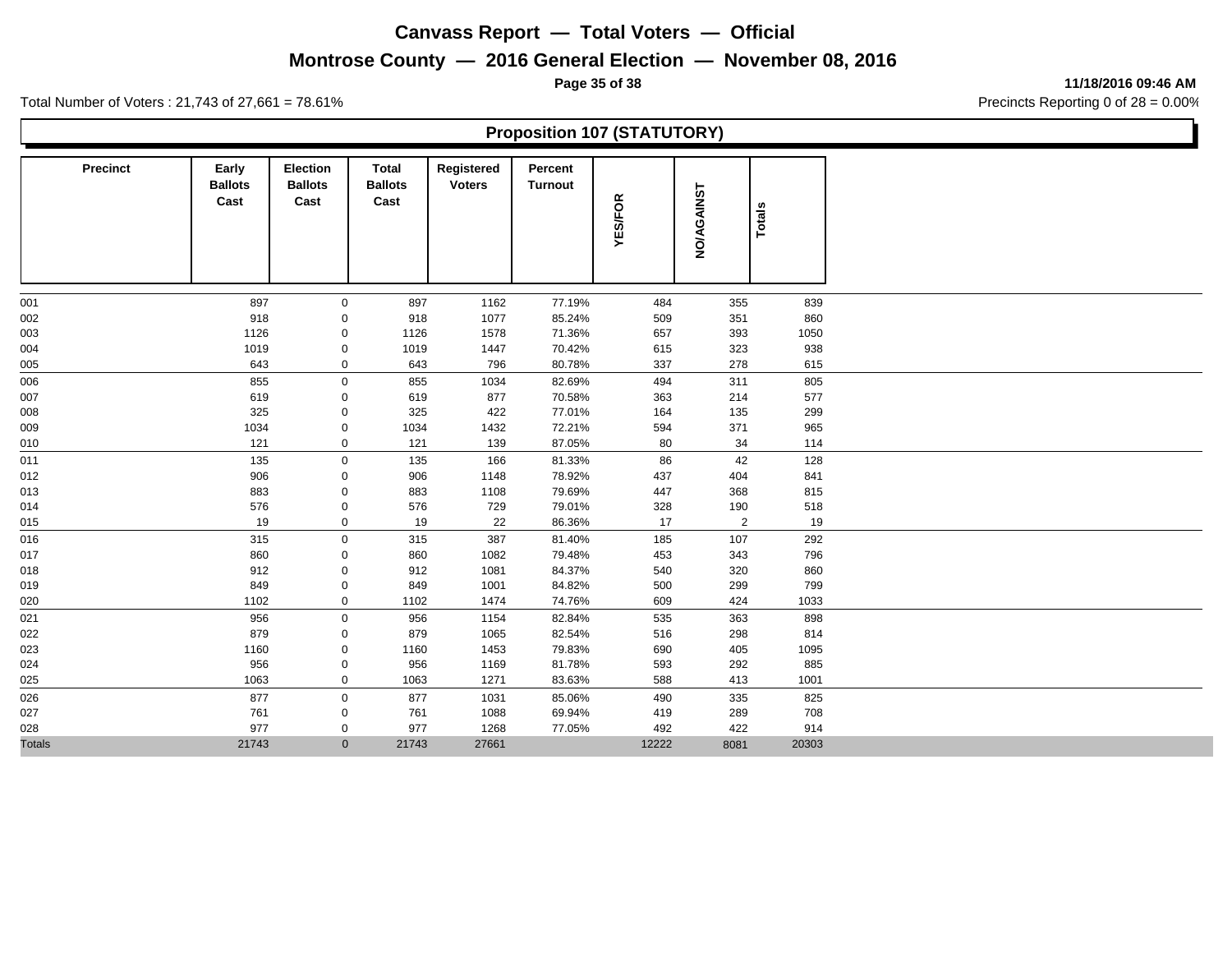# **Montrose County — 2016 General Election — November 08, 2016**

**Page 36 of 38 11/18/2016 09:46 AM**

Total Number of Voters : 21,743 of 27,661 = 78.61% Precincts Reporting 0 of 28 = 0.00%

#### **Proposition 108 (STATUTORY)**

| Precinct      | Early<br><b>Ballots</b><br>Cast | <b>Election</b><br><b>Ballots</b><br>Cast | Total<br><b>Ballots</b><br>Cast | Registered<br><b>Voters</b> | Percent<br><b>Turnout</b> | <b>YES/FOR</b> | <b>NO/AGAINST</b> | Totals |
|---------------|---------------------------------|-------------------------------------------|---------------------------------|-----------------------------|---------------------------|----------------|-------------------|--------|
| 001           | 897                             | 0                                         | 897                             | 1162                        | 77.19%                    | 368            | 464               | 832    |
| 002           | 918                             | 0                                         | 918                             | 1077                        | 85.24%                    | 368            | 502               | 870    |
| 003           | 1126                            | 0                                         | 1126                            | 1578                        | 71.36%                    | 559            | 485               | 1044   |
| 004           | 1019                            | $\mathsf{O}\xspace$                       | 1019                            | 1447                        | 70.42%                    | 497            | 430               | 927    |
| 005           | 643                             | $\mathbf 0$                               | 643                             | 796                         | 80.78%                    | 271            | 346               | 617    |
| 006           | 855                             | $\mathbf 0$                               | 855                             | 1034                        | 82.69%                    | 370            | 428               | 798    |
| 007           | 619                             | 0                                         | 619                             | 877                         | 70.58%                    | 309            | 262               | 571    |
| 008           | 325                             | 0                                         | 325                             | 422                         | 77.01%                    | 135            | 161               | 296    |
| 009           | 1034                            | 0                                         | 1034                            | 1432                        | 72.21%                    | 494            | 458               | 952    |
| 010           | 121                             | $\mathbf 0$                               | 121                             | 139                         | 87.05%                    | 65             | 49                | 114    |
| 011           | 135                             | $\mathbf 0$                               | 135                             | 166                         | 81.33%                    | 70             | 61                | 131    |
| 012           | 906                             | 0                                         | 906                             | 1148                        | 78.92%                    | 362            | 480               | 842    |
| 013           | 883                             | 0                                         | 883                             | 1108                        | 79.69%                    | 382            | 439               | 821    |
| 014           | 576                             | 0                                         | 576                             | 729                         | 79.01%                    | 243            | 278               | 521    |
| 015           | 19                              | $\mathbf 0$                               | 19                              | 22                          | 86.36%                    | 8              | 9                 | 17     |
| 016           | 315                             | $\mathbf 0$                               | 315                             | 387                         | 81.40%                    | 123            | 172               | 295    |
| 017           | 860                             | 0                                         | 860                             | 1082                        | 79.48%                    | 381            | 416               | 797    |
| 018           | 912                             | 0                                         | 912                             | 1081                        | 84.37%                    | 409            | 449               | 858    |
| 019           | 849                             | 0                                         | 849                             | 1001                        | 84.82%                    | 392            | 408               | 800    |
| 020           | 1102                            | $\mathbf 0$                               | 1102                            | 1474                        | 74.76%                    | 499            | 533               | 1032   |
| 021           | 956                             | $\mathbf 0$                               | 956                             | 1154                        | 82.84%                    | 444            | 462               | 906    |
| 022           | 879                             | $\mathsf{O}\xspace$                       | 879                             | 1065                        | 82.54%                    | 398            | 410               | 808    |
| 023           | 1160                            | $\mathsf{O}\xspace$                       | 1160                            | 1453                        | 79.83%                    | 565            | 533               | 1098   |
| 024           | 956                             | $\mathsf{O}\xspace$                       | 956                             | 1169                        | 81.78%                    | 436            | 444               | 880    |
| 025           | 1063                            | $\mathbf 0$                               | 1063                            | 1271                        | 83.63%                    | 442            | 557               | 999    |
| 026           | 877                             | 0                                         | 877                             | 1031                        | 85.06%                    | 389            | 431               | 820    |
| 027           | 761                             | 0                                         | 761                             | 1088                        | 69.94%                    | 357            | 358               | 715    |
| 028           | 977                             | 0                                         | 977                             | 1268                        | 77.05%                    | 392            | 528               | 920    |
| <b>Totals</b> | 21743                           | $\mathbf{0}$                              | 21743                           | 27661                       |                           | 9728           | 10553             | 20281  |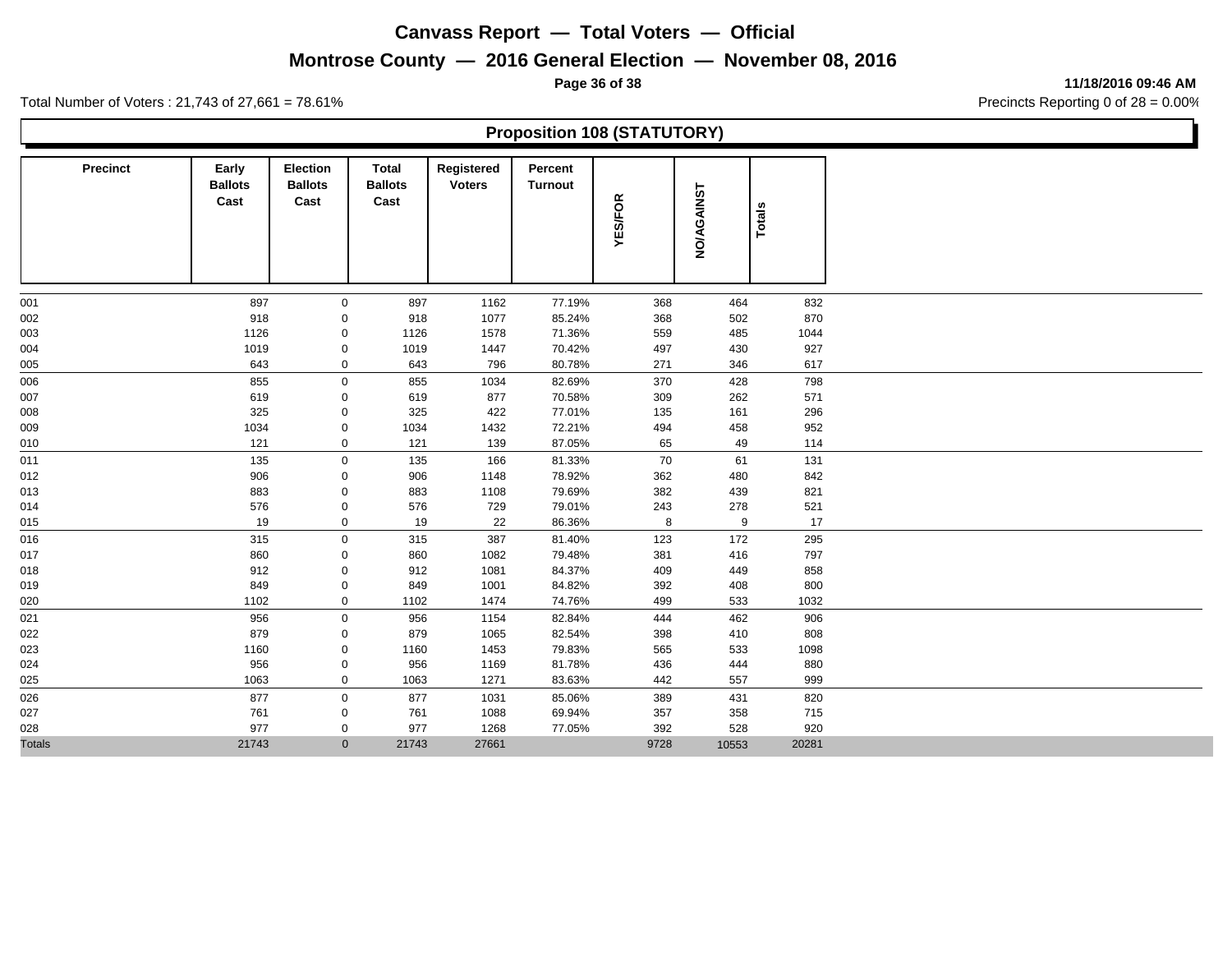## **Montrose County — 2016 General Election — November 08, 2016**

**Page 37 of 38 11/18/2016 09:46 AM**

Total Number of Voters : 21,743 of 27,661 = 78.61% Precincts Reporting 0 of 28 = 0.00%

#### **Montrose County to provide telecommunications, including broadband - Ballot Issue 1A**

| Precinct      | Early<br><b>Ballots</b><br>Cast | <b>Election</b><br><b>Ballots</b><br>Cast | <b>Total</b><br><b>Ballots</b><br>Cast | Registered<br><b>Voters</b> | Percent<br><b>Turnout</b> | <b>YES/FOR</b> | <b>NO/AGAINST</b> | Totals |
|---------------|---------------------------------|-------------------------------------------|----------------------------------------|-----------------------------|---------------------------|----------------|-------------------|--------|
| 001           | 897                             | 0                                         | 897                                    | 1162                        | 77.19%                    | 620            | 230               | 850    |
| 002           | 918                             | 0                                         | 918                                    | 1077                        | 85.24%                    | 583            | 284               | 867    |
| 003           | 1126                            | 0                                         | 1126                                   | 1578                        | 71.36%                    | 821            | 243               | 1064   |
| 004           | 1019                            | 0                                         | 1019                                   | 1447                        | 70.42%                    | 731            | 210               | 941    |
| 005           | 643                             | 0                                         | 643                                    | 796                         | 80.78%                    | 357            | 259               | 616    |
| 006           | 855                             | $\mathbf 0$                               | 855                                    | 1034                        | 82.69%                    | 609            | 196               | 805    |
| 007           | 619                             | 0                                         | 619                                    | 877                         | 70.58%                    | 432            | 145               | 577    |
| 008           | 325                             | 0                                         | 325                                    | 422                         | 77.01%                    | 187            | 110               | 297    |
| 009           | 1034                            | 0                                         | 1034                                   | 1432                        | 72.21%                    | 696            | 263               | 959    |
| 010           | 121                             | 0                                         | 121                                    | 139                         | 87.05%                    | 74             | 40                | 114    |
| 011           | 135                             | $\mathbf 0$                               | 135                                    | 166                         | 81.33%                    | 90             | 36                | 126    |
| 012           | 906                             | 0                                         | 906                                    | 1148                        | 78.92%                    | 518            | 323               | 841    |
| 013           | 883                             | 0                                         | 883                                    | 1108                        | 79.69%                    | 546            | 281               | 827    |
| 014           | 576                             | 0                                         | 576                                    | 729                         | 79.01%                    | 424            | 108               | 532    |
| 015           | 19                              | $\mathbf 0$                               | 19                                     | 22                          | 86.36%                    | 10             | 8                 | 18     |
| 016           | 315                             | $\mathsf{O}$                              | 315                                    | 387                         | 81.40%                    | 187            | 104               | 291    |
| 017           | 860                             | 0                                         | 860                                    | 1082                        | 79.48%                    | 572            | 220               | 792    |
| 018           | 912                             | $\mathbf 0$                               | 912                                    | 1081                        | 84.37%                    | 596            | 266               | 862    |
| 019           | 849                             | 0                                         | 849                                    | 1001                        | 84.82%                    | 544            | 258               | 802    |
| 020           | 1102                            | $\mathbf 0$                               | 1102                                   | 1474                        | 74.76%                    | 724            | 304               | 1028   |
| 021           | 956                             | $\mathbf 0$                               | 956                                    | 1154                        | 82.84%                    | 605            | 291               | 896    |
| 022           | 879                             | 0                                         | 879                                    | 1065                        | 82.54%                    | 609            | 229               | 838    |
| 023           | 1160                            | 0                                         | 1160                                   | 1453                        | 79.83%                    | 833            | 255               | 1088   |
| 024           | 956                             | 0                                         | 956                                    | 1169                        | 81.78%                    | 748            | 145               | 893    |
| 025           | 1063                            | $\mathbf 0$                               | 1063                                   | 1271                        | 83.63%                    | 712            | 292               | 1004   |
| 026           | 877                             | 0                                         | 877                                    | 1031                        | 85.06%                    | 618            | 213               | 831    |
| 027           | 761                             | 0                                         | 761                                    | 1088                        | 69.94%                    | 514            | 200               | 714    |
| 028           | 977                             | 0                                         | 977                                    | 1268                        | 77.05%                    | 561            | 368               | 929    |
| <b>Totals</b> | 21743                           | $\mathbf{0}$                              | 21743                                  | 27661                       |                           | 14521          | 5881              | 20402  |